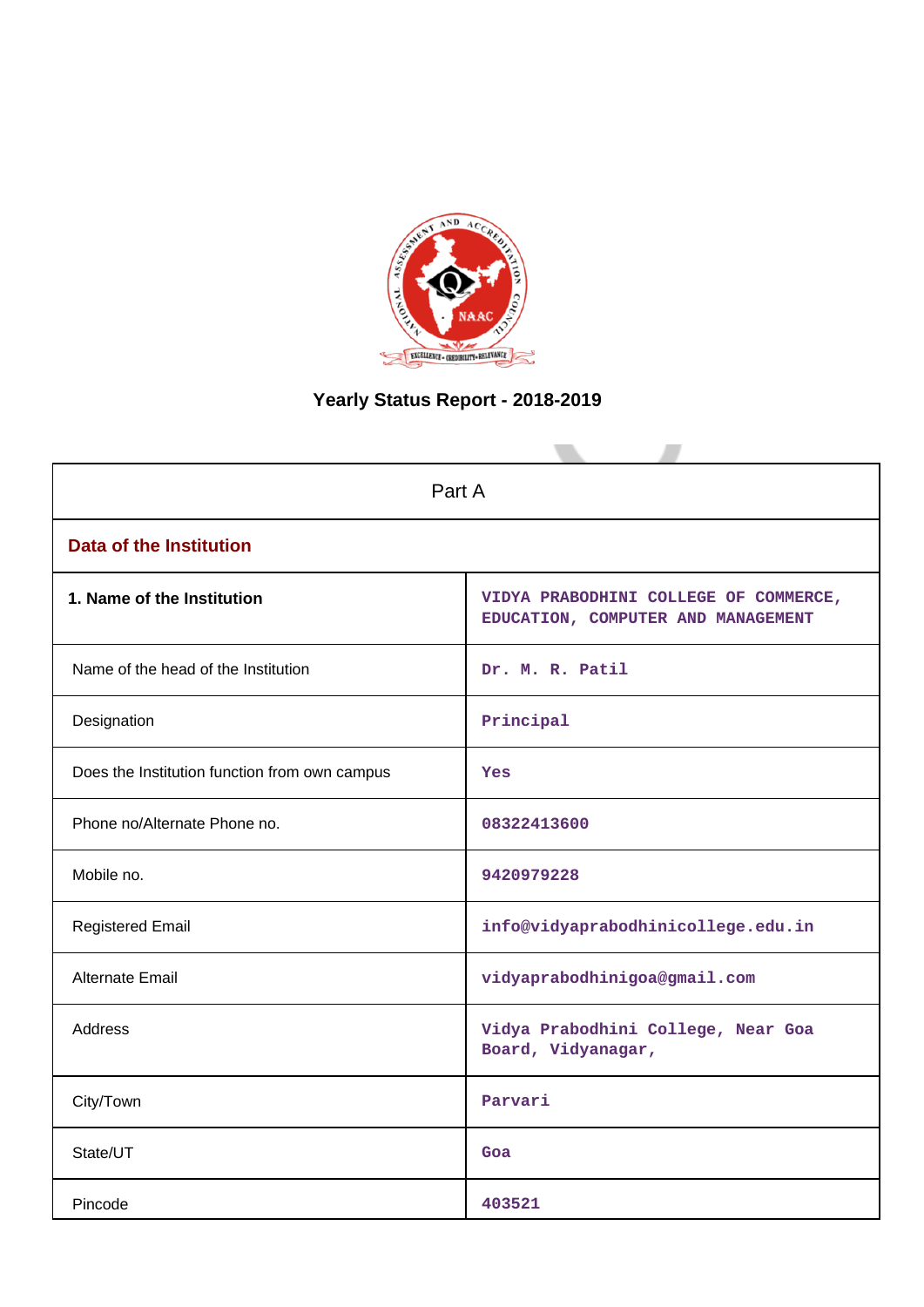| 2. Institutional Status                                                  |                                                                                                        |                                                                           |                                       |             |
|--------------------------------------------------------------------------|--------------------------------------------------------------------------------------------------------|---------------------------------------------------------------------------|---------------------------------------|-------------|
| Affiliated / Constituent                                                 | Affiliated                                                                                             |                                                                           |                                       |             |
| Type of Institution                                                      |                                                                                                        | Co-education                                                              |                                       |             |
| Location                                                                 |                                                                                                        | Rural                                                                     |                                       |             |
| <b>Financial Status</b>                                                  |                                                                                                        | state                                                                     |                                       |             |
| Name of the IQAC co-ordinator/Director                                   |                                                                                                        | Dr. Sukhaji G. Naik                                                       |                                       |             |
| Phone no/Alternate Phone no.                                             |                                                                                                        | 08322410500                                                               |                                       |             |
| Mobile no.                                                               |                                                                                                        | 9422449632                                                                |                                       |             |
| <b>Registered Email</b>                                                  |                                                                                                        | naiksukhaji@gmail.com                                                     |                                       |             |
| Alternate Email                                                          |                                                                                                        |                                                                           | vidyaprabodhinigoa@gmail.com          |             |
| 3. Website Address                                                       |                                                                                                        |                                                                           |                                       |             |
| Web-link of the AQAR: (Previous Academic Year)                           |                                                                                                        | http://vidyaprabodhinicollege.edu.in/VP<br>CCECM/IQAC.php                 |                                       |             |
| 4. Whether Academic Calendar prepared during<br>the year                 |                                                                                                        | Yes                                                                       |                                       |             |
| if yes, whether it is uploaded in the institutional website:<br>Weblink: | http://vidyaprabodhinicollege.edu.in/VP<br>CCECM/Documents/Academic%20Calendar/201<br>8-19/2018-19.pdf |                                                                           |                                       |             |
| <b>5. Accrediation Details</b>                                           |                                                                                                        |                                                                           |                                       |             |
| Cycle<br>Grade                                                           | <b>CGPA</b>                                                                                            | Year of<br>Validity                                                       |                                       |             |
|                                                                          |                                                                                                        | Accrediation                                                              | Period From                           | Period To   |
| $\mathbf{1}$<br>$B+$                                                     | 2.73                                                                                                   | 2018                                                                      | 25-Sep-2018                           | 24-Sep-2023 |
| 6. Date of Establishment of IQAC                                         | 17-Oct-2015                                                                                            |                                                                           |                                       |             |
| 7. Internal Quality Assurance System                                     |                                                                                                        |                                                                           |                                       |             |
|                                                                          |                                                                                                        | Quality initiatives by IQAC during the year for promoting quality culture |                                       |             |
| Item /Title of the quality initiative by                                 |                                                                                                        | Date & Duration                                                           | Number of participants/ beneficiaries |             |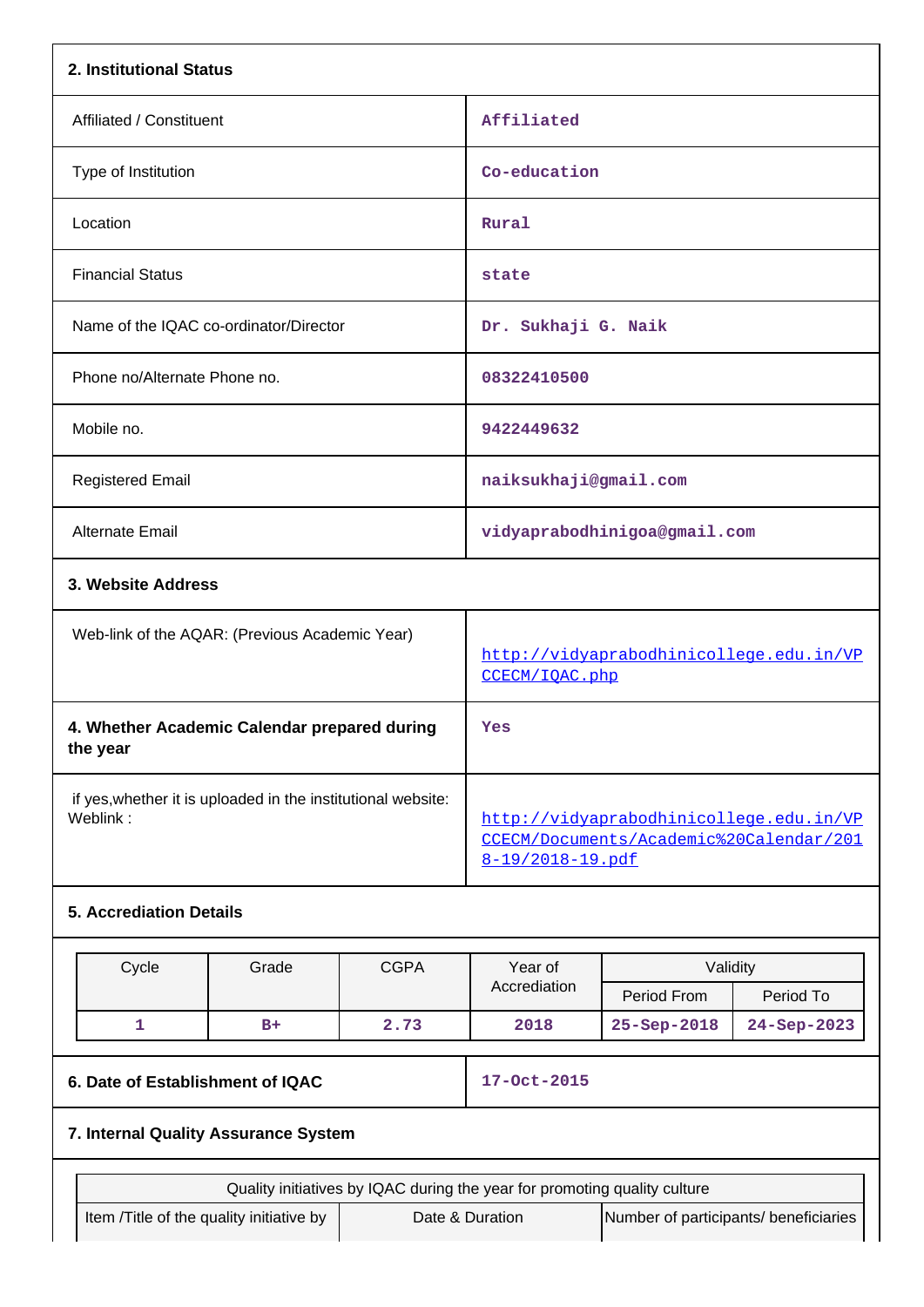| <b>IQAC</b>                                                                                                                                                                                                                                                                                                                                                                                                                                                                                  |                                                                                                         |  |                                   |                                |        |  |  |
|----------------------------------------------------------------------------------------------------------------------------------------------------------------------------------------------------------------------------------------------------------------------------------------------------------------------------------------------------------------------------------------------------------------------------------------------------------------------------------------------|---------------------------------------------------------------------------------------------------------|--|-----------------------------------|--------------------------------|--------|--|--|
| Capacity Building<br>Workshop                                                                                                                                                                                                                                                                                                                                                                                                                                                                |                                                                                                         |  | $13 - Ju1 - 2018$<br>1.           |                                | 29     |  |  |
|                                                                                                                                                                                                                                                                                                                                                                                                                                                                                              |                                                                                                         |  | No Files Uploaded !!!             |                                |        |  |  |
| 8. Provide the list of funds by Central/ State Government- UGC/CSIR/DST/DBT/ICMR/TEQIP/World<br><b>Bank/CPE of UGC etc.</b>                                                                                                                                                                                                                                                                                                                                                                  |                                                                                                         |  |                                   |                                |        |  |  |
| Institution/Departmen<br>t/Faculty                                                                                                                                                                                                                                                                                                                                                                                                                                                           | Scheme                                                                                                  |  | <b>Funding Agency</b>             | Year of award with<br>duration | Amount |  |  |
|                                                                                                                                                                                                                                                                                                                                                                                                                                                                                              |                                                                                                         |  | No Data Entered/Not Applicable!!! |                                |        |  |  |
|                                                                                                                                                                                                                                                                                                                                                                                                                                                                                              |                                                                                                         |  | No Files Uploaded !!!             |                                |        |  |  |
| 9. Whether composition of IQAC as per latest<br><b>NAAC</b> guidelines:                                                                                                                                                                                                                                                                                                                                                                                                                      |                                                                                                         |  | Yes                               |                                |        |  |  |
| Upload latest notification of formation of IQAC                                                                                                                                                                                                                                                                                                                                                                                                                                              |                                                                                                         |  | View File                         |                                |        |  |  |
| 10. Number of IQAC meetings held during the<br>4<br>year :                                                                                                                                                                                                                                                                                                                                                                                                                                   |                                                                                                         |  |                                   |                                |        |  |  |
| website                                                                                                                                                                                                                                                                                                                                                                                                                                                                                      | The minutes of IQAC meeting and compliances to the<br>decisions have been uploaded on the institutional |  |                                   |                                | Yes    |  |  |
| Upload the minutes of meeting and action taken report                                                                                                                                                                                                                                                                                                                                                                                                                                        |                                                                                                         |  | View File                         |                                |        |  |  |
| during the year?                                                                                                                                                                                                                                                                                                                                                                                                                                                                             | 11. Whether IQAC received funding from any of<br>the funding agency to support its activities           |  |                                   |                                |        |  |  |
| 12. Significant contributions made by IQAC during the current year(maximum five bullets)                                                                                                                                                                                                                                                                                                                                                                                                     |                                                                                                         |  |                                   |                                |        |  |  |
| ? Internship for B.Com students. ? Faculty Development Programs held. ? Final<br>Year students presented papers with faculty members of the College. ? Faculty<br>members published research papers in UGCListed Journals ? Database with regard to<br>employment and higher education of students of the First Batch of Four Year<br>integrated B.A.B.Ed course created, updated and maintained by the College. ?<br>Certificate Courses successfully held for the students of the College. |                                                                                                         |  |                                   |                                |        |  |  |
|                                                                                                                                                                                                                                                                                                                                                                                                                                                                                              | No Files Uploaded !!!                                                                                   |  |                                   |                                |        |  |  |
| 13. Plan of action chalked out by the IQAC in the beginning of the academic year towards Quality<br>Enhancement and outcome achieved by the end of the academic year                                                                                                                                                                                                                                                                                                                         |                                                                                                         |  |                                   |                                |        |  |  |
|                                                                                                                                                                                                                                                                                                                                                                                                                                                                                              |                                                                                                         |  |                                   |                                |        |  |  |

| Plan of Action                                                              | Achivements/Outcomes                   |
|-----------------------------------------------------------------------------|----------------------------------------|
| The Faculty Members will publish papers 20 research papers are published by |                                        |
| in UGC listed Journals                                                      | faculty members in UGC listed journals |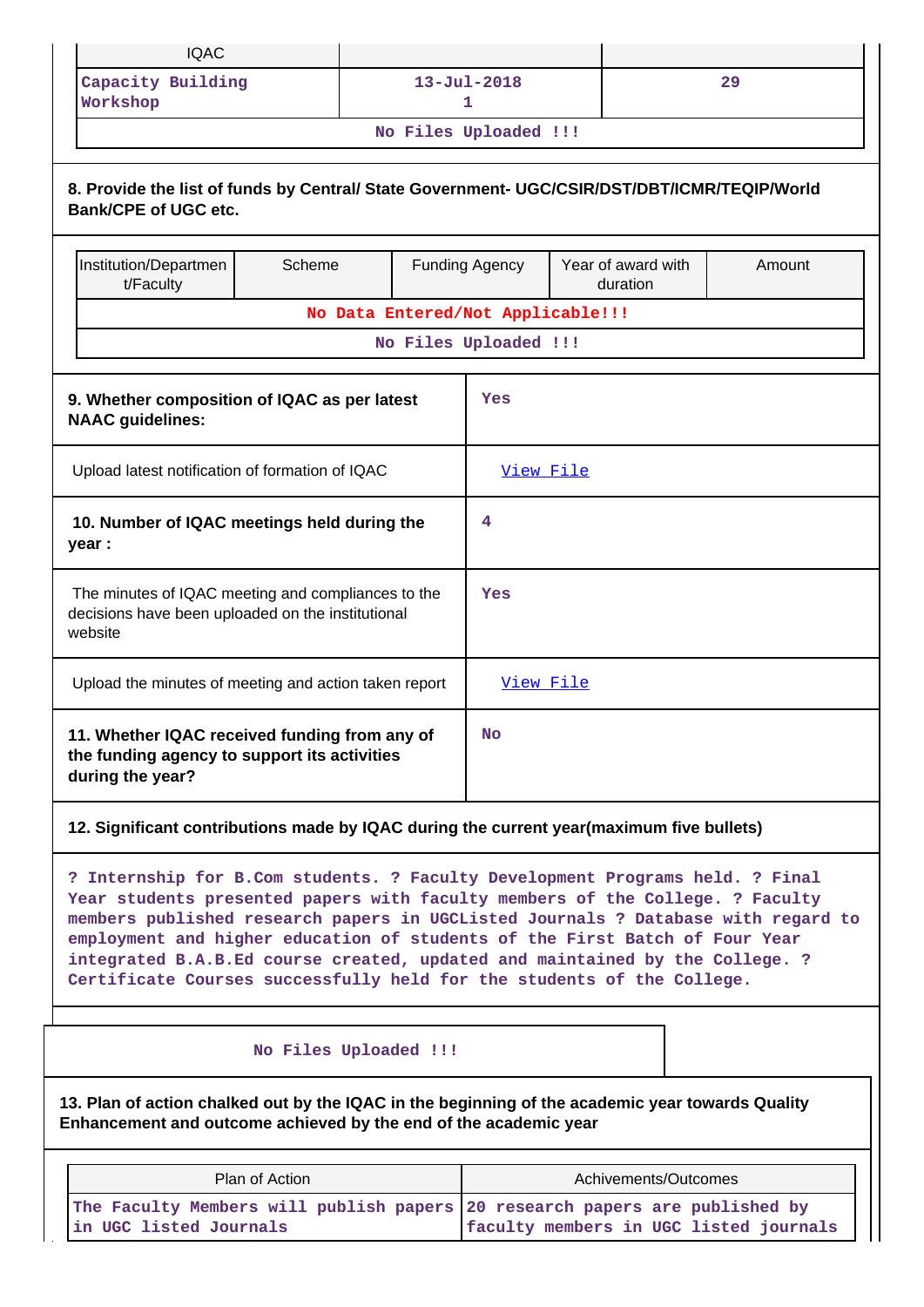| The College will start certificate<br>courses for students                                                           | The College started 03 certificate<br>courses for students                                                                 |
|----------------------------------------------------------------------------------------------------------------------|----------------------------------------------------------------------------------------------------------------------------|
| The Faculty Members will attend and/or<br>present research papers at Seminars and<br>Conferences                     | 14 faculty members presented research<br>papers at seminars and conferences                                                |
| The College will prepare and maintain<br>database of ex-students of B.A.B.Ed.                                        | The database of B.A.B.Ed. students is<br>created and maintained by the College                                             |
| The College will organise Faculty<br>Development Program                                                             | The College has orgainsed a Faculty<br>Development Program                                                                 |
| The College will encourage faculty<br>members to enrol for doctoral degree                                           | 09 Faculty Members have registered for<br>doctoral degree                                                                  |
| The College will sign MOU with Colleges<br>in Goa                                                                    | The College has signed MOU with V.M's<br>Salgaoncar College of Law in April 2019                                           |
| The College will apply for NIRF and<br>India Today Ranking for the Year<br>$2018 - 19$                               | The College applied for both the<br>rankings and also figured in top 150<br>Commerce Colleges as per India Today<br>Survey |
| The College should start internship for<br>Commerce Students                                                         | Five Students of F.Y.B.Com completed<br>internship during the A.Y. 2018-19                                                 |
| The College will organise Workshops for<br><b>Students</b>                                                           | The College has organised three<br>workshops for students during the<br>Academic Year 2018-19                              |
|                                                                                                                      | View File                                                                                                                  |
|                                                                                                                      |                                                                                                                            |
| 14. Whether AQAR was placed before statutory<br>body?                                                                | Yes                                                                                                                        |
| Name of Statutory Body                                                                                               | <b>Meeting Date</b>                                                                                                        |
| <b>IOAC</b>                                                                                                          | $16 - Dec - 2019$                                                                                                          |
| 15. Whether NAAC/or any other accredited<br>body(s) visited IQAC or interacted with it to<br>assess the functioning? | Yes                                                                                                                        |
| Date of Visit                                                                                                        | $04 - Sep - 2018$                                                                                                          |
| 16. Whether institutional data submitted to<br>AISHE:                                                                | Yes                                                                                                                        |
| <b>Year of Submission</b>                                                                                            | 2019                                                                                                                       |
| Date of Submission                                                                                                   | 19-Feb-2019                                                                                                                |
| 17. Does the Institution have Management<br><b>Information System?</b>                                               | <b>No</b>                                                                                                                  |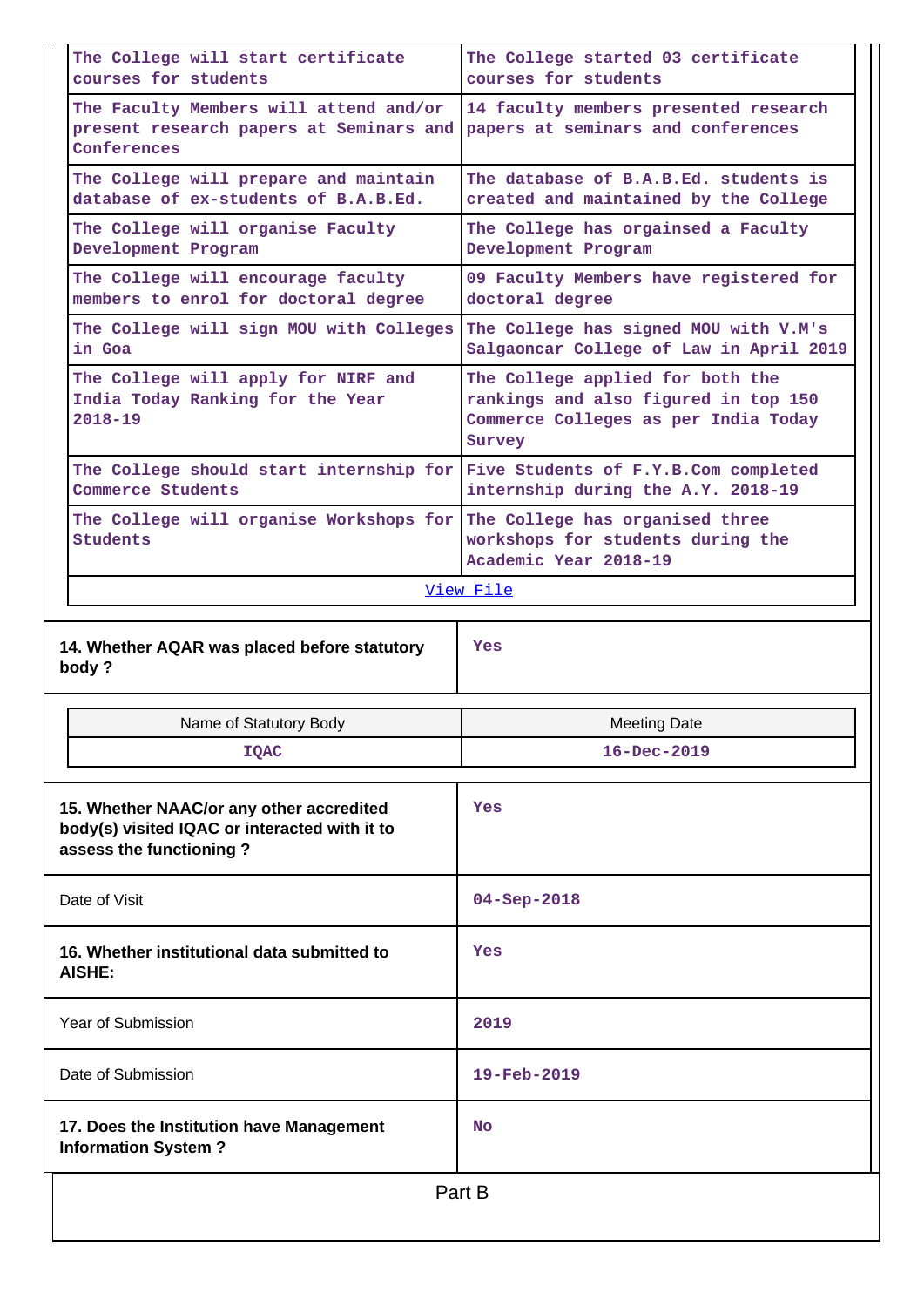# **CRITERION I – CURRICULAR ASPECTS**

# **1.1 – Curriculum Planning and Implementation**

 1.1.1 – Institution has the mechanism for well planned curriculum delivery and documentation. Explain in 500 words

 **? Every Year, the College prepares the prospectus. The prospectus has detailed information about the structure of the program and the subjects for each year of the degree program. The admission committee is duly constituted by the College. The members of the admission committee counsel the prospective students about subjects which they have to study during the academic year. The students are requested to go through the copy of the syllabus and reference books available with the College Library. ? For every semester of the academic year, in the departmental meeting, subject allocation is being finalised. The list of subjects is notified and accordingly the faculty members are requested to submit the teaching plans. ? Teaching Plans are prepared for each subject at the beginning of the semester. The teaching plan contains Learning objectives, Learning Outcome, title of the topic/unit, number of sessions per topic/unit, tentative dates on which sessions will be engaged, outcome measurement tools etc. ? The Time Table Committee prepares and displays the semester-wise time table on notice boards. The copy of the class time table is displayed in each class for information of the students. The Time Table committee monitors that the time table is being strictly followed. ? Course-wise syllabus is made available to students through institutional website, library, and by the teachers in class. ? The Librarian conducts an orientation talk for new students, about the library, and referencing resources and new arrivals available in the library. Learning resource material such as reference/text books are made available in the library. The subject teacher submits the requisition for procuring new books to the Librarian. ? At the end of every semester, course-wise feedback about the effectiveness of subject teaching, teaching-learning and curriculum is collected from the students in the form of a survey, and analysed using Google forms. ? Practicum forms a core element of the B.A.B.Ed. program and has four components that require a continuous inputs and close monitoring: Lesson Observation, Micro Teaching, Internships and Practice Teaching. ? The compulsory project paper is a part of the third year syllabus of B.Com and B.A.B.Ed. The student has to work on one research topic. One or two groups of five students each are being allotted to one project supervisor. The students continuously work under the supervision of the project supervisor. The process begins with finalisation of the title of the project and ends with submission of Project report followed by Viva-Voce examination. ? With regard to the plan of documentation of curriculum, the college has well defined procedures. The test papers, assignment, power point presentations are preserved by the College. In some subjects study material is prepared by the Faculty Members and is being provided to the students. The copy of the study material is kept in the College library. In case of any change in the curriculum the faculty members and students are made aware about the changes. The new copy of the syllabus is kept in the College library.**

| 1.1.2 – Certificate/ Diploma Courses introduced during the academic year |                 |                          |                 |                                                 |                      |  |
|--------------------------------------------------------------------------|-----------------|--------------------------|-----------------|-------------------------------------------------|----------------------|--|
| Certificate                                                              | Diploma Courses | Dates of<br>Introduction | <b>Duration</b> | Focus on employ<br>ability/entreprene<br>urship | Skill<br>Development |  |
| Short Term<br>Course on Co<br>mmunication<br>Skills                      |                 | 27/02/2019               | 27              | Yes                                             | Yes                  |  |
| Tally Course                                                             |                 | 02/05/2019               | $12 \$          | Yes                                             | Yes                  |  |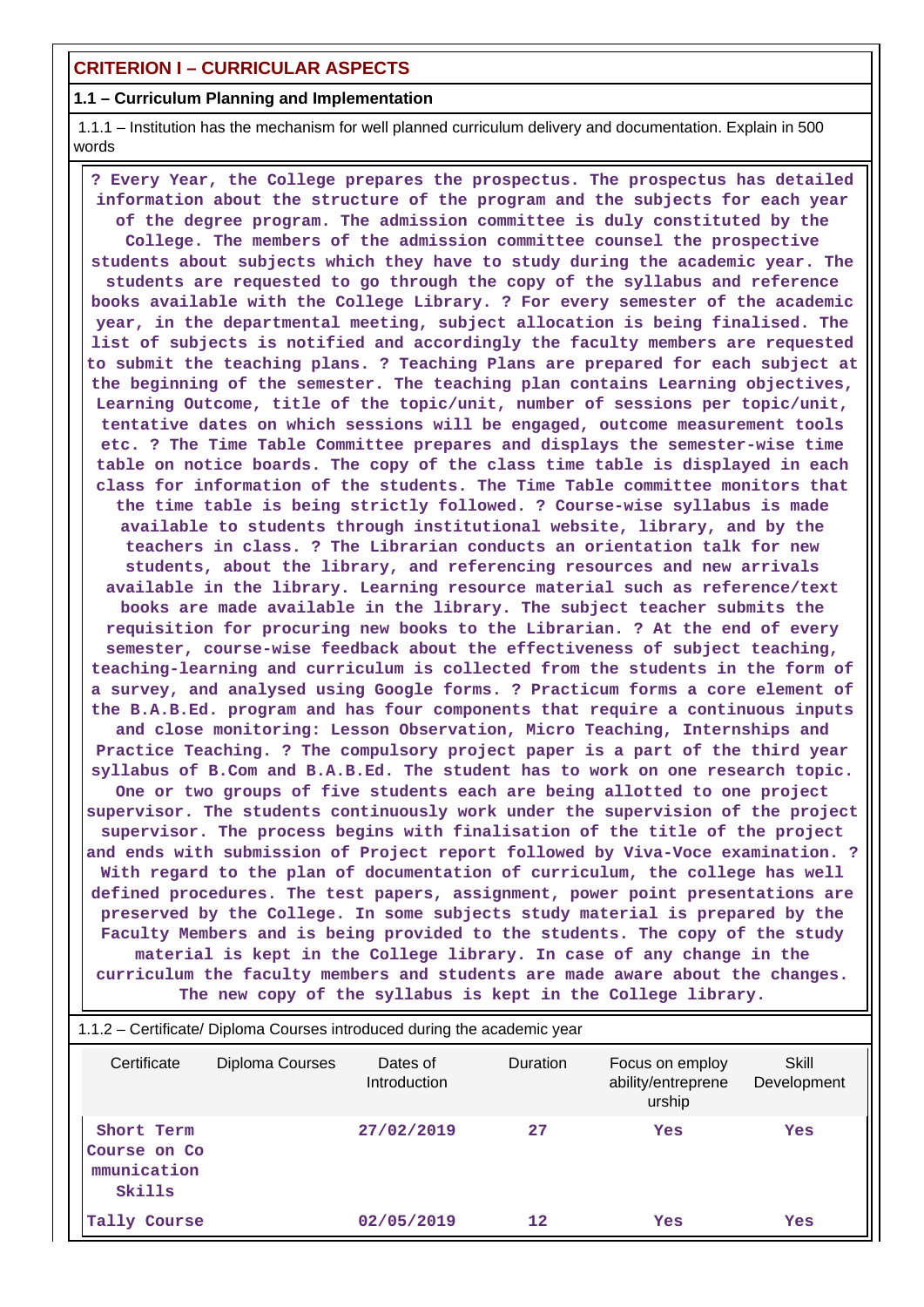| 1.2 - Academic Flexibility                                         |                                                                                                              |                                                                 |
|--------------------------------------------------------------------|--------------------------------------------------------------------------------------------------------------|-----------------------------------------------------------------|
| 1.2.1 - New programmes/courses introduced during the academic year |                                                                                                              |                                                                 |
| Programme/Course                                                   | Programme Specialization                                                                                     | Dates of Introduction                                           |
| <b>BCom</b>                                                        | Financial Accounting,<br>Auditing and Taxation,<br>Cost and Management<br>Accounting, Business<br>Management | 19/06/2018                                                      |
| <b>B.A.BEd</b>                                                     | Hindi, Marathi, English,<br>Konkani, History,<br>Geography, Education                                        | 19/06/2018                                                      |
|                                                                    | View File                                                                                                    |                                                                 |
| affiliated Colleges (if applicable) during the academic year.      | 1.2.2 - Programmes in which Choice Based Credit System (CBCS)/Elective course system implemented at the      |                                                                 |
| Name of programmes adopting<br><b>CBCS</b>                         | Programme Specialization                                                                                     | Date of implementation of<br><b>CBCS/Elective Course System</b> |
| <b>BCom</b>                                                        | Financial Accounting,<br>Auditing and Taxation,<br>Cost and Management<br>Accounting, Business<br>Management | 19/06/2018                                                      |
| <b>B.A.BEd</b>                                                     | Hindi, Marathi, English,<br>Konkani, History,<br>Geography, Education                                        | 19/06/2018                                                      |
|                                                                    | 1.2.3 - Students enrolled in Certificate/ Diploma Courses introduced during the year                         |                                                                 |
|                                                                    | Certificate                                                                                                  | Diploma Course                                                  |
| <b>Number of Students</b>                                          | 74                                                                                                           | 0                                                               |
| 1.3 - Curriculum Enrichment                                        |                                                                                                              |                                                                 |
|                                                                    | 1.3.1 - Value-added courses imparting transferable and life skills offered during the year                   |                                                                 |
| <b>Value Added Courses</b>                                         | Date of Introduction                                                                                         | Number of Students Enrolled                                     |
|                                                                    | No Data Entered/Not Applicable !!!                                                                           |                                                                 |
|                                                                    | No file uploaded.                                                                                            |                                                                 |
| 1.3.2 – Field Projects / Internships under taken during the year   |                                                                                                              |                                                                 |
| Project/Programme Title                                            | Programme Specialization                                                                                     | No. of students enrolled for Field<br>Projects / Internships    |
| <b>BCom</b>                                                        | Financial Accounting,<br>Auditing and Taxation,<br>Cost and Management<br>Accounting, Business<br>Management | 136                                                             |
| <b>B.A.BEd</b>                                                     | Hindi, Marathi, English,<br>Konkani, History,<br>Geography, Education                                        | 97                                                              |
|                                                                    | View File                                                                                                    |                                                                 |
| 1.4 - Feedback System                                              |                                                                                                              |                                                                 |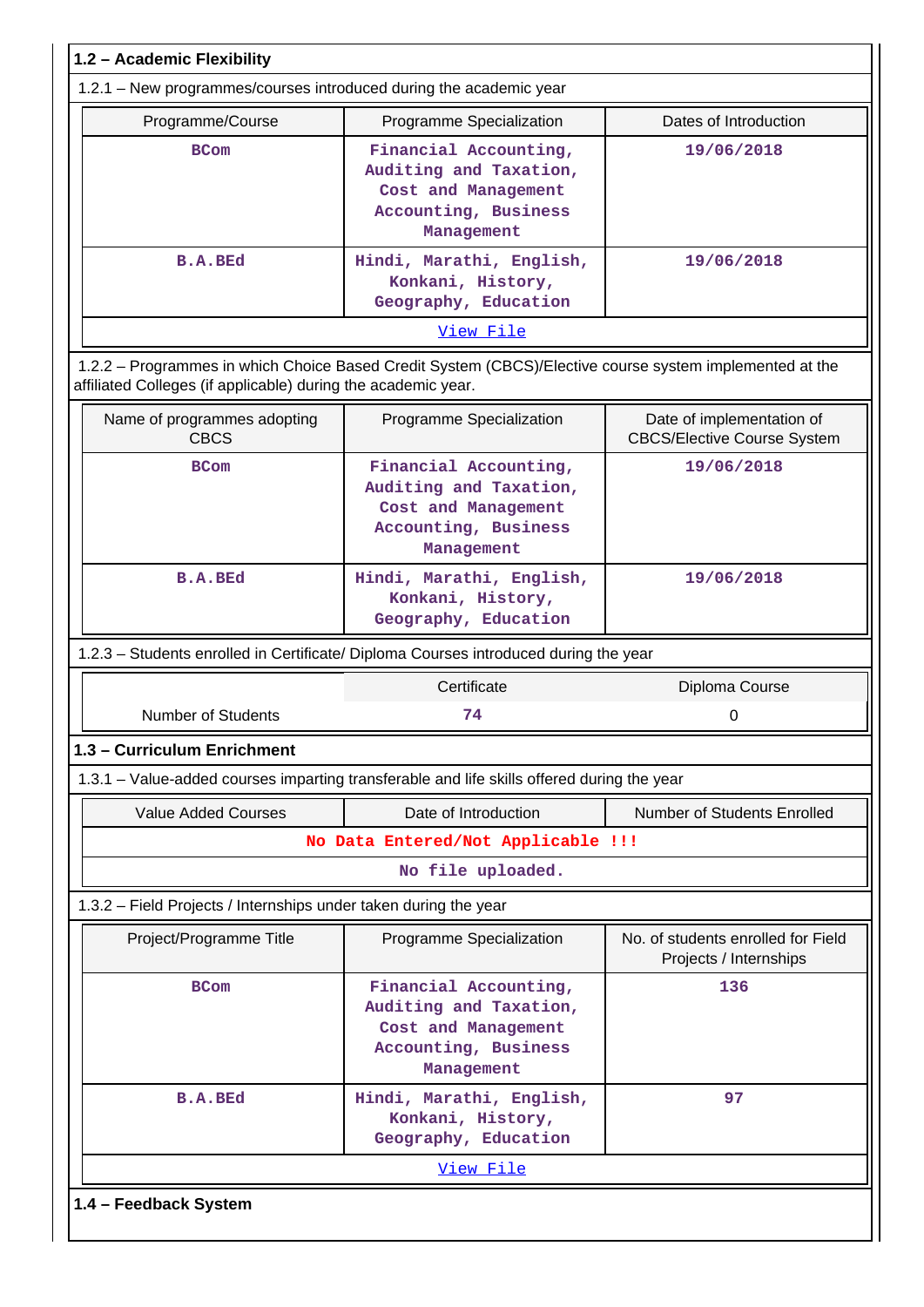| 1.4.1 – Whether structured feedback received from all the stakeholders. |     |  |  |  |  |
|-------------------------------------------------------------------------|-----|--|--|--|--|
| <b>Students</b>                                                         | Yes |  |  |  |  |
| <b>Teachers</b>                                                         | Yes |  |  |  |  |
| <b>Employers</b>                                                        | No  |  |  |  |  |
| Alumni                                                                  | Yes |  |  |  |  |
| Parents                                                                 | Yes |  |  |  |  |

 1.4.2 – How the feedback obtained is being analyzed and utilized for overall development of the institution? (maximum 500 words)

Feedback Obtained

**? Every academic year, the College collects feedback on curriculum updating and improvement. The feedback is being collected from four stake holders namely Students, Teachers, Parents and Alumni. The feedback is collected and complied with the help of Google forms. ? The feedback collection begins after the end of odd semesters and continues till the end of the academic year. Before obtaining the feedback from the stakeholders they are oriented with regard to curriculum. ? The collected feedback is analysed with the help of simple statistical tools mostly descriptive in nature. The findings for each stakeholder is compiled and systematically documented. ? The findings of the feedback collected are discussed with the faculty members of the College. ? The findings of the feedback help the institution to organise workshops and seminars which are related to the curriculum, but somehow not directly part of the curriculum. The feedback also provide the College inputs about which are the subjects where short term and certificate courses can be started by the College for providing indepth knowledge to the students. ? The feedback from the alumni and students on curriculum helps the institution to finalise about the introduction of the generic elective, skill enhancement courses, and discipline specific courses and electives subjects for the academic year. Accordingly, the structure of the program is being revised every academic year. ? The feedback also plays an important role taking inputs from the stakeholders and taking the points discussed at various academic bodies of the University. The entire process of orientating the stakeholders on curriculum, collection of feedback, compilation of the feedback, analysis of the feedback is a very important as it provides basis for improvement of the entire process of curriculum delivery and documentation. ? The feedback plays a vital role in informing the College about what exactly the students want to be incorporated in the curriculum and which aspects according to the various stakeholders can be ignored by giving less weightage. It also helps the College to understand about the effectiveness of the curriculum.**

## **CRITERION II – TEACHING- LEARNING AND EVALUATION**

#### **2.1 – Student Enrolment and Profile**

2.1.1 – Demand Ratio during the year

| Name of the<br>Programme | Programme<br>Specialization                                | Number of seats<br>available | Number of<br>Application received | <b>Students Enrolled</b> |
|--------------------------|------------------------------------------------------------|------------------------------|-----------------------------------|--------------------------|
| <b>BCom</b>              | Accounting,<br>Cost Accounting<br>& Business<br>Management | 360                          | 376                               | 376                      |
| <b>B.A.BEd</b>           | English, Hindi,<br>Marathi,<br>Konkani,<br>Education,      | 400                          | 462                               | 374                      |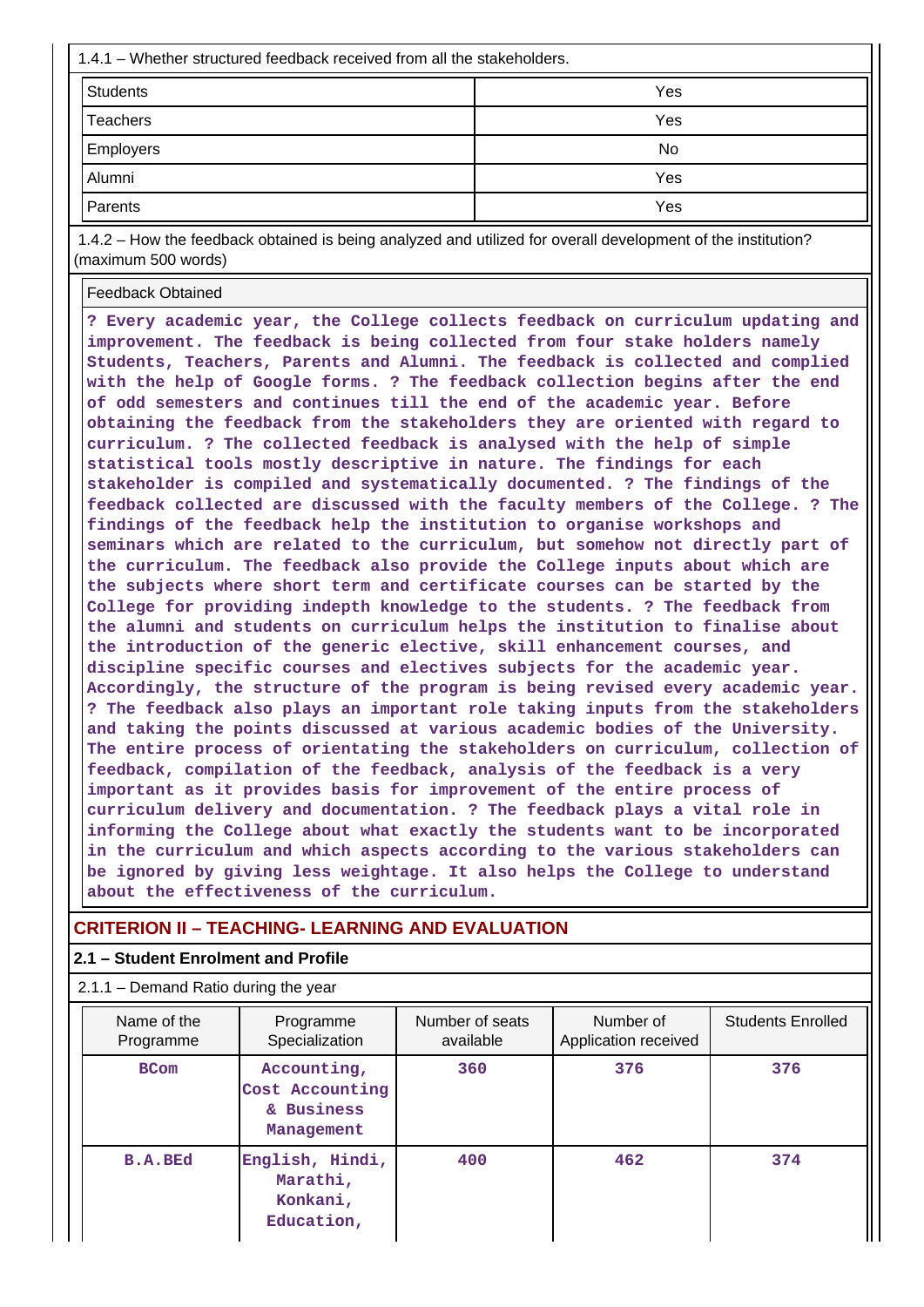|                                                                                                                                                           | History and<br>Geography                                                                                                                                                                                                                                                                                                                                                                                                                                                                                                                                                                                                                                                                                                                                                                                                                                                                                                                                                                                                                                                                                                                                                                                                                                                                                                                                                                                                                                                                                                                                                                                                                                                                                                                                                                                                                                       |                                                              |                                                                                                  |  |                                                                                                  |                                                                                                                     |  |
|-----------------------------------------------------------------------------------------------------------------------------------------------------------|----------------------------------------------------------------------------------------------------------------------------------------------------------------------------------------------------------------------------------------------------------------------------------------------------------------------------------------------------------------------------------------------------------------------------------------------------------------------------------------------------------------------------------------------------------------------------------------------------------------------------------------------------------------------------------------------------------------------------------------------------------------------------------------------------------------------------------------------------------------------------------------------------------------------------------------------------------------------------------------------------------------------------------------------------------------------------------------------------------------------------------------------------------------------------------------------------------------------------------------------------------------------------------------------------------------------------------------------------------------------------------------------------------------------------------------------------------------------------------------------------------------------------------------------------------------------------------------------------------------------------------------------------------------------------------------------------------------------------------------------------------------------------------------------------------------------------------------------------------------|--------------------------------------------------------------|--------------------------------------------------------------------------------------------------|--|--------------------------------------------------------------------------------------------------|---------------------------------------------------------------------------------------------------------------------|--|
|                                                                                                                                                           |                                                                                                                                                                                                                                                                                                                                                                                                                                                                                                                                                                                                                                                                                                                                                                                                                                                                                                                                                                                                                                                                                                                                                                                                                                                                                                                                                                                                                                                                                                                                                                                                                                                                                                                                                                                                                                                                |                                                              | View File                                                                                        |  |                                                                                                  |                                                                                                                     |  |
| 2.2 - Catering to Student Diversity                                                                                                                       |                                                                                                                                                                                                                                                                                                                                                                                                                                                                                                                                                                                                                                                                                                                                                                                                                                                                                                                                                                                                                                                                                                                                                                                                                                                                                                                                                                                                                                                                                                                                                                                                                                                                                                                                                                                                                                                                |                                                              |                                                                                                  |  |                                                                                                  |                                                                                                                     |  |
| 2.2.1 - Student - Full time teacher ratio (current year data)                                                                                             |                                                                                                                                                                                                                                                                                                                                                                                                                                                                                                                                                                                                                                                                                                                                                                                                                                                                                                                                                                                                                                                                                                                                                                                                                                                                                                                                                                                                                                                                                                                                                                                                                                                                                                                                                                                                                                                                |                                                              |                                                                                                  |  |                                                                                                  |                                                                                                                     |  |
| Year                                                                                                                                                      | Number of<br>students enrolled<br>in the institution<br>(UG)                                                                                                                                                                                                                                                                                                                                                                                                                                                                                                                                                                                                                                                                                                                                                                                                                                                                                                                                                                                                                                                                                                                                                                                                                                                                                                                                                                                                                                                                                                                                                                                                                                                                                                                                                                                                   | Number of<br>students enrolled<br>in the institution<br>(PG) | Number of<br>fulltime teachers<br>available in the<br>institution<br>teaching only UG<br>courses |  | Number of<br>fulltime teachers<br>available in the<br>institution<br>teaching only PG<br>courses | Number of<br>teachers<br>teaching both UG<br>and PG courses                                                         |  |
| 2018                                                                                                                                                      | 750                                                                                                                                                                                                                                                                                                                                                                                                                                                                                                                                                                                                                                                                                                                                                                                                                                                                                                                                                                                                                                                                                                                                                                                                                                                                                                                                                                                                                                                                                                                                                                                                                                                                                                                                                                                                                                                            | 0                                                            | 37                                                                                               |  | 0                                                                                                | 37                                                                                                                  |  |
| 2.3 - Teaching - Learning Process                                                                                                                         |                                                                                                                                                                                                                                                                                                                                                                                                                                                                                                                                                                                                                                                                                                                                                                                                                                                                                                                                                                                                                                                                                                                                                                                                                                                                                                                                                                                                                                                                                                                                                                                                                                                                                                                                                                                                                                                                |                                                              |                                                                                                  |  |                                                                                                  |                                                                                                                     |  |
| 2.3.1 - Percentage of teachers using ICT for effective teaching with Learning Management Systems (LMS), E-<br>learning resources etc. (current year data) |                                                                                                                                                                                                                                                                                                                                                                                                                                                                                                                                                                                                                                                                                                                                                                                                                                                                                                                                                                                                                                                                                                                                                                                                                                                                                                                                                                                                                                                                                                                                                                                                                                                                                                                                                                                                                                                                |                                                              |                                                                                                  |  |                                                                                                  |                                                                                                                     |  |
| Number of<br><b>Teachers on Roll</b>                                                                                                                      | Number of<br>teachers using<br>ICT (LMS, e-<br>Resources)                                                                                                                                                                                                                                                                                                                                                                                                                                                                                                                                                                                                                                                                                                                                                                                                                                                                                                                                                                                                                                                                                                                                                                                                                                                                                                                                                                                                                                                                                                                                                                                                                                                                                                                                                                                                      | <b>ICT Tools and</b><br>resources<br>available               | Number of ICT<br>enabled<br>Classrooms                                                           |  | Numberof smart<br>classrooms                                                                     | E-resources and<br>techniques used                                                                                  |  |
| 37                                                                                                                                                        | 37                                                                                                                                                                                                                                                                                                                                                                                                                                                                                                                                                                                                                                                                                                                                                                                                                                                                                                                                                                                                                                                                                                                                                                                                                                                                                                                                                                                                                                                                                                                                                                                                                                                                                                                                                                                                                                                             | 42                                                           | 18                                                                                               |  | $\mathbf{1}$                                                                                     | 9                                                                                                                   |  |
|                                                                                                                                                           |                                                                                                                                                                                                                                                                                                                                                                                                                                                                                                                                                                                                                                                                                                                                                                                                                                                                                                                                                                                                                                                                                                                                                                                                                                                                                                                                                                                                                                                                                                                                                                                                                                                                                                                                                                                                                                                                |                                                              | No file uploaded.                                                                                |  |                                                                                                  |                                                                                                                     |  |
|                                                                                                                                                           |                                                                                                                                                                                                                                                                                                                                                                                                                                                                                                                                                                                                                                                                                                                                                                                                                                                                                                                                                                                                                                                                                                                                                                                                                                                                                                                                                                                                                                                                                                                                                                                                                                                                                                                                                                                                                                                                |                                                              | No file uploaded.                                                                                |  |                                                                                                  |                                                                                                                     |  |
| 2.3.2 - Students mentoring system available in the institution? Give details. (maximum 500 words)                                                         |                                                                                                                                                                                                                                                                                                                                                                                                                                                                                                                                                                                                                                                                                                                                                                                                                                                                                                                                                                                                                                                                                                                                                                                                                                                                                                                                                                                                                                                                                                                                                                                                                                                                                                                                                                                                                                                                |                                                              |                                                                                                  |  |                                                                                                  |                                                                                                                     |  |
|                                                                                                                                                           | • College has a very healthy mentor to mentee ratio of 1:20. • Mentors constantly monitor individual students<br>assigned to them, to ensure the mental and physical health of the students. Mentoring helps students to focus on<br>their academic requirements and challenges more easily thus enhancing their academic performance. • As per<br>the recommendations made the IQAC in 2015, a welldefined programme named 'Ankur' is initiated under which<br>mentees are given personal counseling, are nurtured in conducive environment and imparted value education. •<br>Mentor visits the houses of the final year students to monitor the students' schedule after college hours. It also<br>helps to establish healthy relationship between the teacher, student and the parents which helps to boost the<br>confidence of the pupil. • Mentors are trained to talk all positives about the students by purposely avoiding<br>complaining, narrating misconducts of the pupil in the college. This practice has seen tremendous change in the<br>students' approach, behavior and performance in the College. • Students are guided to positively take part in<br>sports, cultural and extracurricular activities that helps the students in exploring their own potential and improve<br>overall abilities. • Parents of the students are also guided by the mentors so as to bring parity of approach<br>towards the students. • College has full time professional councilor appointed, however sometimes students find<br>more comfortable to share their personal problems with his/her mentor teacher. In such cases personal attention<br>is given to the student by the mentor and efforts are made to resolve the problem. • Students are also mentored<br>towards social, environmental, green initiatives, plastic free campus programmes |                                                              |                                                                                                  |  |                                                                                                  |                                                                                                                     |  |
| Number of students enrolled in the<br>institution                                                                                                         |                                                                                                                                                                                                                                                                                                                                                                                                                                                                                                                                                                                                                                                                                                                                                                                                                                                                                                                                                                                                                                                                                                                                                                                                                                                                                                                                                                                                                                                                                                                                                                                                                                                                                                                                                                                                                                                                |                                                              | Number of fulltime teachers                                                                      |  |                                                                                                  | Mentor: Mentee Ratio                                                                                                |  |
| 750                                                                                                                                                       |                                                                                                                                                                                                                                                                                                                                                                                                                                                                                                                                                                                                                                                                                                                                                                                                                                                                                                                                                                                                                                                                                                                                                                                                                                                                                                                                                                                                                                                                                                                                                                                                                                                                                                                                                                                                                                                                |                                                              | 37                                                                                               |  |                                                                                                  | 1:20                                                                                                                |  |
| 2.4 - Teacher Profile and Quality                                                                                                                         |                                                                                                                                                                                                                                                                                                                                                                                                                                                                                                                                                                                                                                                                                                                                                                                                                                                                                                                                                                                                                                                                                                                                                                                                                                                                                                                                                                                                                                                                                                                                                                                                                                                                                                                                                                                                                                                                |                                                              |                                                                                                  |  |                                                                                                  |                                                                                                                     |  |
| 2.4.1 - Number of full time teachers appointed during the year                                                                                            |                                                                                                                                                                                                                                                                                                                                                                                                                                                                                                                                                                                                                                                                                                                                                                                                                                                                                                                                                                                                                                                                                                                                                                                                                                                                                                                                                                                                                                                                                                                                                                                                                                                                                                                                                                                                                                                                |                                                              |                                                                                                  |  |                                                                                                  |                                                                                                                     |  |
| No. of sanctioned<br>positions                                                                                                                            | No. of filled positions                                                                                                                                                                                                                                                                                                                                                                                                                                                                                                                                                                                                                                                                                                                                                                                                                                                                                                                                                                                                                                                                                                                                                                                                                                                                                                                                                                                                                                                                                                                                                                                                                                                                                                                                                                                                                                        |                                                              | Vacant positions                                                                                 |  | Positions filled during<br>the current year                                                      | No. of faculty with<br>Ph.D                                                                                         |  |
| 42                                                                                                                                                        | 37                                                                                                                                                                                                                                                                                                                                                                                                                                                                                                                                                                                                                                                                                                                                                                                                                                                                                                                                                                                                                                                                                                                                                                                                                                                                                                                                                                                                                                                                                                                                                                                                                                                                                                                                                                                                                                                             |                                                              | 5                                                                                                |  | 4                                                                                                | 7                                                                                                                   |  |
|                                                                                                                                                           |                                                                                                                                                                                                                                                                                                                                                                                                                                                                                                                                                                                                                                                                                                                                                                                                                                                                                                                                                                                                                                                                                                                                                                                                                                                                                                                                                                                                                                                                                                                                                                                                                                                                                                                                                                                                                                                                |                                                              |                                                                                                  |  |                                                                                                  | 2.4.2 - Honours and recognition received by teachers (received awards, recognition, fellowships at State, National, |  |

 $\overline{\phantom{a}}$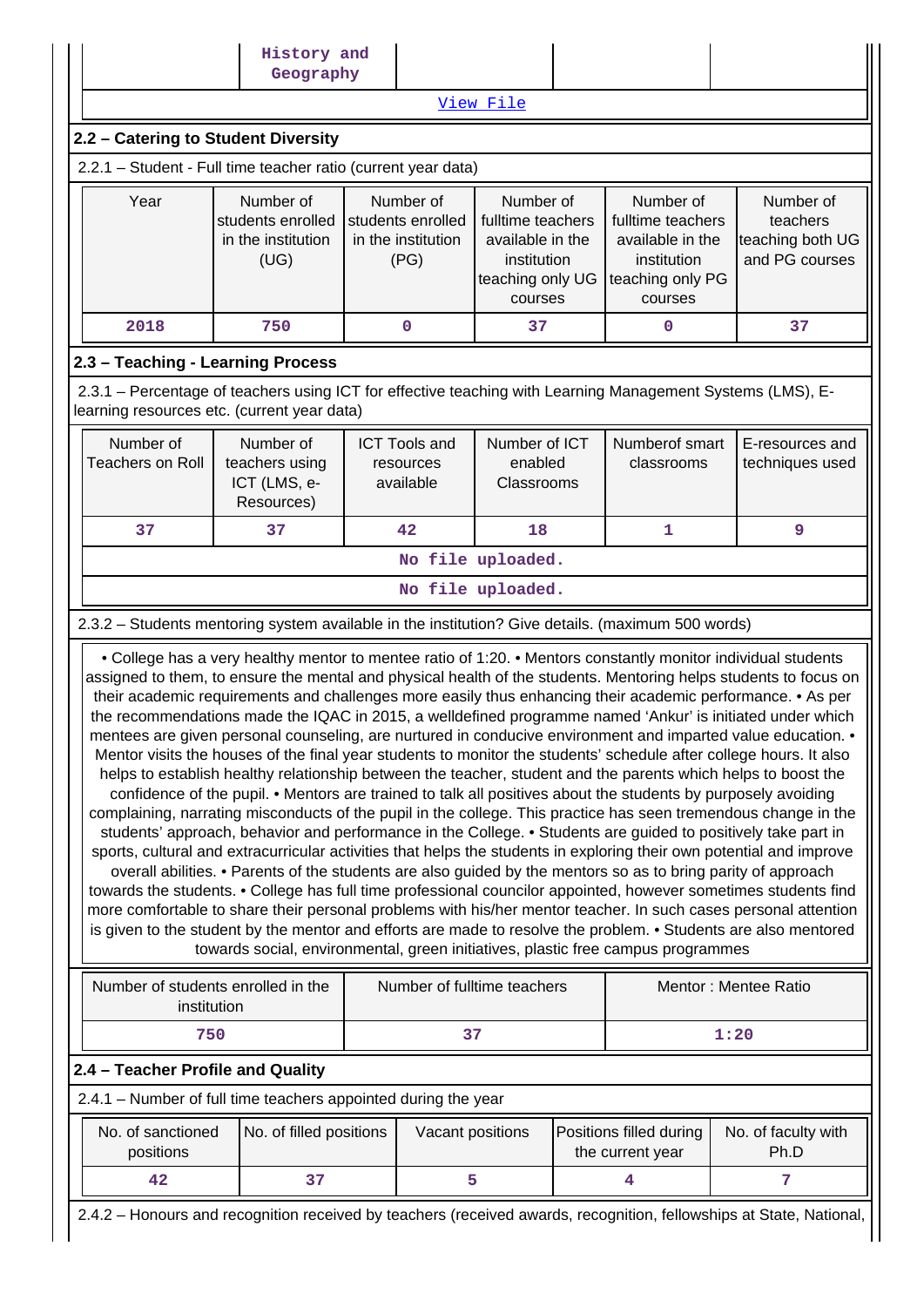International level from Government, recognised bodies during the year )

| Year of Award | Name of full time teachers<br>receiving awards from<br>state level, national level,<br>international level | Designation | Name of the award,<br>fellowship, received from<br>Government or recognized<br>bodies |
|---------------|------------------------------------------------------------------------------------------------------------|-------------|---------------------------------------------------------------------------------------|
|               | No Data Entered/Not Applicable !!!                                                                         |             |                                                                                       |
|               | No file uploaded.                                                                                          |             |                                                                                       |

#### **2.5 – Evaluation Process and Reforms**

 2.5.1 – Number of days from the date of semester-end/ year- end examination till the declaration of results during the year

| Programme Name | Programme Code    | Semester/year    | Last date of the last<br>semester-end/year-<br>end examination | Date of declaration of<br>results of semester-<br>end/year-end<br>examination |  |  |  |
|----------------|-------------------|------------------|----------------------------------------------------------------|-------------------------------------------------------------------------------|--|--|--|
| <b>BCom</b>    | <b>BCOM</b>       | <b>EVEN/2018</b> | 27/04/2019                                                     | 04/05/2019                                                                    |  |  |  |
| <b>B.A.BEd</b> | <b>BABED</b>      | <b>EVEN/2018</b> | 25/04/2019                                                     | 08/05/2019                                                                    |  |  |  |
|                | No file uploaded. |                  |                                                                |                                                                               |  |  |  |

2.5.2 – Reforms initiated on Continuous Internal Evaluation(CIE) system at the institutional level (250 words)

 **• In the reforms initiated by the College, students in each course are compulsorily required to take up at least one presentation, either in a group or at an individual level so as to bolster their confidence levels. • Student's performance in the first ISA is discussed oneonone with the student and necessary guidance is given for improvement in the performance for the second component of the ISA. Answer books are given to students to analyze the errors. These evaluations allow the students to improve themselves before the final exams. • Besides the ISA, periodic tests (written, oral, open book test) are also conducted by the faculty at their level. • Question papers are also solved in class from time to time, with the students being provided with the solutions and asked to selfevaluate. • Periodic checking of students' notebooks and other study material is also conducted. • Calling students to the board and asking**

**them to solve problems makes student more confident about his/her understanding. • Students are divided into groups, and asked to make a list of questions on each assigned topic. The students then ask these questions to each other and get them answered. • For practical papers like cost accounting students are asked to explain the concept and solve the exercise based on the concept, this enables the students to apply the conceptual knowledge gained from the theory. • Online test are conducted in the papers like computer application.**

 2.5.3 – Academic calendar prepared and adhered for conduct of Examination and other related matters (250 words)

 **• At the end of the academic year the Goa University sends the academic calendar of the next year to the College wherein the dates of commencement of the semester, vacations and the commencement of the examinations are mentioned. Further it also prescribes the last of completing the CIE. • Accordingly the College prepare its academic calendar pertaining to the CIE, Examination and other related matters and strictly adheres to it. Further a tentative schedule of the semester examination, answer script assessment and date of declaration of the result is also decided. • Students are made aware of the commencement of CIE schedule at the beginning of each semester. Detail schedule of the written test is displayed at least 15 days in advance along with the last date of completing the CIE. Further the detail schedule of Semester End Examination is**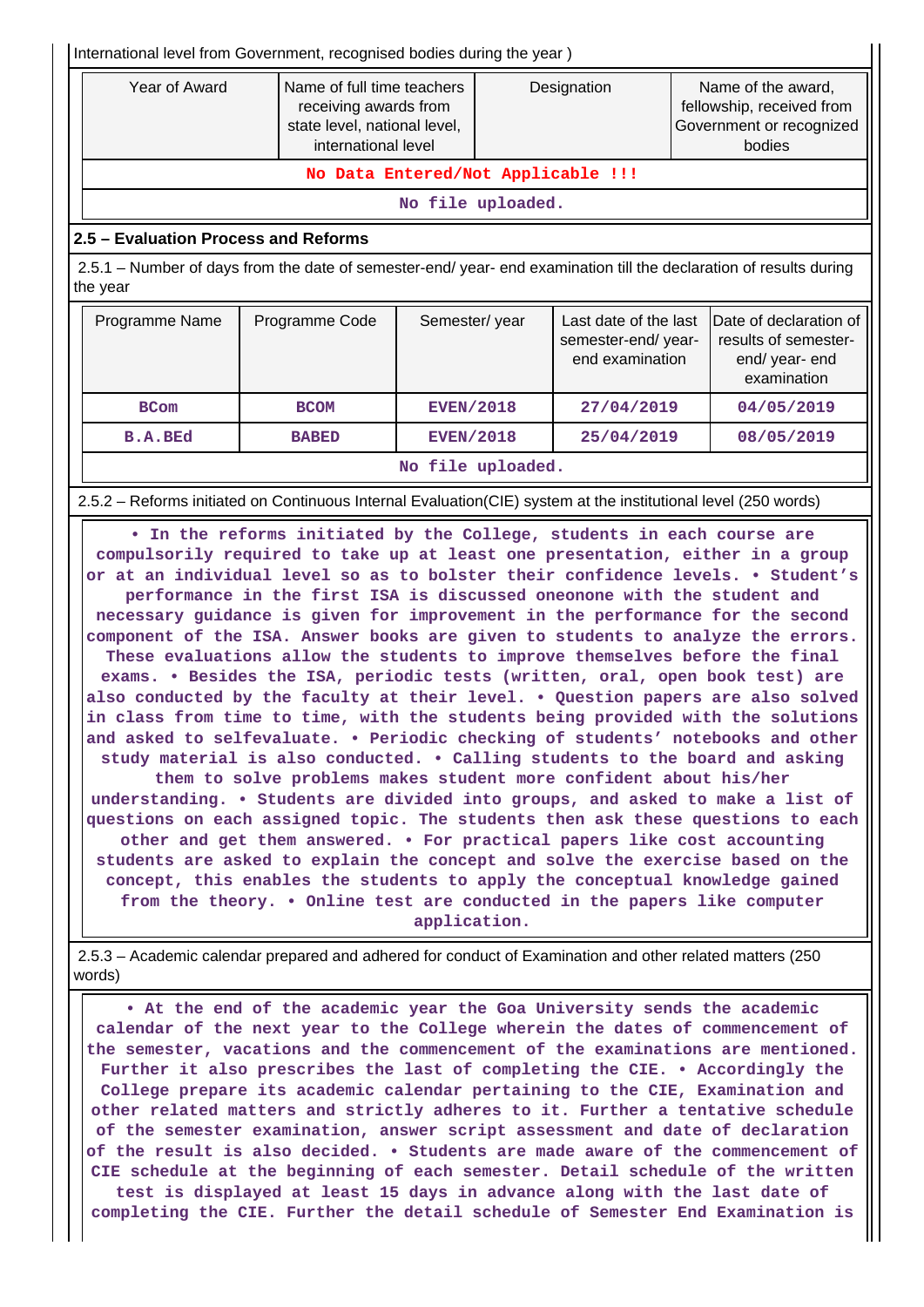**displayed at least one month before the commencement of the examination. • Pertaining to other matters of the College, the Principal calls a meeting of all the staff before the end of the previous academic calendar to discuss the formation of committees and organizing of activities for the forthcoming year. • Based on the inputs provided, a staff member is entrusted the responsibility of drafting the academic calendar. The academic calendar is placed before the IQAC for the suggestions and approval. The approved academic calendar is circulated to all the faculty and students by publishing it in the institution's prospectus.**

## **2.6 – Student Performance and Learning Outcomes**

 2.6.1 – Program outcomes, program specific outcomes and course outcomes for all programs offered by the institution are stated and displayed in website of the institution (to provide the weblink)

<http://vidyaprabodhinicollege.edu.in/VPCCECM/CourseOutcome.php>

## 2.6.2 – Pass percentage of students

| Programme<br>Code | Programme<br>Name | Programme<br>Specialization                                                          | Number of<br>students<br>appeared in the<br>final year<br>examination | Number of<br>students passed<br>in final year<br>examination | Pass Percentage |  |  |
|-------------------|-------------------|--------------------------------------------------------------------------------------|-----------------------------------------------------------------------|--------------------------------------------------------------|-----------------|--|--|
|                   | <b>BCom</b>       | Accounting,<br>Cost<br>Accounting &<br><b>Business</b><br>Management                 | 137                                                                   | 70                                                           | 51.47           |  |  |
| <b>B.A.BEd</b>    |                   | English,<br>Hindi,<br>Marathi,<br>Konkani,<br>Education,<br>History and<br>Geography | 78                                                                    | 70                                                           | 89.74           |  |  |
| No file uploaded. |                   |                                                                                      |                                                                       |                                                              |                 |  |  |

## **2.7 – Student Satisfaction Survey**

 2.7.1 – Student Satisfaction Survey (SSS) on overall institutional performance (Institution may design the questionnaire) (results and details be provided as weblink)

<http://vidyaprabodhinicollege.edu.in/VPCCECM/StudentsSatisfactionSurvey.php>

# **CRITERION III – RESEARCH, INNOVATIONS AND EXTENSION**

## **3.1 – Resource Mobilization for Research**

| 3.1.1 – Research funds sanctioned and received from various agencies, industry and other organisations |                 |                               |                           |                                    |  |  |  |  |  |
|--------------------------------------------------------------------------------------------------------|-----------------|-------------------------------|---------------------------|------------------------------------|--|--|--|--|--|
| Nature of the Project                                                                                  | <b>Duration</b> | Name of the funding<br>agency | Total grant<br>sanctioned | Amount received<br>during the year |  |  |  |  |  |
| No Data Entered/Not Applicable !!!                                                                     |                 |                               |                           |                                    |  |  |  |  |  |

**No file uploaded.**

## **3.2 – Innovation Ecosystem**

 3.2.1 – Workshops/Seminars Conducted on Intellectual Property Rights (IPR) and Industry-Academia Innovative practices during the year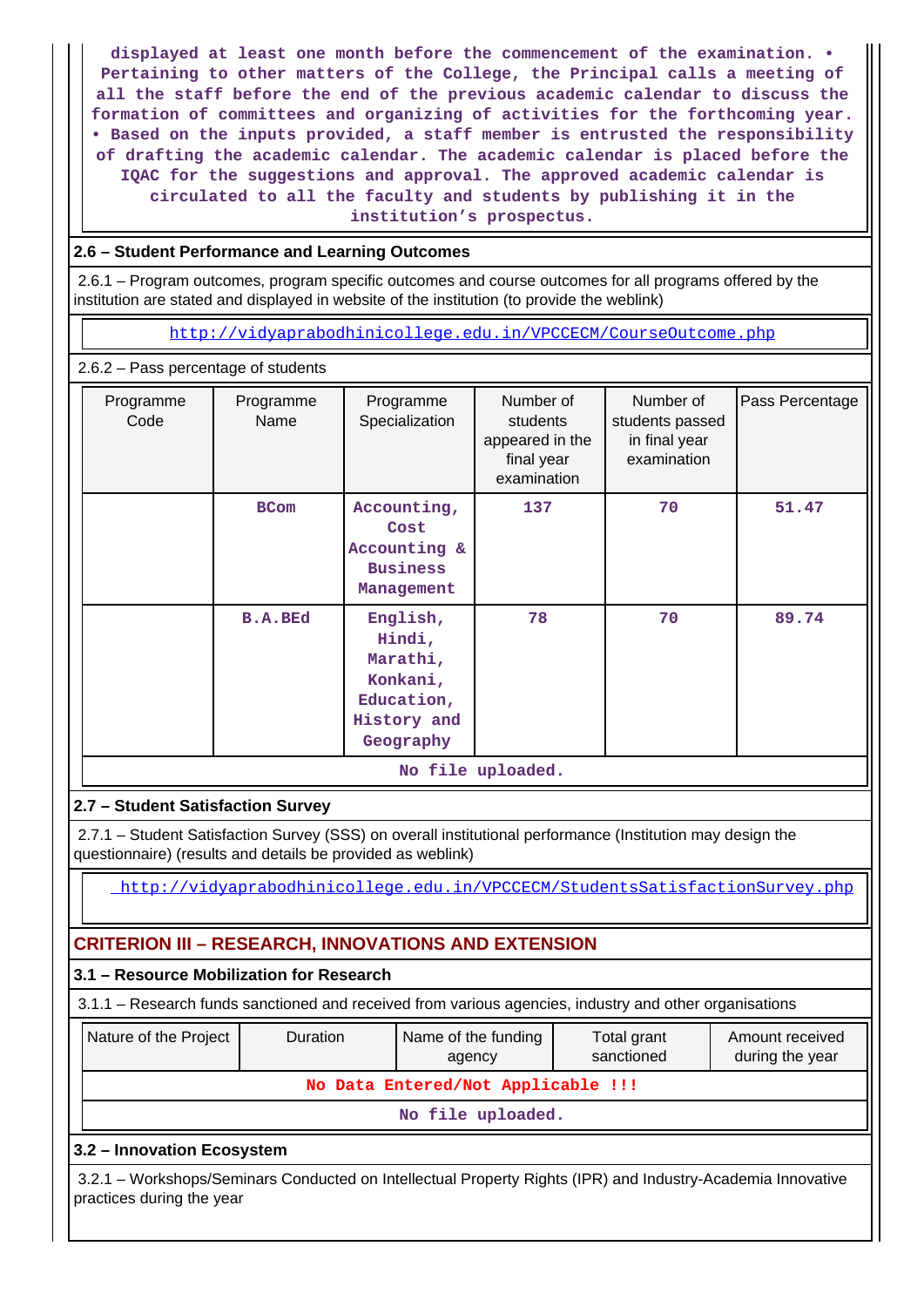|                                                                                                      | Title of workshop/seminar                                       |                 |                       | Name of the Dept. |                                                                    |                                                      | Date          |                         |                                                                                                                    |  |
|------------------------------------------------------------------------------------------------------|-----------------------------------------------------------------|-----------------|-----------------------|-------------------|--------------------------------------------------------------------|------------------------------------------------------|---------------|-------------------------|--------------------------------------------------------------------------------------------------------------------|--|
| Intellectual Property                                                                                | Rights                                                          |                 |                       | Dept. of Commerce |                                                                    |                                                      |               | 05/04/2019              |                                                                                                                    |  |
| 3.2.2 - Awards for Innovation won by Institution/Teachers/Research scholars/Students during the year |                                                                 |                 |                       |                   |                                                                    |                                                      |               |                         |                                                                                                                    |  |
| Title of the innovation                                                                              |                                                                 | Name of Awardee |                       | Awarding Agency   |                                                                    |                                                      | Date of award |                         | Category                                                                                                           |  |
|                                                                                                      |                                                                 |                 |                       |                   |                                                                    | No Data Entered/Not Applicable !!!                   |               |                         |                                                                                                                    |  |
|                                                                                                      |                                                                 |                 |                       | No file uploaded. |                                                                    |                                                      |               |                         |                                                                                                                    |  |
| 3.2.3 - No. of Incubation centre created, start-ups incubated on campus during the year              |                                                                 |                 |                       |                   |                                                                    |                                                      |               |                         |                                                                                                                    |  |
| Incubation<br>Center                                                                                 | Name                                                            |                 |                       |                   |                                                                    | Name of the<br>Start-up                              |               | Nature of Start-<br>up  | Date of<br>Commencement                                                                                            |  |
|                                                                                                      |                                                                 |                 |                       |                   |                                                                    | No Data Entered/Not Applicable !!!                   |               |                         |                                                                                                                    |  |
|                                                                                                      |                                                                 |                 |                       | No file uploaded. |                                                                    |                                                      |               |                         |                                                                                                                    |  |
| 3.3 - Research Publications and Awards                                                               |                                                                 |                 |                       |                   |                                                                    |                                                      |               |                         |                                                                                                                    |  |
| 3.3.1 – Incentive to the teachers who receive recognition/awards                                     |                                                                 |                 |                       |                   |                                                                    |                                                      |               |                         |                                                                                                                    |  |
|                                                                                                      | <b>State</b>                                                    |                 |                       | National          |                                                                    |                                                      |               | International           |                                                                                                                    |  |
|                                                                                                      |                                                                 |                 |                       |                   |                                                                    | No Data Entered/Not Applicable !!!                   |               |                         |                                                                                                                    |  |
| 3.3.2 - Ph. Ds awarded during the year (applicable for PG College, Research Center)                  |                                                                 |                 |                       |                   |                                                                    |                                                      |               |                         |                                                                                                                    |  |
|                                                                                                      | Name of the Department                                          |                 |                       |                   |                                                                    |                                                      |               | Number of PhD's Awarded |                                                                                                                    |  |
|                                                                                                      |                                                                 |                 |                       |                   |                                                                    | No Data Entered/Not Applicable !!!                   |               |                         |                                                                                                                    |  |
| 3.3.3 - Research Publications in the Journals notified on UGC website during the year                |                                                                 |                 |                       |                   |                                                                    |                                                      |               |                         |                                                                                                                    |  |
| <b>Type</b>                                                                                          |                                                                 |                 | Department            |                   |                                                                    | Number of Publication                                |               |                         | Average Impact Factor (if<br>any)                                                                                  |  |
| International                                                                                        |                                                                 |                 | Library Science       | 1                 |                                                                    |                                                      |               |                         | 0                                                                                                                  |  |
| National                                                                                             |                                                                 |                 | Commerce              |                   | $\mathbf{2}$                                                       |                                                      |               | 0                       |                                                                                                                    |  |
| International                                                                                        |                                                                 |                 | Commerce              |                   |                                                                    | 14                                                   |               | 0                       |                                                                                                                    |  |
| International                                                                                        |                                                                 |                 | Konkani               |                   |                                                                    | $\overline{\mathbf{2}}$                              |               | 0                       |                                                                                                                    |  |
| International                                                                                        |                                                                 |                 | Marathi               |                   |                                                                    | 1                                                    |               |                         | 0                                                                                                                  |  |
|                                                                                                      |                                                                 |                 |                       |                   | View File                                                          |                                                      |               |                         |                                                                                                                    |  |
| Proceedings per Teacher during the year                                                              |                                                                 |                 |                       |                   |                                                                    |                                                      |               |                         | 3.3.4 – Books and Chapters in edited Volumes / Books published, and papers in National/International Conference    |  |
|                                                                                                      |                                                                 | Department      |                       |                   |                                                                    |                                                      |               | Number of Publication   |                                                                                                                    |  |
|                                                                                                      |                                                                 |                 |                       |                   |                                                                    | No Data Entered/Not Applicable !!!                   |               |                         |                                                                                                                    |  |
|                                                                                                      |                                                                 |                 |                       |                   | <u>View File</u>                                                   |                                                      |               |                         |                                                                                                                    |  |
| Web of Science or PubMed/ Indian Citation Index                                                      |                                                                 |                 |                       |                   |                                                                    |                                                      |               |                         | 3.3.5 – Bibliometrics of the publications during the last Academic year based on average citation index in Scopus/ |  |
| Title of the<br>Paper                                                                                | Name of<br>Year of<br>Title of journal<br>Author<br>publication |                 | <b>Citation Index</b> |                   | Institutional<br>affiliation as<br>mentioned in<br>the publication | Number of<br>citations<br>excluding self<br>citation |               |                         |                                                                                                                    |  |
| Challenges<br>for                                                                                    | Nitesh<br>Naik                                                  |                 | Internatio<br>nal     | 2018              |                                                                    | $\mathbf 0$                                          |               | 0                       | $\mathbf{0}$                                                                                                       |  |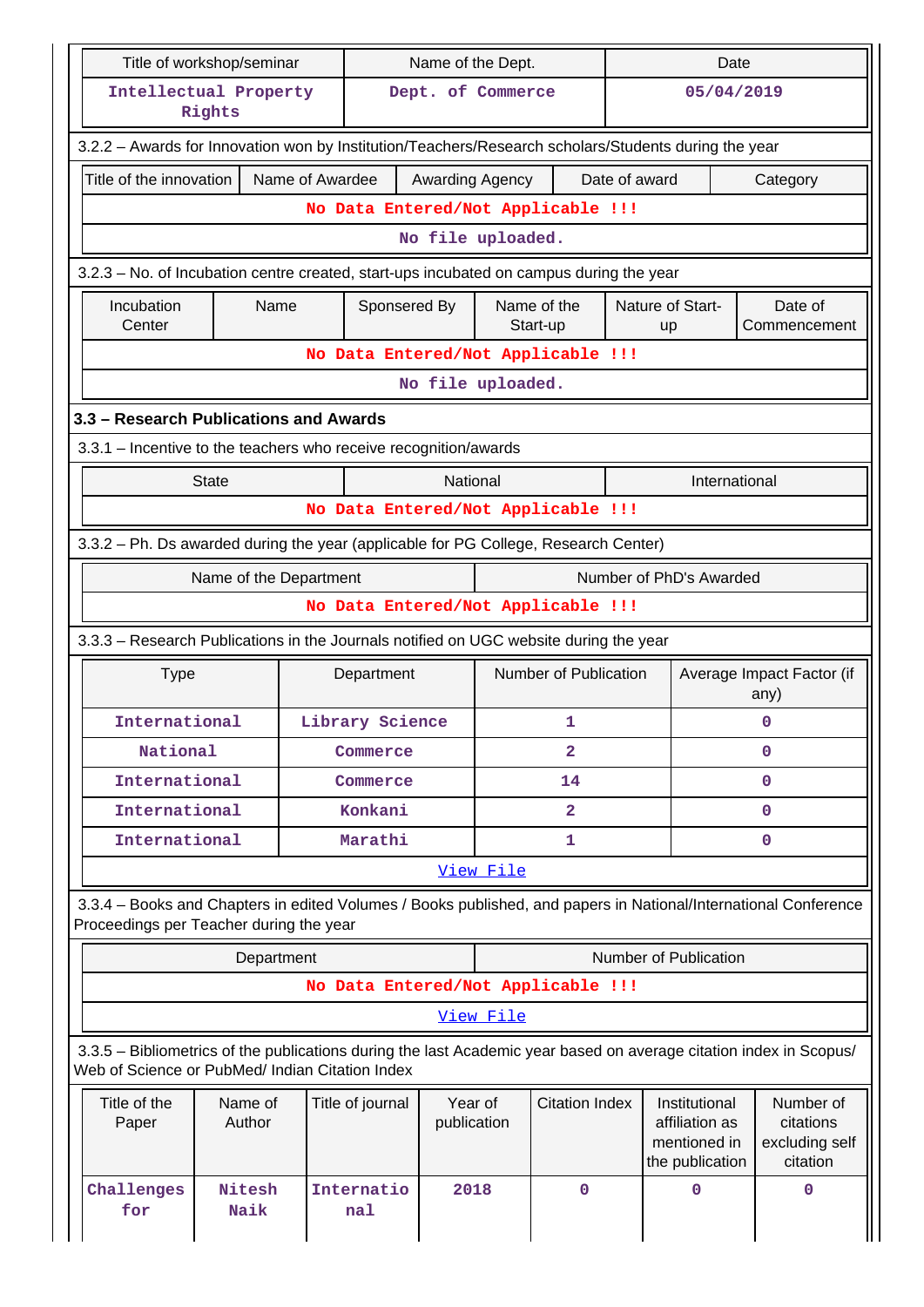| Academic<br>Libraries<br>in Digital<br>Era                                                                                  |                       | Journal of<br>Multifacet<br>ed and Mul<br>tilingual<br>studies                               |      |              |              |              |
|-----------------------------------------------------------------------------------------------------------------------------|-----------------------|----------------------------------------------------------------------------------------------|------|--------------|--------------|--------------|
| Evaluating<br>the<br>tracking p<br>erformance<br>of index<br>mutual<br>funds and<br>exchange<br>traded<br>funds in<br>India | Pinkesh<br>Dhabolkar  | The IUP<br>Journal of<br>Financial<br>Risk<br>Management                                     | 2019 | $\mathbf{0}$ | $\mathbf 0$  | $\mathbf 0$  |
| Supply<br>Chain<br>Management<br>and its<br>Key Compon<br>ents: A<br>Study                                                  | Darshan<br>Gaonkar    | Internatio<br>nal<br>Journal of<br>Management<br>and<br>Economics                            | 2019 | $\mathbf{0}$ | $\mathbf 0$  | $\mathbf 0$  |
| Customers'<br>Perception<br>towards<br>Patanjali<br>Products:<br>A study<br>with<br>reference<br>to Ponda<br>Taluka         | Darshan<br>Gaonkar    | Ajanta an<br>Internatio<br>nal Multid<br>isciplinar<br>У<br>Quarterly<br>Research<br>Journal | 2018 | $\mathbf 0$  | $\mathbf 0$  | $\mathbf 0$  |
| Supply<br>Chain<br>Management<br>and its<br>Key Compon<br>ents: A<br>Study                                                  | Darshan S.<br>Gaonkar | Internatio<br>nal<br>Journal of<br>Management<br>and<br>Economics                            | 2018 | $\mathbf{O}$ | $\mathbf{O}$ | $\mathbf{0}$ |
| Performanc<br>e Analysis<br>of Nationa<br>lized<br>Banks in<br>India: A<br>Study                                            | Sunny S.<br>Pandhre   | Research<br>Journey                                                                          | 2018 | $\mathbf{O}$ | $\mathbf 0$  | $\mathbf{0}$ |
| Challenges<br>and Opport<br>unities<br>for<br>Electronic<br>Payment<br>System in<br>India: A<br>Study                       | Sunny S.<br>Pandhre   | Ajanta an<br>Internatio<br>nal Multid<br>isciplinar<br>У<br>Quarterly<br>Research<br>Journal | 2018 | $\mathbf 0$  | $\mathbf 0$  | $\mathbf 0$  |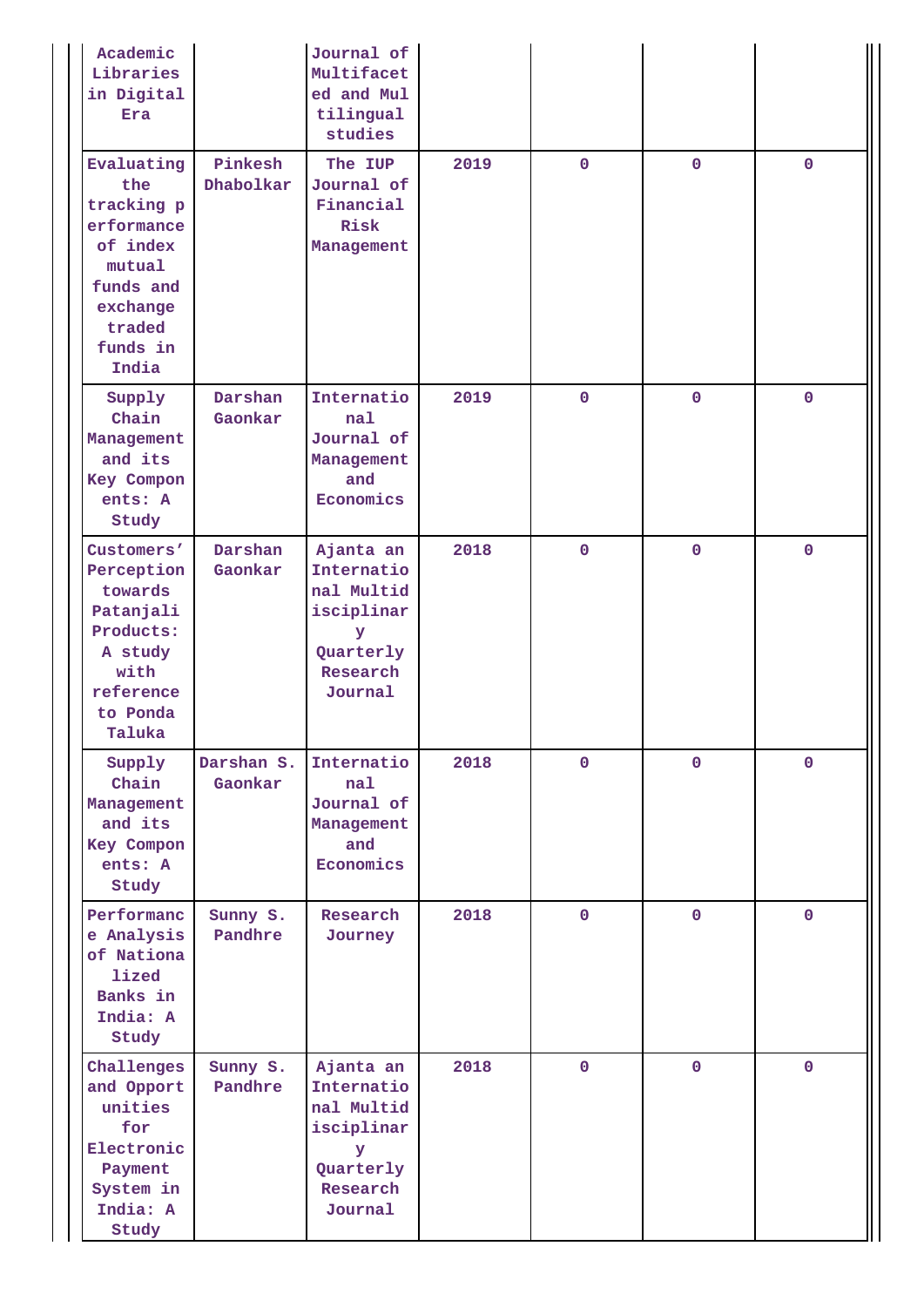| 2010<br>Nantrychya<br>marathi<br>strivadi<br>kavitetel<br>atmabhan(<br>Navdhak Ka<br>viyatrichy<br>a<br>Sandhrbhan                                                                             | Yogita<br>Chodankar                 | Ajanta an<br>Internatio<br>nal Multid<br>isciplinar<br>У<br>Quarterly<br>Research<br>Journal | 2019 | $\mathbf 0$ | $\mathbf 0$ | $\mathbf 0$  |
|------------------------------------------------------------------------------------------------------------------------------------------------------------------------------------------------|-------------------------------------|----------------------------------------------------------------------------------------------|------|-------------|-------------|--------------|
| 'Chetanyak<br>math naNat<br>kantli Pra<br>tikatmkati<br>aani Samaj<br>Darshan'                                                                                                                 | Darshan<br>Kandolkar                | Ajanta an<br>Internatio<br>nal Multid<br>isciplinar<br>У<br>Quarterly<br>Research<br>Journal | 2019 | $\mathbf 0$ | $\mathbf 0$ | $\mathbf 0$  |
| 'Konkani W<br>ikipediach<br>i Survat<br>and Garaz'                                                                                                                                             | Darshan<br>Kandolkar                | Ajanta an<br>Internatio<br>nal Multid<br>isciplinar<br>У<br>Quarterly<br>Research<br>Journal | 2019 | $\mathbf 0$ | $\mathbf 0$ | $\mathbf 0$  |
| Transforma<br>tional<br>Leadership<br>Behaviour<br>in Select<br>IT<br>companies<br>in India                                                                                                    | Ms. Ujvala<br>Madhukar<br>Hanjunkar | ZENITH Int<br>ernational<br>Journal of<br>Multidisci<br>plinary<br>Research                  | 2018 | $\mathbf 0$ | $\mathbf 0$ | $\mathbf 0$  |
| Relationsh<br>ip of Tran<br>sformation<br>a <sub>1</sub><br>Leadership<br>and<br>Emotional<br>Intelligen<br>ce among<br>Team<br>Leaders in<br><b>IT</b><br>(Software)<br>Companies<br>in India | Ms. Ujvala<br>Madhukar<br>Hanjunkar | Internatio<br>nal<br>Journal of<br>Management<br>Studies                                     | 2019 | $\mathbf 0$ | $\mathbf 0$ | $\mathbf{0}$ |
| Costal<br>EcoTourism<br>Developmen<br>t in Goa A<br>Case Study<br>of Anjunem<br>Village                                                                                                        | Dr.<br>Sukhaji G.<br>Naik           | Ajanta an<br>Internatio<br>nal Multid<br>isciplinar<br>У<br>Quarterly<br>Research            | 2018 | $\mathbf 0$ | $\mathbf 0$ | $\mathbf 0$  |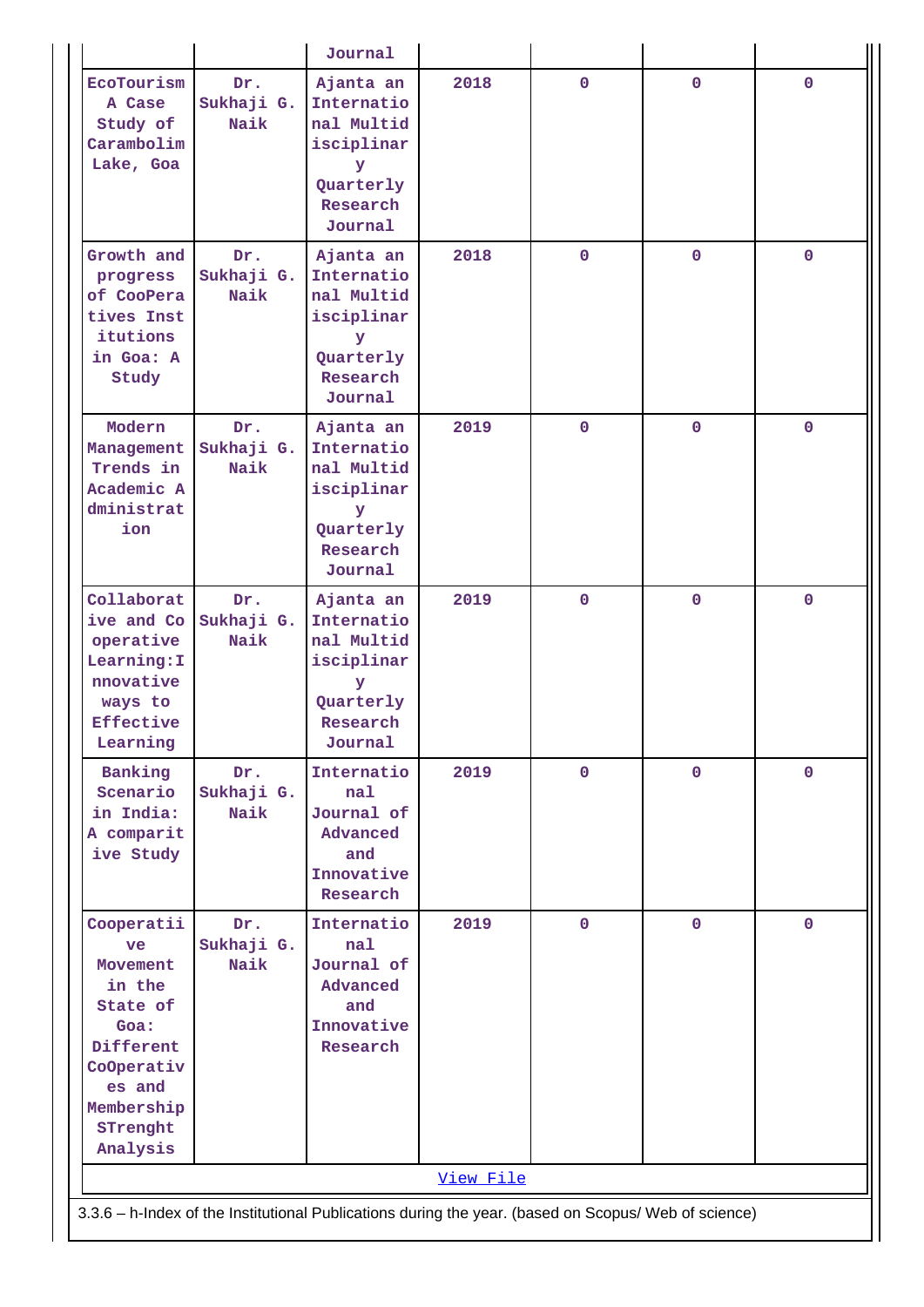| Title of the<br>Paper                                                                                                                                                                                              | Name of<br>Author | Title of journal                                   | publication                      | Year of   | h-index                                                  | Number of<br>citations<br>excluding self<br>citation    | Institutional<br>affiliation as<br>mentioned in<br>the publication |                                                          |  |
|--------------------------------------------------------------------------------------------------------------------------------------------------------------------------------------------------------------------|-------------------|----------------------------------------------------|----------------------------------|-----------|----------------------------------------------------------|---------------------------------------------------------|--------------------------------------------------------------------|----------------------------------------------------------|--|
|                                                                                                                                                                                                                    |                   |                                                    |                                  |           | No Data Entered/Not Applicable !!!                       |                                                         |                                                                    |                                                          |  |
|                                                                                                                                                                                                                    |                   |                                                    | No file uploaded.                |           |                                                          |                                                         |                                                                    |                                                          |  |
| 3.3.7 - Faculty participation in Seminars/Conferences and Symposia during the year:                                                                                                                                |                   |                                                    |                                  |           |                                                          |                                                         |                                                                    |                                                          |  |
| Number of Faculty<br>Attended/Semina                                                                                                                                                                               |                   | International<br>1                                 | National                         | 9         | <b>State</b><br>4                                        |                                                         |                                                                    | Local<br>$\mathbf 0$                                     |  |
| rs/Workshops                                                                                                                                                                                                       |                   |                                                    |                                  |           |                                                          |                                                         |                                                                    |                                                          |  |
| Presented<br>papers                                                                                                                                                                                                |                   | 1                                                  |                                  | 3         | 0                                                        |                                                         |                                                                    | $\mathbf 0$                                              |  |
| Resource<br>persons                                                                                                                                                                                                |                   | 0                                                  | 1                                |           | 3                                                        |                                                         |                                                                    | $\mathbf 0$                                              |  |
|                                                                                                                                                                                                                    | View File         |                                                    |                                  |           |                                                          |                                                         |                                                                    |                                                          |  |
| 3.4 - Extension Activities                                                                                                                                                                                         |                   |                                                    |                                  |           |                                                          |                                                         |                                                                    |                                                          |  |
| 3.4.1 – Number of extension and outreach programmes conducted in collaboration with industry, community and<br>Non- Government Organisations through NSS/NCC/Red cross/Youth Red Cross (YRC) etc., during the year |                   |                                                    |                                  |           |                                                          |                                                         |                                                                    |                                                          |  |
| Title of the activities                                                                                                                                                                                            |                   | Organising unit/agency/<br>collaborating agency    |                                  |           | Number of teachers<br>participated in such<br>activities |                                                         |                                                                    | Number of students<br>participated in such<br>activities |  |
| Tree Plantation<br>Drive                                                                                                                                                                                           |                   | Mandre Village<br>Panchayat                        |                                  | 4         |                                                          |                                                         | 20                                                                 |                                                          |  |
| <b>Blood</b> donation                                                                                                                                                                                              |                   | <b>GMC</b>                                         |                                  |           | $\overline{a}$                                           |                                                         | 9                                                                  |                                                          |  |
| Public Database of<br><b>Blood Donors</b>                                                                                                                                                                          |                   | <b>GMC</b>                                         |                                  |           |                                                          |                                                         | 240                                                                |                                                          |  |
| <b>Blood</b> donation<br>drive                                                                                                                                                                                     |                   |                                                    | <b>GMC</b>                       |           | 12                                                       |                                                         | 55                                                                 |                                                          |  |
| Cleanliness drive                                                                                                                                                                                                  |                   |                                                    | Directorate of<br>Youth Affairs  |           | 40                                                       |                                                         | 300                                                                |                                                          |  |
| Anti Plastic drive                                                                                                                                                                                                 |                   | College                                            |                                  |           | 6                                                        |                                                         | 300                                                                |                                                          |  |
|                                                                                                                                                                                                                    |                   |                                                    |                                  | View File |                                                          |                                                         |                                                                    |                                                          |  |
| 3.4.2 - Awards and recognition received for extension activities from Government and other recognized bodies<br>during the year                                                                                    |                   |                                                    |                                  |           |                                                          |                                                         |                                                                    |                                                          |  |
| Name of the activity                                                                                                                                                                                               |                   | Award/Recognition                                  |                                  |           | <b>Awarding Bodies</b>                                   |                                                         | Number of students<br><b>Benefited</b>                             |                                                          |  |
|                                                                                                                                                                                                                    |                   |                                                    |                                  |           | No Data Entered/Not Applicable !!!                       |                                                         |                                                                    |                                                          |  |
|                                                                                                                                                                                                                    |                   |                                                    | No file uploaded.                |           |                                                          |                                                         |                                                                    |                                                          |  |
| 3.4.3 - Students participating in extension activities with Government Organisations, Non-Government<br>Organisations and programmes such as Swachh Bharat, Aids Awareness, Gender Issue, etc. during the year     |                   |                                                    |                                  |           |                                                          |                                                         |                                                                    |                                                          |  |
| Name of the scheme                                                                                                                                                                                                 |                   | Organising unit/Agen<br>cy/collaborating<br>agency | Name of the activity             |           |                                                          | Number of teachers<br>participated in such<br>activites |                                                                    | Number of students<br>participated in such<br>activites  |  |
| <b>Gender Issues</b>                                                                                                                                                                                               |                   | Goa University                                     | Participated in<br>Inter College |           | 1                                                        |                                                         |                                                                    | 29                                                       |  |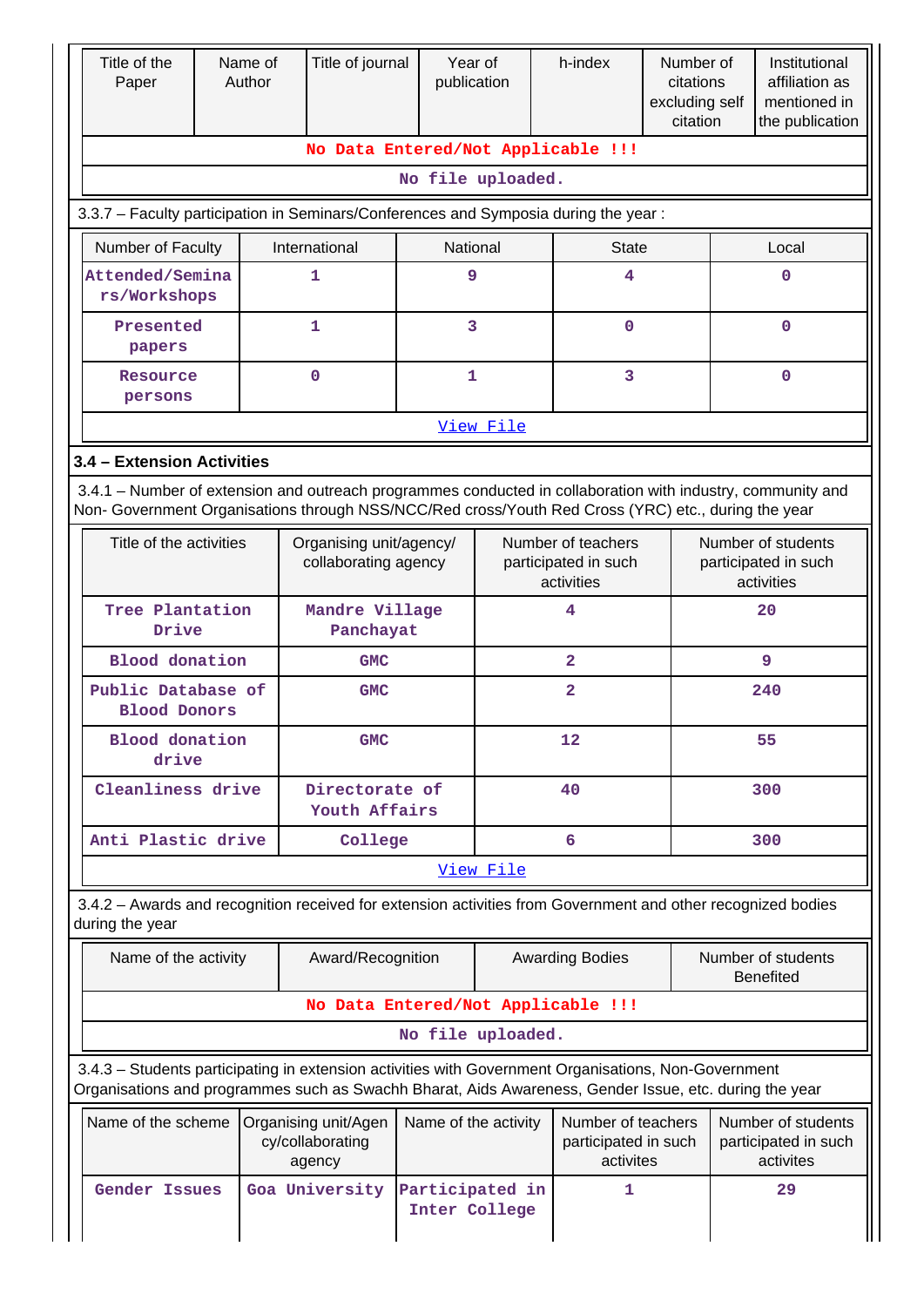| 3.5 - Collaborations                                                                                                                                                                                                                                            | <b>MEAR 2019</b><br>organized by<br>Department of<br>womens studies<br>at Goa<br>Univeristy                                 | <u>View File</u> |                                                                                                                                                                                                                                                     |                             |   |                    |          |             |  |  |
|-----------------------------------------------------------------------------------------------------------------------------------------------------------------------------------------------------------------------------------------------------------------|-----------------------------------------------------------------------------------------------------------------------------|------------------|-----------------------------------------------------------------------------------------------------------------------------------------------------------------------------------------------------------------------------------------------------|-----------------------------|---|--------------------|----------|-------------|--|--|
| 3.5.1 - Number of Collaborative activities for research, faculty exchange, student exchange during the year                                                                                                                                                     |                                                                                                                             |                  |                                                                                                                                                                                                                                                     |                             |   |                    |          |             |  |  |
| Nature of activity                                                                                                                                                                                                                                              |                                                                                                                             |                  | Participant                                                                                                                                                                                                                                         | Source of financial support |   |                    | Duration |             |  |  |
|                                                                                                                                                                                                                                                                 |                                                                                                                             |                  | 14 students                                                                                                                                                                                                                                         |                             | 0 |                    |          | 3           |  |  |
| Faculty was invited<br>as a Resource<br>Person for 6 Week<br>training on QGIS<br>Open Source<br>Software to the<br>S.Y. and T.Y. B.Sc.<br>Geology Students of<br>Dhempe College of<br>Arts Science,<br>Miramar, Panaji<br>from February, 2019<br>to March, 2019 |                                                                                                                             |                  |                                                                                                                                                                                                                                                     |                             |   |                    |          |             |  |  |
|                                                                                                                                                                                                                                                                 |                                                                                                                             |                  |                                                                                                                                                                                                                                                     | View File                   |   |                    |          |             |  |  |
|                                                                                                                                                                                                                                                                 |                                                                                                                             |                  |                                                                                                                                                                                                                                                     |                             |   |                    |          |             |  |  |
| 3.5.2 - Linkages with institutions/industries for internship, on-the- job training, project work, sharing of research<br>facilities etc. during the year                                                                                                        |                                                                                                                             |                  |                                                                                                                                                                                                                                                     |                             |   |                    |          |             |  |  |
| Nature of linkage                                                                                                                                                                                                                                               | Title of the<br>linkage                                                                                                     |                  | Name of the<br>partnering<br>institution/<br>industry<br>/research lab<br>with contact<br>details                                                                                                                                                   | <b>Duration From</b>        |   | <b>Duration To</b> |          | Participant |  |  |
| Linkage with<br>the<br>institution<br>for project<br>work                                                                                                                                                                                                       | Summer<br>project on<br>Study of<br>Urban<br>Utiility<br>Services of<br>the Ponda<br>city Using<br>Geospatial<br>Techniques |                  | Collabration<br>work with<br>Parvatibai<br>Chowgule<br>Collge of<br>Arts and<br>Science and<br>Vidya<br>Prabodhini<br>College of<br>Commerce,<br>Education,<br>Computer and<br>Management<br>and<br>Savitribai<br>Phule Pune<br>University,<br>Pune | 01/12/2018<br>View File     |   | 31/01/2019         |          | 1           |  |  |
|                                                                                                                                                                                                                                                                 |                                                                                                                             |                  |                                                                                                                                                                                                                                                     |                             |   |                    |          |             |  |  |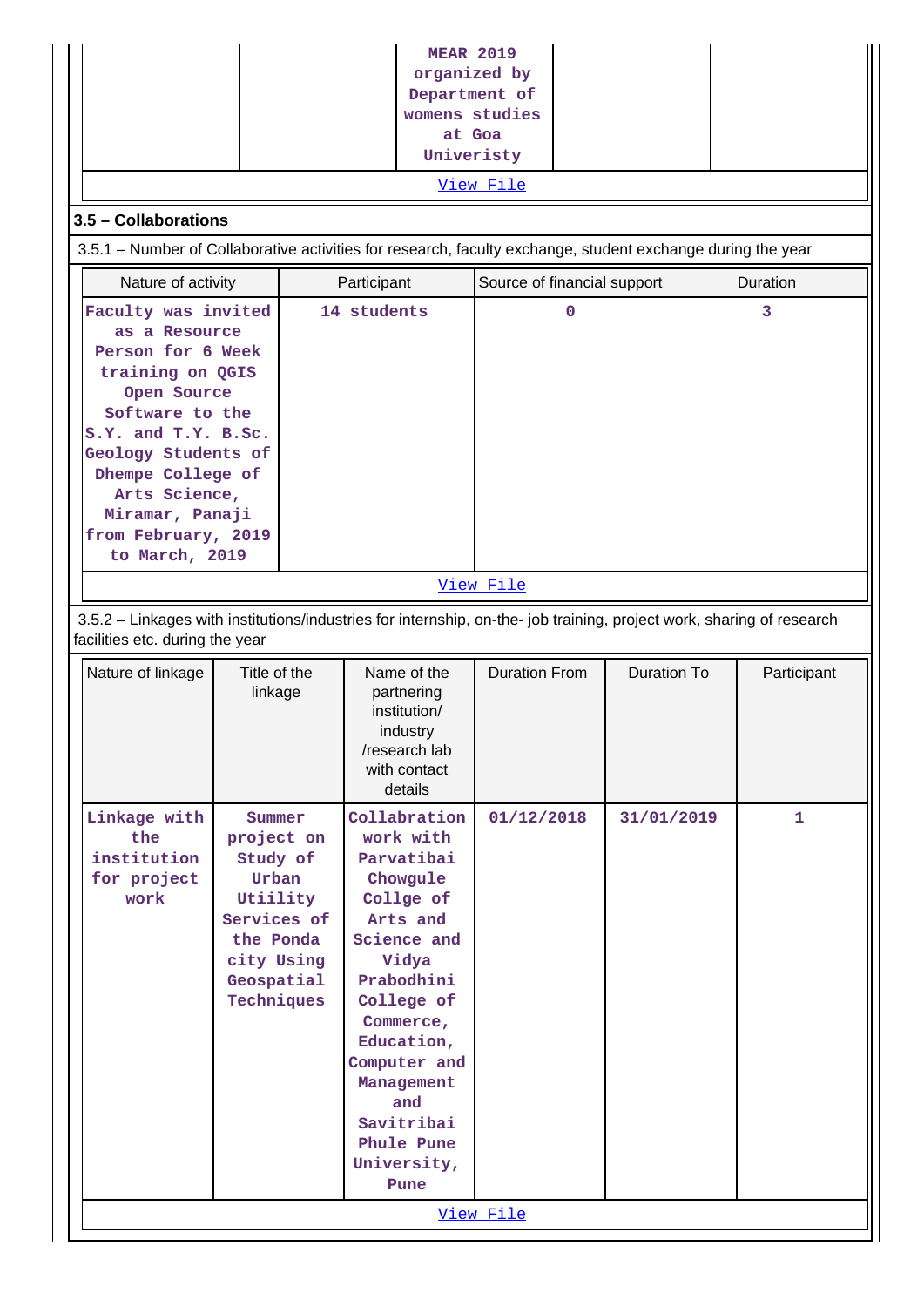|                                                                              | houses etc. during the year                                                |                   |                                                                     |              |                   |             | 3.5.3 – MoUs signed with institutions of national, international importance, other universities, industries, corporate |  |                                |                                                           |  |
|------------------------------------------------------------------------------|----------------------------------------------------------------------------|-------------------|---------------------------------------------------------------------|--------------|-------------------|-------------|------------------------------------------------------------------------------------------------------------------------|--|--------------------------------|-----------------------------------------------------------|--|
|                                                                              | Organisation                                                               |                   | Date of MoU signed                                                  |              |                   |             | Purpose/Activities                                                                                                     |  |                                | Number of<br>students/teachers<br>participated under MoUs |  |
|                                                                              | V.M.Salgaoncar<br>College of Law,<br>MiramarGoa                            |                   |                                                                     | 18/04/2019   |                   |             | <b>Exchange Programs</b><br>and lecture series                                                                         |  |                                | 0                                                         |  |
|                                                                              |                                                                            |                   |                                                                     |              | No file uploaded. |             |                                                                                                                        |  |                                |                                                           |  |
|                                                                              | <b>CRITERION IV – INFRASTRUCTURE AND LEARNING RESOURCES</b>                |                   |                                                                     |              |                   |             |                                                                                                                        |  |                                |                                                           |  |
|                                                                              | 4.1 - Physical Facilities                                                  |                   |                                                                     |              |                   |             |                                                                                                                        |  |                                |                                                           |  |
|                                                                              |                                                                            |                   |                                                                     |              |                   |             | 4.1.1 - Budget allocation, excluding salary for infrastructure augmentation during the year                            |  |                                |                                                           |  |
|                                                                              |                                                                            |                   | Budget allocated for infrastructure augmentation                    |              |                   |             | Budget utilized for infrastructure development                                                                         |  |                                |                                                           |  |
|                                                                              |                                                                            | 2249400           |                                                                     |              |                   |             |                                                                                                                        |  | 2184395                        |                                                           |  |
| 4.1.2 - Details of augmentation in infrastructure facilities during the year |                                                                            |                   |                                                                     |              |                   |             |                                                                                                                        |  |                                |                                                           |  |
|                                                                              |                                                                            | <b>Facilities</b> |                                                                     |              |                   |             |                                                                                                                        |  | <b>Existing or Newly Added</b> |                                                           |  |
|                                                                              | Campus Area                                                                |                   |                                                                     |              |                   |             |                                                                                                                        |  | Existing                       |                                                           |  |
|                                                                              | Class rooms                                                                |                   |                                                                     |              |                   |             | Existing                                                                                                               |  |                                |                                                           |  |
|                                                                              | Laboratories<br>Seminar Halls                                              |                   |                                                                     |              |                   |             | Existing<br>Existing                                                                                                   |  |                                |                                                           |  |
|                                                                              |                                                                            |                   | Classrooms with LCD facilities                                      |              |                   |             |                                                                                                                        |  | Existing                       |                                                           |  |
|                                                                              |                                                                            |                   | Seminar halls with ICT facilities                                   |              |                   |             |                                                                                                                        |  | Existing                       |                                                           |  |
|                                                                              |                                                                            |                   | Video Centre                                                        |              |                   |             |                                                                                                                        |  | Existing                       |                                                           |  |
|                                                                              |                                                                            |                   | Value of the equipment purchased                                    |              |                   |             |                                                                                                                        |  | Newly Added                    |                                                           |  |
|                                                                              |                                                                            |                   | during the year (rs. in lakhs)                                      |              |                   |             |                                                                                                                        |  |                                |                                                           |  |
|                                                                              |                                                                            |                   | Others                                                              |              |                   | Newly Added |                                                                                                                        |  |                                |                                                           |  |
|                                                                              |                                                                            |                   | Number of important equipments<br>purchased (Greater than 1-0 lakh) |              |                   | Newly Added |                                                                                                                        |  |                                |                                                           |  |
|                                                                              |                                                                            |                   | during the current year                                             |              |                   |             |                                                                                                                        |  |                                |                                                           |  |
|                                                                              |                                                                            |                   | Classrooms with Wi-Fi OR LAN                                        |              |                   |             |                                                                                                                        |  | Existing                       |                                                           |  |
|                                                                              |                                                                            |                   |                                                                     |              | No file uploaded. |             |                                                                                                                        |  |                                |                                                           |  |
|                                                                              | 4.2 - Library as a Learning Resource                                       |                   |                                                                     |              |                   |             |                                                                                                                        |  |                                |                                                           |  |
|                                                                              | 4.2.1 - Library is automated {Integrated Library Management System (ILMS)} |                   |                                                                     |              |                   |             |                                                                                                                        |  |                                |                                                           |  |
|                                                                              | Name of the ILMS<br>software                                               |                   | Nature of automation (fully                                         | or patially) |                   |             | Version                                                                                                                |  |                                | Year of automation                                        |  |
|                                                                              | egranthalaya                                                               |                   |                                                                     | Fully        |                   |             | 3.0                                                                                                                    |  |                                | 2015                                                      |  |
|                                                                              | 4.2.2 - Library Services                                                   |                   |                                                                     |              |                   |             |                                                                                                                        |  |                                |                                                           |  |
|                                                                              | Library<br>Service Type                                                    |                   | Existing                                                            |              |                   |             | Newly Added                                                                                                            |  | Total                          |                                                           |  |
|                                                                              | <b>Text Books</b>                                                          | 1000              | 200000                                                              |              | 295               |             | 38266                                                                                                                  |  | 1295                           | 238266                                                    |  |
|                                                                              | Reference<br><b>Books</b>                                                  | 3388              | 582730                                                              |              | 1420              |             | 328403                                                                                                                 |  | 4808                           | 911133                                                    |  |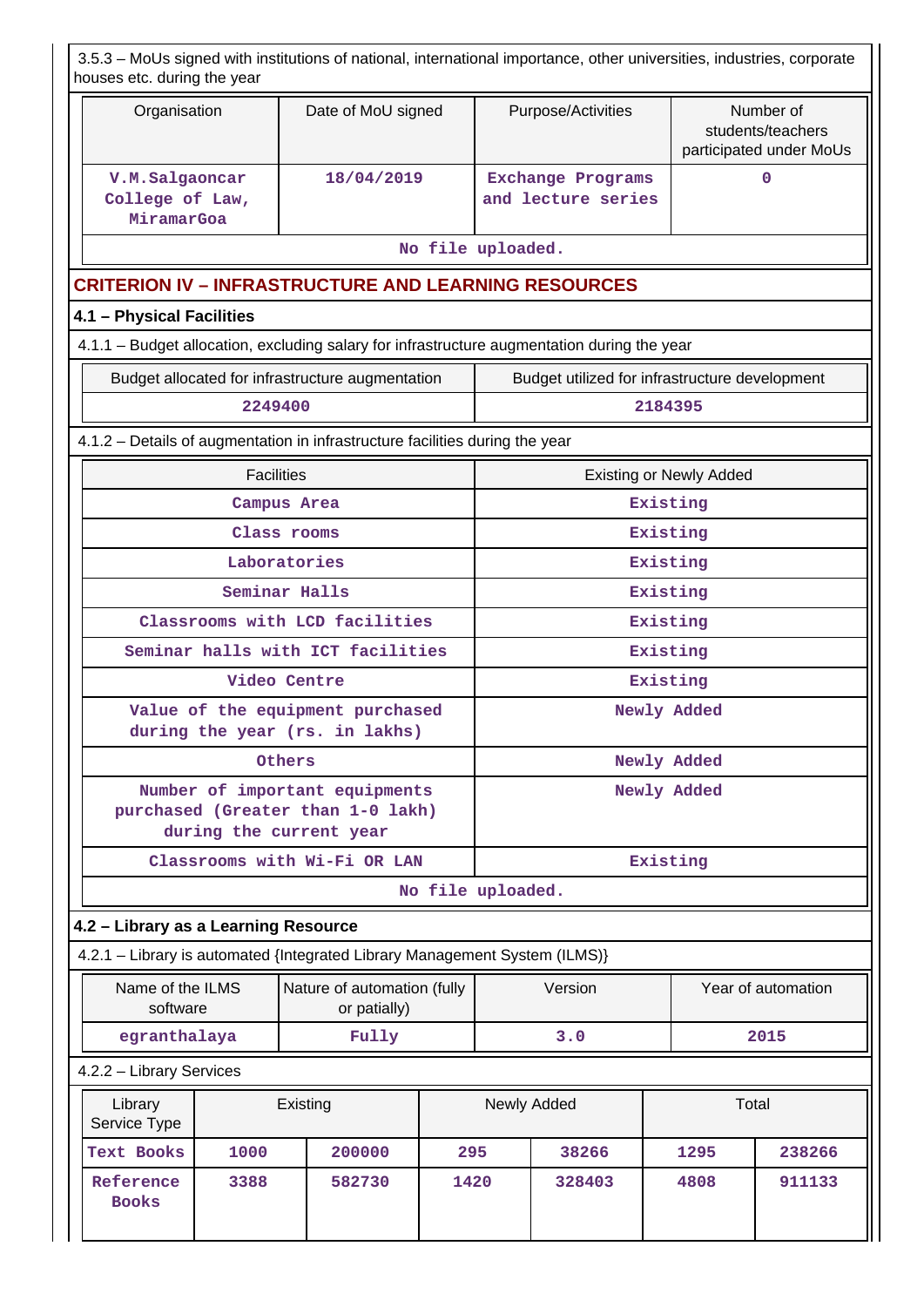| Journals                                                                                                                                           |                                                                                                                                                                                                                                                                          | 16              | 61305                                      | 0                                                           |                                                                           |                                                                                                             | 21005                                                                |                | 16          |                      |             | 82310       |
|----------------------------------------------------------------------------------------------------------------------------------------------------|--------------------------------------------------------------------------------------------------------------------------------------------------------------------------------------------------------------------------------------------------------------------------|-----------------|--------------------------------------------|-------------------------------------------------------------|---------------------------------------------------------------------------|-------------------------------------------------------------------------------------------------------------|----------------------------------------------------------------------|----------------|-------------|----------------------|-------------|-------------|
| Digital<br>Database                                                                                                                                |                                                                                                                                                                                                                                                                          | 1               | 5000                                       | $\Omega$                                                    |                                                                           |                                                                                                             | 5900                                                                 |                | 1           |                      |             | 10900       |
| CD & Video                                                                                                                                         |                                                                                                                                                                                                                                                                          | 51              | $\mathbf 0$                                | $6\overline{6}$                                             |                                                                           |                                                                                                             | $\mathbf 0$                                                          |                | 57          |                      |             | $\mathbf 0$ |
| Weeding<br>(hard &<br>soft)                                                                                                                        |                                                                                                                                                                                                                                                                          | $\mathbf 0$     | $\mathbf 0$<br>$\mathbf 0$                 |                                                             |                                                                           | $\mathbf 0$                                                                                                 |                                                                      |                | $\mathbf 0$ |                      |             | $\mathbf 0$ |
| Others (spe<br>cify)                                                                                                                               |                                                                                                                                                                                                                                                                          | 33              | $\mathbf 0$                                | 5                                                           |                                                                           | $\mathbf 0$                                                                                                 |                                                                      | 38             |             |                      | $\mathbf 0$ |             |
|                                                                                                                                                    |                                                                                                                                                                                                                                                                          |                 |                                            |                                                             | View File                                                                 |                                                                                                             |                                                                      |                |             |                      |             |             |
|                                                                                                                                                    | 4.2.3 - E-content developed by teachers such as: e-PG- Pathshala, CEC (under e-PG- Pathshala CEC (Under<br>Graduate) SWAYAM other MOOCs platform NPTEL/NMEICT/any other Government initiatives & institutional<br>(Learning Management System (LMS) etc                  |                 |                                            |                                                             |                                                                           |                                                                                                             |                                                                      |                |             |                      |             |             |
|                                                                                                                                                    | Name of the Teacher                                                                                                                                                                                                                                                      |                 | Name of the Module                         |                                                             |                                                                           |                                                                                                             | Platform on which module<br>is developed                             |                |             | Date of launching e- | content     |             |
|                                                                                                                                                    |                                                                                                                                                                                                                                                                          |                 | No Data Entered/Not Applicable !!!         |                                                             |                                                                           |                                                                                                             |                                                                      |                |             |                      |             |             |
|                                                                                                                                                    |                                                                                                                                                                                                                                                                          |                 |                                            | No file uploaded.                                           |                                                                           |                                                                                                             |                                                                      |                |             |                      |             |             |
| 4.3 - IT Infrastructure                                                                                                                            |                                                                                                                                                                                                                                                                          |                 |                                            |                                                             |                                                                           |                                                                                                             |                                                                      |                |             |                      |             |             |
| 4.3.1 - Technology Upgradation (overall)                                                                                                           |                                                                                                                                                                                                                                                                          |                 |                                            |                                                             |                                                                           |                                                                                                             |                                                                      |                |             |                      |             |             |
| <b>Type</b>                                                                                                                                        | <b>Total Co</b><br>mputers                                                                                                                                                                                                                                               | Computer<br>Lab | Internet                                   | Office<br>Computer<br><b>Browsing</b><br>Centers<br>centers |                                                                           |                                                                                                             | Available<br>Departme<br><b>Bandwidt</b><br>nts<br>h (MBPS/<br>GBPS) |                |             | <b>Others</b>        |             |             |
| Existin<br>g                                                                                                                                       | 56                                                                                                                                                                                                                                                                       | 37              | 56                                         | 4                                                           | $\mathbf 0$                                                               | 5                                                                                                           |                                                                      | 6              | 12          |                      |             | 4           |
| Added                                                                                                                                              | 17                                                                                                                                                                                                                                                                       | 13              | 17                                         | $\mathbf 0$                                                 | $\mathbf 0$                                                               |                                                                                                             | $\mathbf{1}$                                                         | $\overline{a}$ |             | 100                  |             | 1           |
| Total                                                                                                                                              | 73                                                                                                                                                                                                                                                                       | 50              | 73                                         | 4                                                           | $\pmb{0}$                                                                 |                                                                                                             | 6                                                                    | 8              |             | 112                  |             | 5           |
| 4.3.2 - Bandwidth available of internet connection in the Institution (Leased line)                                                                |                                                                                                                                                                                                                                                                          |                 |                                            |                                                             |                                                                           |                                                                                                             |                                                                      |                |             |                      |             |             |
|                                                                                                                                                    |                                                                                                                                                                                                                                                                          |                 |                                            | 100 MBPS/ GBPS                                              |                                                                           |                                                                                                             |                                                                      |                |             |                      |             |             |
| 4.3.3 - Facility for e-content                                                                                                                     |                                                                                                                                                                                                                                                                          |                 |                                            |                                                             |                                                                           |                                                                                                             |                                                                      |                |             |                      |             |             |
|                                                                                                                                                    |                                                                                                                                                                                                                                                                          |                 | Name of the e-content development facility |                                                             | Provide the link of the videos and media centre and<br>recording facility |                                                                                                             |                                                                      |                |             |                      |             |             |
|                                                                                                                                                    |                                                                                                                                                                                                                                                                          | EPrabodhini     |                                            |                                                             |                                                                           |                                                                                                             | http://vidyaprabodhinicollege.edu.in/VP<br>CCECM/E-Prabodhini.php    |                |             |                      |             |             |
| 4.4 - Maintenance of Campus Infrastructure                                                                                                         |                                                                                                                                                                                                                                                                          |                 |                                            |                                                             |                                                                           |                                                                                                             |                                                                      |                |             |                      |             |             |
| 4.4.1 – Expenditure incurred on maintenance of physical facilities and academic support facilities, excluding salary<br>component, during the year |                                                                                                                                                                                                                                                                          |                 |                                            |                                                             |                                                                           |                                                                                                             |                                                                      |                |             |                      |             |             |
| Assigned Budget on<br>Expenditure incurred on<br>maintenance of academic<br>academic facilities<br>facilities                                      |                                                                                                                                                                                                                                                                          |                 |                                            |                                                             |                                                                           | Assigned budget on<br>Expenditure incurredon<br>physical facilities<br>maintenance of physical<br>facilites |                                                                      |                |             |                      |             |             |
| 1249563<br>1314000                                                                                                                                 |                                                                                                                                                                                                                                                                          |                 |                                            |                                                             |                                                                           | 1392900<br>1340561                                                                                          |                                                                      |                |             |                      |             |             |
|                                                                                                                                                    | 4.4.2 - Procedures and policies for maintaining and utilizing physical, academic and support facilities - laboratory,<br>library, sports complex, computers, classrooms etc. (maximum 500 words) (information to be available in<br>institutional Website, provide link) |                 |                                            |                                                             |                                                                           |                                                                                                             |                                                                      |                |             |                      |             |             |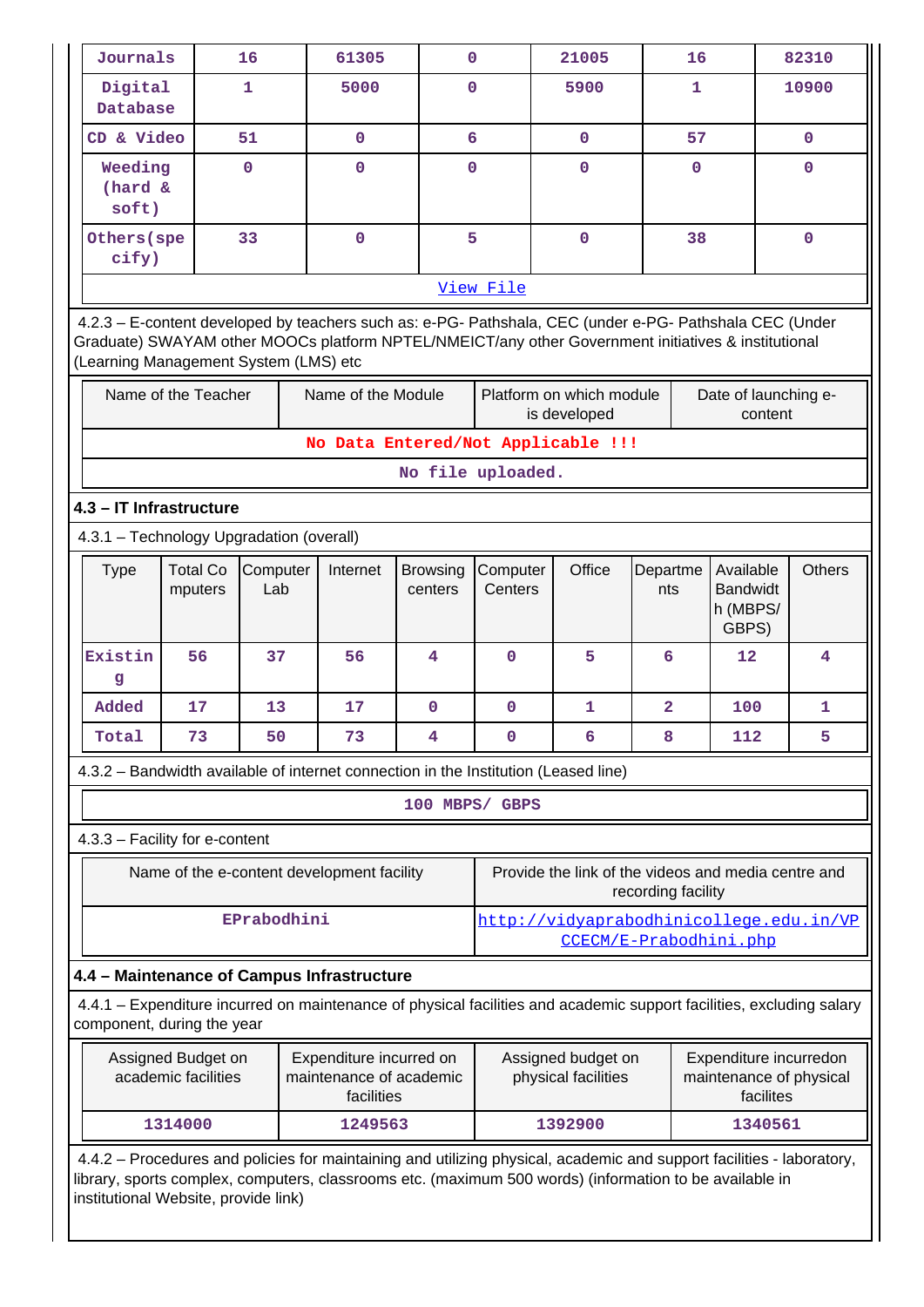**• The registered students are provided with facilities such as Classrooms, Elective rooms, Library, Computer Lab, Geography Lab, sports facilities etc. The institution makes provision in its budget from nonsalary grants for maintenance of facilities that aids teachinglearning. Fees paid by students such as library, Computer lab, Gymkhana etc., are used for upgrading and maintenance of respective facilities. • The ICT enabled classrooms with its furniture are used for multiple purposes. The primary purpose is conducting regular and extra lectures for students as per predetermined academic timetable and individual/group presentation, group discussions, experimental learning activities are conducted. The institution believes in community service and adhering by that offers' its classrooms, when not in use to various government/nongovernment organizations for conducting competitive exams like CA/CS/SET and other academic purposes. • The support and multitasking staff assist in the process of teaching learning. Cleaning and maintenance of hygienic environment in the campus is achieved by the efforts of the support staff. The classrooms, library, computer lab, office, and other facilities are cleaned on daily bases. The office in charge makes inspection of the campus on daily bases and discrepancy noticed is immediately reported. • A dailywage worker has been appointed for maintenance of hygiene in the washrooms. • The Library is open from 8.30 am to 6.30 pm for all its stake holders. Student can visit library any time before/between/after lectures and during recess. Books, journals and newspapers can be referred physically as well as virtually and max of 3 books can be issued for a week's period. Special provision in the budget is made for library up gradation and maintenance. The Institution has appointed a fulltime Librarian for the purpose. • Photocopying facility is available at free of cost/marginal cost to all stake holders. • The ICT Lab can be used by all stakeholders as per the rules and regulations of the institution. It serves a dual purpose of conducting ICT related lectures with practicals and as a virtual reference point. A fulltime Lab Attendant is appointed to look after the operation, upgrading and maintenance of the ICT lab. • The staff and students can access the WiFi facility by registering their devices. • The institution website is up graded and maintained by the lab attendant. • Other academic support facilities (Sports/NSS/musical instruments etc.) are available to all the students during nonlecturing hours and also to other stake holders with prior permission of the authority. Decision making process Decisions pertaining to Purchasing/Maintenance/up gradation/usage of facilities are arrived at using following procedure: 1) Requisition is sought in writing from the faculty/department. 2) Principal thoroughly studies the requisition/proposal. 3) Invites the concerned faculty, who has moved requisition, for further clarification. 4) Principal consults senior most faculty members about the concerned proposal. 5) If the request is found to be**

**justifiable, the same is forwarded to the Managing Board for their approval in case of nonroutine/significant matters. 6) On approval of the management, head sends the proposal to the concerned authority for necessary action.**

[http://vidyaprabodhinicollege.edu.in/VPCCECM/Documents/Policy/The Policy and the Procedure for maintaining](http://vidyaprabodhinicollege.edu.in/VPCCECM/Documents/Policy/The Policy and the Procedure for maintaining and utilizing Physical.pdf) [and utilizing Physical.pdf](http://vidyaprabodhinicollege.edu.in/VPCCECM/Documents/Policy/The Policy and the Procedure for maintaining and utilizing Physical.pdf)

## **CRITERION V – STUDENT SUPPORT AND PROGRESSION**

#### **5.1 – Student Support**

5.1.1 – Scholarships and Financial Support

|                                         | Name/Title of the scheme | Number of students | Amount in Rupees |
|-----------------------------------------|--------------------------|--------------------|------------------|
| Financial Support<br>from institution   | welfare fund             | 11                 | 11165            |
| Financial Support<br>from Other Sources |                          |                    |                  |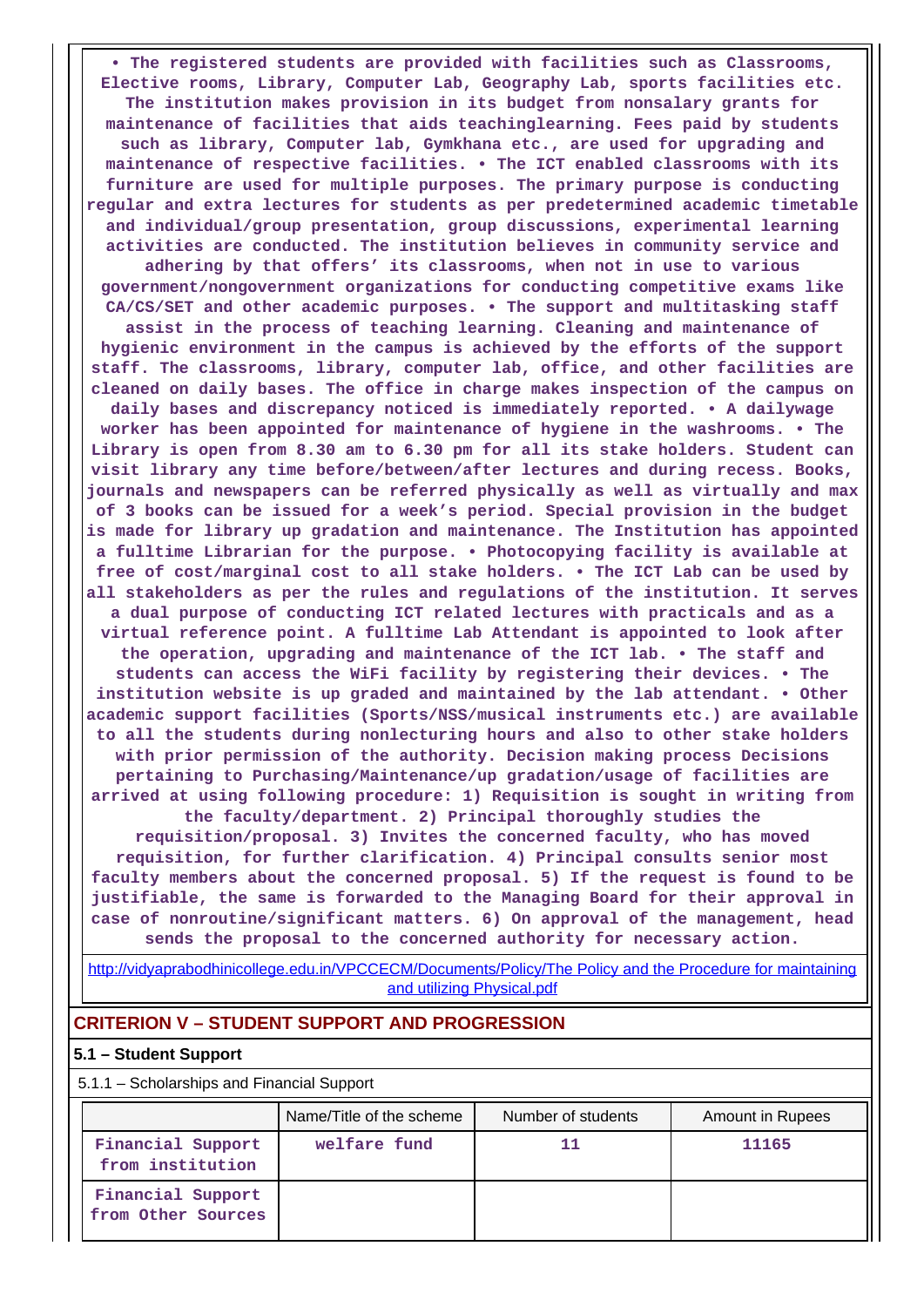| a) National      | Merit Based Award<br>and recognition of<br>High Performance in<br>Board Exams of SSC<br>and HSSC in the<br>state of Goa. Post<br>Matric Scholarship<br>(OBC/SC/ST) Gangan<br>Bharari Shiksha<br>Yojana, Late<br>Govind Alias Babu<br>Panvelkar Memorial<br>Child Welfare<br>Scheme, Scholarship | 40          | 401950 |  |  |  |  |
|------------------|-------------------------------------------------------------------------------------------------------------------------------------------------------------------------------------------------------------------------------------------------------------------------------------------------|-------------|--------|--|--|--|--|
| b) International | 0                                                                                                                                                                                                                                                                                               | $\mathbf 0$ | O      |  |  |  |  |
| <u>View File</u> |                                                                                                                                                                                                                                                                                                 |             |        |  |  |  |  |

 5.1.2 – Number of capability enhancement and development schemes such as Soft skill development, Remedial coaching, Language lab, Bridge courses, Yoga, Meditation, Personal Counselling and Mentoring etc.,

| Name of the capability<br>enhancement scheme                                                                          | Date of implemetation | Number of students<br>enrolled | Agencies involved                                                         |
|-----------------------------------------------------------------------------------------------------------------------|-----------------------|--------------------------------|---------------------------------------------------------------------------|
| 1. Guidance for<br>Competitive<br>Examinations a)<br>Talk on<br>Preparations for<br>the Competitive<br>Exam (Banking) | 30/01/2019            | 65                             | Rupesh Maulingkar,<br>Proprietor, Vision<br>Academy                       |
| 2. Career<br>Counselling a)<br>Career<br>opportunities in<br>Company Secretary                                        | 06/07/2018            | 64                             | Adv. S. Rama Rao<br>, The Institute of<br>Company Secretaries<br>of India |
| b) Talk on Career<br>Opportunities after<br>Graduation                                                                | 06/12/2018            | 65                             | Dr. Vishal Agarwal,<br>CEO, Lakshya<br>Academy Goa                        |
| c) Talk on Post<br>Office saving                                                                                      | 12/01/2018            | 138                            | Chetankumar<br>Tadankar, Branch<br>Manager, IPPB,<br>PanajiGoa            |
| d) Lecture on the<br>actual practice of<br>Audit                                                                      | 07/07/2018            | 32                             | Mrs. Swatee<br>Charudutta,<br>Chartered<br>Accountant, Panaji             |
| e) A Talk on Tally<br>Software                                                                                        | 10/08/2018            | 57                             | Ms. Kalpana<br>Chaudhari, Xanthus<br>Computer Institute.                  |
| f) Voice culture<br>workshop                                                                                          | 21/12/2018            | 23                             | Dr. Ajay Vaidya,<br>Directorate of<br>Official Language<br>Goa.           |
| 3. soft skill a)<br>Hastkshar                                                                                         | 13/02/2018            | 70                             | Raghoba Lau<br>Pednekar, Asst.                                            |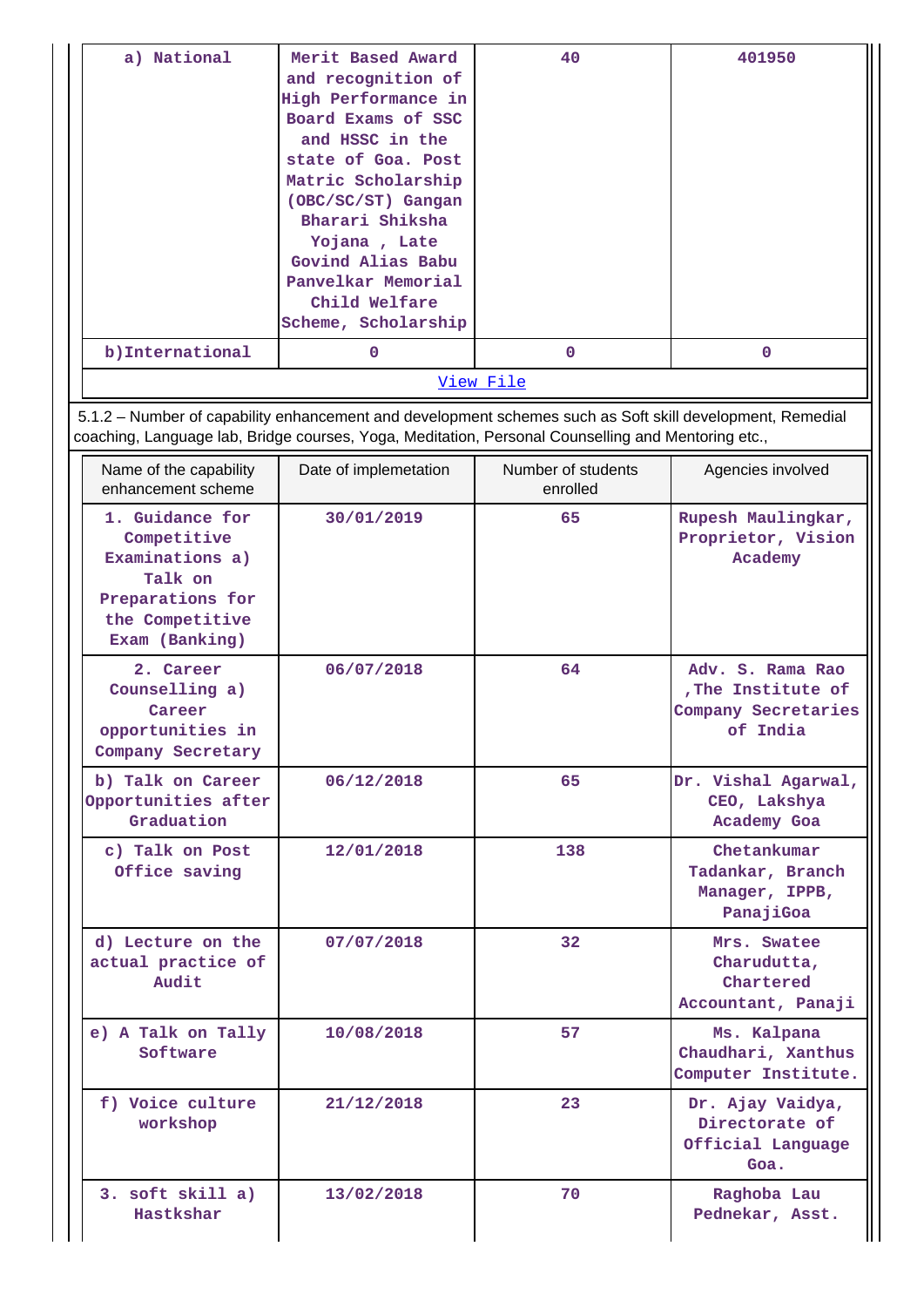| Karyashala<br>(workshop)                                                       |                                                             |                                                                                                                |                                                                             |                                                              | Librarian at Goa<br>Institute of<br>Management.                              |  |
|--------------------------------------------------------------------------------|-------------------------------------------------------------|----------------------------------------------------------------------------------------------------------------|-----------------------------------------------------------------------------|--------------------------------------------------------------|------------------------------------------------------------------------------|--|
| 4. Bridge Course a)<br>Tally ERP 9<br>Certificate Course                       |                                                             | 14/05/2019                                                                                                     | 38                                                                          |                                                              | Tally Institute of<br>Learning                                               |  |
| 5. Yog Meditation<br>a) Celebration of<br>International Yog<br>Day (21st June) |                                                             | 21/06/2019                                                                                                     | 543                                                                         |                                                              | Vidya Prabodhini<br>College Department<br>of Physical<br>Education, NSS Unit |  |
| 6. Personal<br>Counselling of<br>College Students                              |                                                             | 10/12/2019                                                                                                     | 21                                                                          |                                                              | Ms. Vidhi Dand and<br>class counsellor                                       |  |
|                                                                                |                                                             |                                                                                                                | View File                                                                   |                                                              |                                                                              |  |
| institution during the year                                                    |                                                             | 5.1.3 – Students benefited by guidance for competitive examinations and career counselling offered by the      |                                                                             |                                                              |                                                                              |  |
| Year                                                                           | Name of the<br>scheme                                       | Number of<br>benefited<br>students for<br>competitive<br>examination                                           | Number of<br>benefited<br>students by<br>career<br>counseling<br>activities | Number of<br>students who<br>have passedin<br>the comp. exam | Number of<br>studentsp placed                                                |  |
| 2019                                                                           | Competitive<br>examinations                                 | 65                                                                                                             | $\Omega$                                                                    | 0                                                            | 0                                                                            |  |
| 2019                                                                           | Career<br>counselling                                       | $\mathbf 0$                                                                                                    | 414                                                                         | $\mathbf 0$                                                  | $\mathbf 0$                                                                  |  |
|                                                                                |                                                             |                                                                                                                | View File                                                                   |                                                              |                                                                              |  |
| harassment and ragging cases during the year                                   |                                                             | 5.1.4 – Institutional mechanism for transparency, timely redressal of student grievances, Prevention of sexual |                                                                             |                                                              |                                                                              |  |
|                                                                                | Total grievances received                                   | Number of grievances redressed                                                                                 |                                                                             | Avg. number of days for grievance                            | redressal                                                                    |  |
|                                                                                | 0                                                           | 0                                                                                                              |                                                                             |                                                              | 0                                                                            |  |
| 5.2 - Student Progression                                                      |                                                             |                                                                                                                |                                                                             |                                                              |                                                                              |  |
| 5.2.1 - Details of campus placement during the year                            |                                                             |                                                                                                                |                                                                             |                                                              |                                                                              |  |
|                                                                                | On campus                                                   |                                                                                                                |                                                                             | Off campus                                                   |                                                                              |  |
| Nameof<br>organizations<br>visited                                             | Number of<br>students<br>participated                       | Number of<br>stduents placed                                                                                   | Nameof<br>organizations<br>visited                                          | Number of<br>students<br>participated                        | Number of<br>stduents placed                                                 |  |
| On Campus                                                                      | $\mathbf 0$                                                 | $\mathbf 0$                                                                                                    | Off Campus                                                                  | 214                                                          | 31                                                                           |  |
|                                                                                |                                                             |                                                                                                                | View File                                                                   |                                                              |                                                                              |  |
|                                                                                |                                                             | 5.2.2 - Student progression to higher education in percentage during the year                                  |                                                                             |                                                              |                                                                              |  |
| Year                                                                           | Number of<br>students<br>enrolling into<br>higher education | Programme<br>graduated from                                                                                    | Depratment<br>graduated from                                                | Name of<br>institution joined                                | Name of<br>programme<br>admitted to                                          |  |
| 2019                                                                           | 49                                                          | B.A. B. Ed                                                                                                     | M.A.<br>History,                                                            | Goa<br>University,                                           | M.A.                                                                         |  |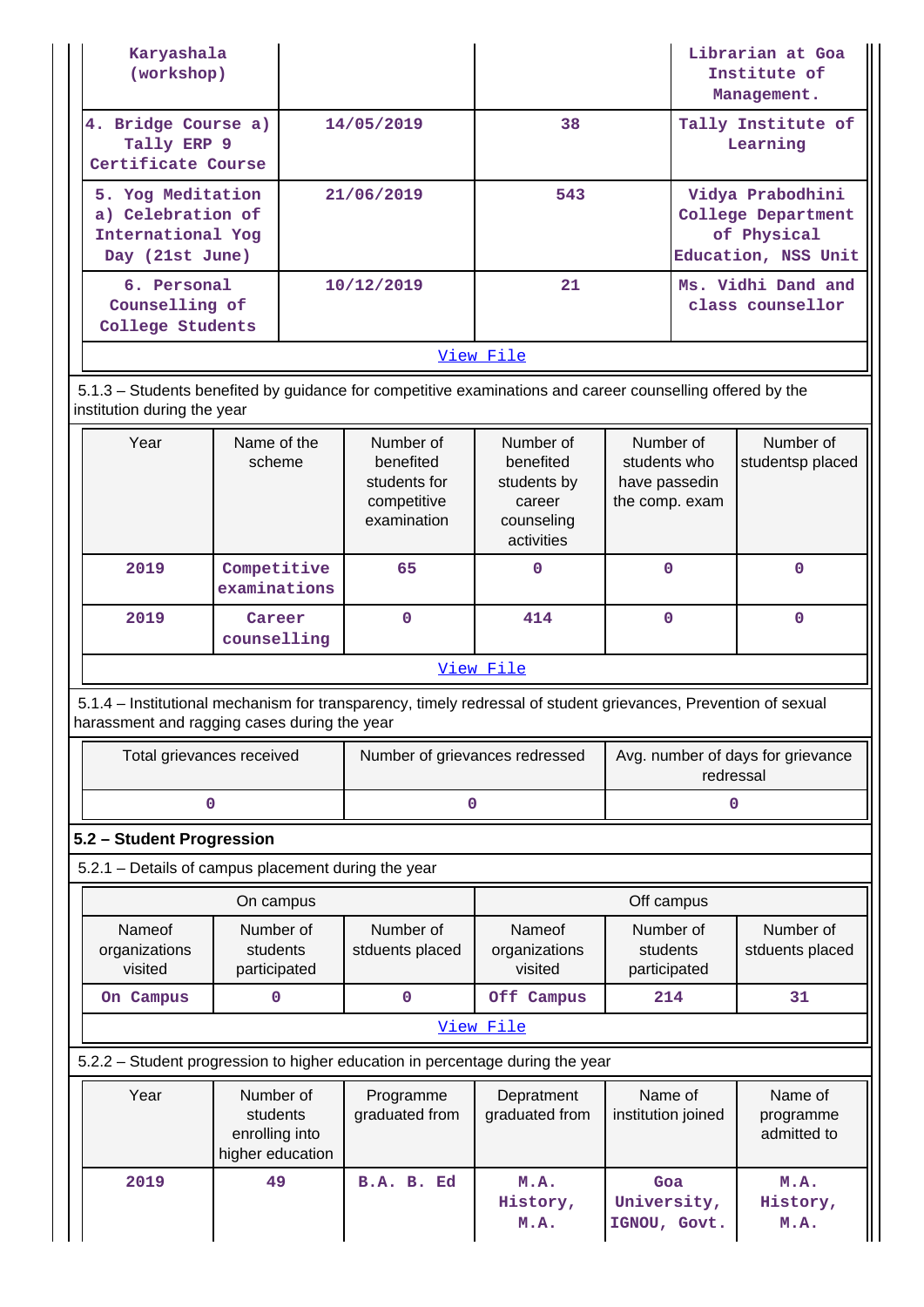|                 |                                                                                                          |  |                           |                                   | Education,<br>M.A. Hindi,           |  | college<br>Khandola,                    | Education,<br>M.A. Hindi,                                                                                           |
|-----------------|----------------------------------------------------------------------------------------------------------|--|---------------------------|-----------------------------------|-------------------------------------|--|-----------------------------------------|---------------------------------------------------------------------------------------------------------------------|
|                 |                                                                                                          |  |                           |                                   | M.A.                                |  | Parvatibai                              | M.A.                                                                                                                |
|                 |                                                                                                          |  |                           |                                   | Geography,                          |  | Chowgule                                | Geography,                                                                                                          |
|                 |                                                                                                          |  |                           |                                   | M.A.                                |  | College                                 | M.A.                                                                                                                |
|                 |                                                                                                          |  |                           |                                   | Marathi,                            |  | Madgaon,                                | Marathi,                                                                                                            |
|                 |                                                                                                          |  |                           |                                   | M.A.                                |  | Shivaji                                 | M.A.                                                                                                                |
|                 |                                                                                                          |  |                           |                                   | English,                            |  | University,                             | English,                                                                                                            |
|                 |                                                                                                          |  |                           |                                   | M.A.                                |  | Damodar coll                            | M.A.                                                                                                                |
|                 |                                                                                                          |  |                           |                                   | Konkani, M.                         |  | ege, Margao,                            | Konkani, M.                                                                                                         |
|                 |                                                                                                          |  |                           |                                   | Ed                                  |  | G.V.M.Colleg                            | Ed                                                                                                                  |
|                 |                                                                                                          |  |                           |                                   |                                     |  | e of                                    |                                                                                                                     |
|                 |                                                                                                          |  |                           |                                   |                                     |  | Education                               |                                                                                                                     |
| 2019            | 21                                                                                                       |  | B.Com                     |                                   | Commerce                            |  | Goa                                     | M. Com,                                                                                                             |
|                 |                                                                                                          |  |                           |                                   |                                     |  | University,                             | MBA(FS),                                                                                                            |
|                 |                                                                                                          |  |                           |                                   |                                     |  | SSA govt                                | Post                                                                                                                |
|                 |                                                                                                          |  |                           |                                   |                                     |  | college                                 | Graduation                                                                                                          |
|                 |                                                                                                          |  |                           |                                   |                                     |  | pernem,                                 | Diploma In                                                                                                          |
|                 |                                                                                                          |  |                           |                                   |                                     |  | parvatibai                              | Computer                                                                                                            |
|                 |                                                                                                          |  |                           |                                   |                                     |  | chowgule                                | Application,                                                                                                        |
|                 |                                                                                                          |  |                           |                                   |                                     |  | collge,                                 | LLB, D. Ed,                                                                                                         |
|                 |                                                                                                          |  |                           |                                   |                                     |  | Salgaonkar                              | Diploma in                                                                                                          |
|                 |                                                                                                          |  |                           |                                   |                                     |  | Law college                             | Typewriting                                                                                                         |
|                 |                                                                                                          |  |                           | View File                         |                                     |  |                                         |                                                                                                                     |
|                 | 5.2.3 - Students qualifying in state/ national/ international level examinations during the year         |  |                           |                                   |                                     |  |                                         |                                                                                                                     |
|                 | (eg:NET/SET/SLET/GATE/GMAT/CAT/GRE/TOFEL/Civil Services/State Government Services)                       |  |                           |                                   |                                     |  |                                         |                                                                                                                     |
|                 | <b>Items</b>                                                                                             |  |                           |                                   |                                     |  | Number of students selected/ qualifying |                                                                                                                     |
| 0<br><b>NET</b> |                                                                                                          |  |                           |                                   |                                     |  |                                         |                                                                                                                     |
|                 |                                                                                                          |  |                           |                                   |                                     |  |                                         |                                                                                                                     |
|                 |                                                                                                          |  |                           | View File                         |                                     |  |                                         |                                                                                                                     |
|                 | 5.2.4 - Sports and cultural activities / competitions organised at the institution level during the year |  |                           |                                   |                                     |  |                                         |                                                                                                                     |
|                 | Activity                                                                                                 |  |                           | Level                             |                                     |  | Number of Participants                  |                                                                                                                     |
|                 | Sports                                                                                                   |  |                           | Interclass/Intercollegiat<br>e    |                                     |  | 950                                     |                                                                                                                     |
|                 | Cultural                                                                                                 |  |                           | Interclass/Intercollegiat         |                                     |  | 136                                     |                                                                                                                     |
|                 |                                                                                                          |  |                           | е                                 |                                     |  |                                         |                                                                                                                     |
|                 |                                                                                                          |  |                           | View File                         |                                     |  |                                         |                                                                                                                     |
|                 | 5.3 - Student Participation and Activities                                                               |  |                           |                                   |                                     |  |                                         |                                                                                                                     |
|                 | level (award for a team event should be counted as one)                                                  |  |                           |                                   |                                     |  |                                         | 5.3.1 – Number of awards/medals for outstanding performance in sports/cultural activities at national/international |
|                 |                                                                                                          |  |                           |                                   |                                     |  |                                         |                                                                                                                     |
| Year            | Name of the<br>award/medal                                                                               |  | National/<br>Internaional | Number of<br>awards for<br>Sports | Number of<br>awards for<br>Cultural |  | Student ID<br>number                    | Name of the<br>student                                                                                              |
| 2019            | Awards/Med                                                                                               |  | National                  | 7                                 | 30                                  |  | $\mathbf 0$                             | Template                                                                                                            |
|                 | als                                                                                                      |  |                           |                                   |                                     |  |                                         | uploaded                                                                                                            |
|                 |                                                                                                          |  |                           | View File                         |                                     |  |                                         |                                                                                                                     |
|                 | the institution (maximum 500 words)                                                                      |  |                           |                                   |                                     |  |                                         | 5.3.2 - Activity of Student Council & representation of students on academic & administrative bodies/committees of  |
|                 | The Students Council is an important constituent of the college structure. An                            |  |                           |                                   |                                     |  |                                         |                                                                                                                     |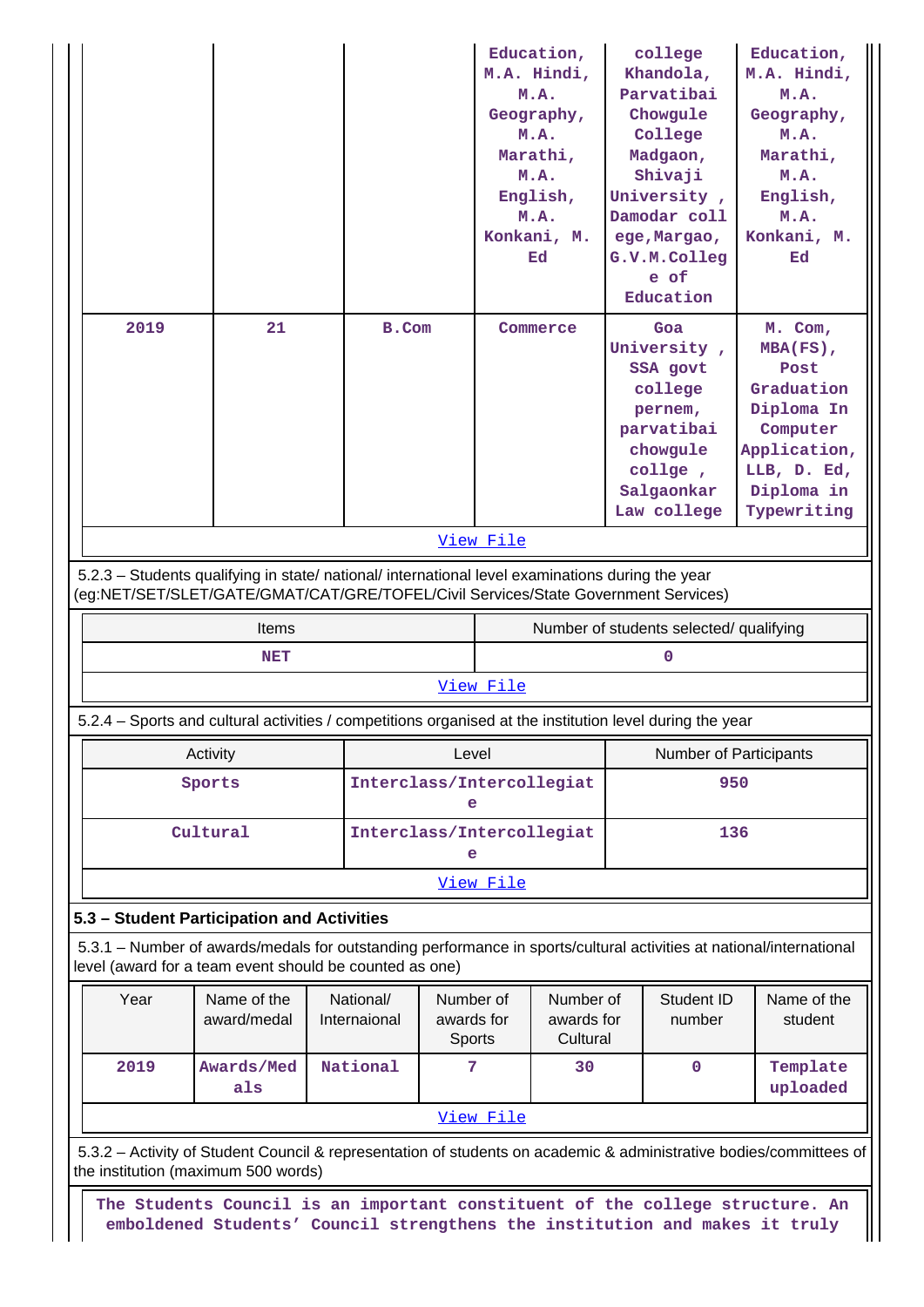**democratic. Vidya Prabodhini College Students Council is governed by Goa University statutes and byelaws for transparent functioning. It functions as below: • The elections are held by ballot in accordance to the system of simple majority votes. • Every student of the college has the right to vote in the election of the various positions of Students Council like General Secretary, Ladies Representative, Class Representatives etc. • The Students Council has no political affiliation. • Student candidate contesting the election must be a regular student of the college and must fulfil the required conditions for the elections. It is constituted under the guidance of the Principal and VicePrincipal. It comprises of : 1. General Secretary 2. Lady Representatives 3. Division Representatives 4. Sports Secretary 5. Cultural Secretary At the university level, a University Class Representatives (UCR) is elected who function as the representatives of the students of this college at the affiliating University. The Students Council of the college is vibrant and dynamic. It takes the lead in extracurricular activities of the college. It organizes a Talent Hunt programme (2 days)"Srujanostav" which is an interclass competition. It also conducts various activities which promote students talent, creativity and skills and also trains them to shoulder responsibilities such as planning, organizing and executing events and competitions. Students are also responsible for maintaining discipline, spirit of cooperation and competition, budgeting, managing resources and accountability. The academic and administrative bodies that have student representatives are as follows: • The**

**Students Council • Internal Complaints Committee • Student's Aid Fund • IQAC**

#### **5.4 – Alumni Engagement**

5.4.1 – Whether the institution has registered Alumni Association?

 **Yes**

 **Alumni play an important role in academic and institutional development. The college has an active and registered alumni association with ByeLaws. • The Alumni Association has 135 (6966) registered members for the academic year 20182019. Overall total number of alumni enrolled is 248. • The alumni meet at least once a year. The alumni support the institution and contribute to its institutional, academic and infrastructural development. Each batch has contributed a certain amount which is utilized for development of the institution. There is also active participation of the alumnus in social activities. A group of exstudents are associated with NAYA SWARGNGO. Alumnus is actively participated in college activities like srujanotsav and other cultural and sport activities during the year.**

5.4.2 – No. of enrolled Alumni:

# **135**

5.4.3 – Alumni contribution during the year (in Rupees) :

**13500**

5.4.4 – Meetings/activities organized by Alumni Association :

 **Annual meet of the alumni association was held on 15th December 2018 (Saturday). The total of 66 members of the association attended the meeting. Overall total alumni enrolled are 248. Alumnus also actively participate in the college activities.**

# **CRITERION VI – GOVERNANCE, LEADERSHIP AND MANAGEMENT**

**6.1 – Institutional Vision and Leadership**

 6.1.1 – Mention two practices of decentralization and participative management during the last year (maximum 500 words)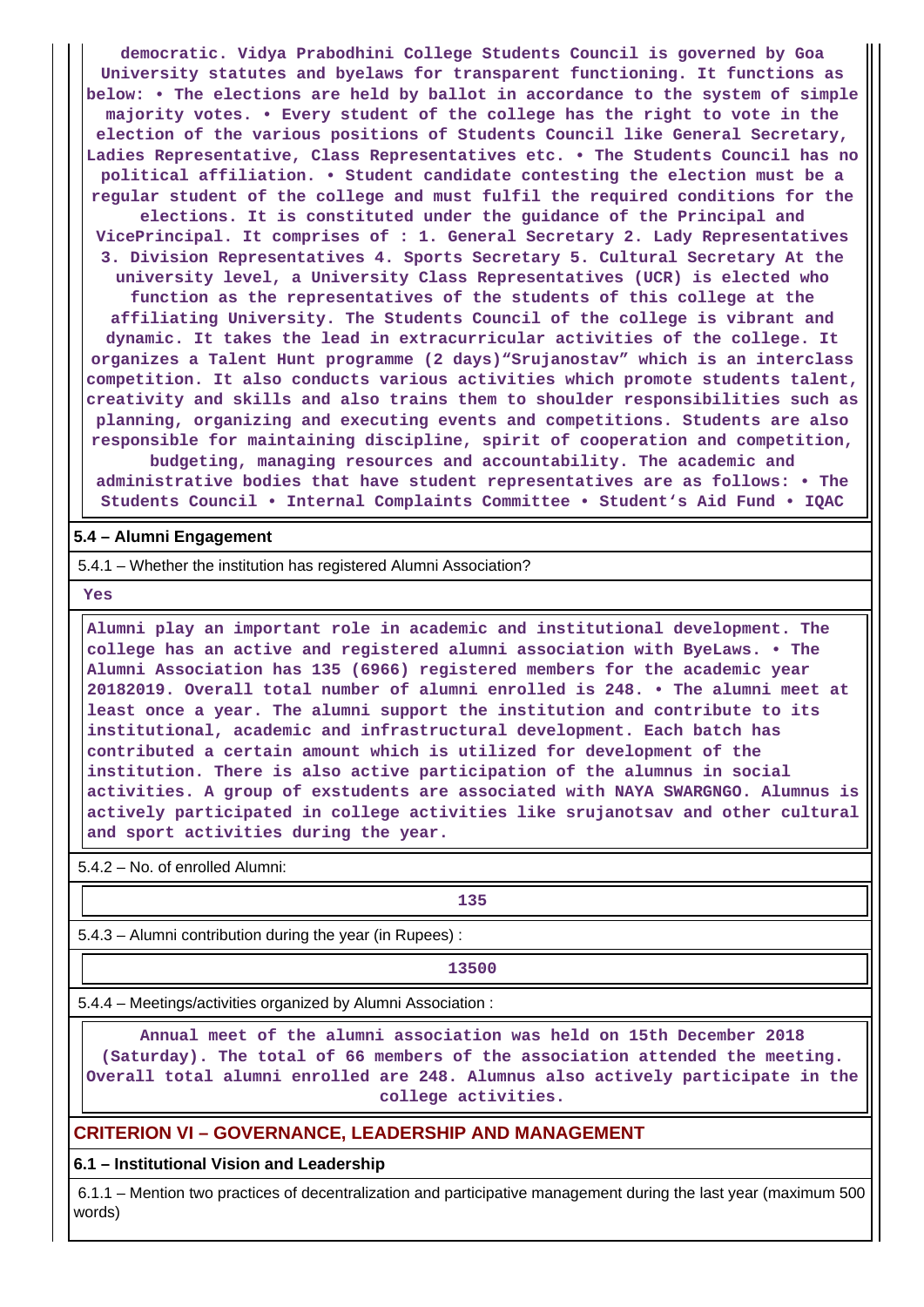**Practice No 1 Working of College Examination Committee: • College has in place an examination committee, unfair means enquiry committee, ISA monitoring committee and students' grievance redressal committee constituted as per the ordinance of Goa University. • Chairperson of the examination is empowered to take decisions pertaining to the schedule of examination, time table, appointing senior supervisors, understudy and MTS, assessment and declaration of results. • Chairperson of the examination seeks valuable inputs in the matters pertaining to examination from the committee members, teachers, Principal and VicePrincipal. • Senior supervisors are assigned the tasks of preparing examination schedule, time table, supervisors chart, seating arrangement, printing of question papers etc. • While preparing the supervision chart and time table, inputs are sort from the faculty members and are incorporated accordingly. • The ISA monitoring committee is empowered to prepare and Monitor the schedule of the ISA. After the completion, the ISA monitoring committee submits a detail report to the examination committee. • Whatever decisions taken are being approved by the Principal. • Unfair means enquiry committee and students' grievance redressal committee functions independently and submits the final report to the Principal. Practice No 2 Working of National Service Scheme (NSS) • College has an active NSS cell comprising of Convenor and programme officers. • NSS convenor is entrusted the task to prepare the yearly plan of activities related to NSS. • The convenor prepares the schedule of the NSS activities by seeking inputs from programme officers, faculty members and volunteers. • Inputs are taken pertaining to installation of the NSS cell, various projects to be conducted, target beneficiaries etc. • Further the functioning of the project is finalised in consultation with the volunteers and the programme officers. • Day wise schedule of 7 days NSS residential camp is prepared by the NSS Cell. • Along with the volunteers and the programme officer, all the other faculty members participate in the residential camp. • The activities and the schedule of NSS camp is approved by the Principal.**

| Partial                                                                                                               |                                                                                                                                                                                                                                                                                                                                                                                                                                                                                                                                                                                                                                                                                                                                                                |  |  |  |  |  |
|-----------------------------------------------------------------------------------------------------------------------|----------------------------------------------------------------------------------------------------------------------------------------------------------------------------------------------------------------------------------------------------------------------------------------------------------------------------------------------------------------------------------------------------------------------------------------------------------------------------------------------------------------------------------------------------------------------------------------------------------------------------------------------------------------------------------------------------------------------------------------------------------------|--|--|--|--|--|
| 6.2 - Strategy Development and Deployment                                                                             |                                                                                                                                                                                                                                                                                                                                                                                                                                                                                                                                                                                                                                                                                                                                                                |  |  |  |  |  |
| 6.2.1 - Quality improvement strategies adopted by the institution for each of the following (with in 100 words each): |                                                                                                                                                                                                                                                                                                                                                                                                                                                                                                                                                                                                                                                                                                                                                                |  |  |  |  |  |
| <b>Strategy Type</b>                                                                                                  | Details                                                                                                                                                                                                                                                                                                                                                                                                                                                                                                                                                                                                                                                                                                                                                        |  |  |  |  |  |
| Curriculum Development                                                                                                | . This college is affiliated to Goa<br>University. Hence, the college has to<br>offer the programmes and Courses<br>developed and designed by the statutory<br>bodies like Board of Studies and<br>academic council of the University. .<br>However, recognising the present day<br>requirement of industry, the college<br>sincerely makes an effort to develop<br>and implement certificate courses to<br>enhance the employability of the<br>students. These courses include<br>communications skills, entrepreneurship<br>skills, accounting skills etc. . To<br>enrich the curriculum, college<br>supplements with additional relevant<br>learning resources. From the academic<br>year 2018 19, College has started<br>internship programme for the BCOM |  |  |  |  |  |

6.1.2 – Does the institution have a Management Information System (MIS)?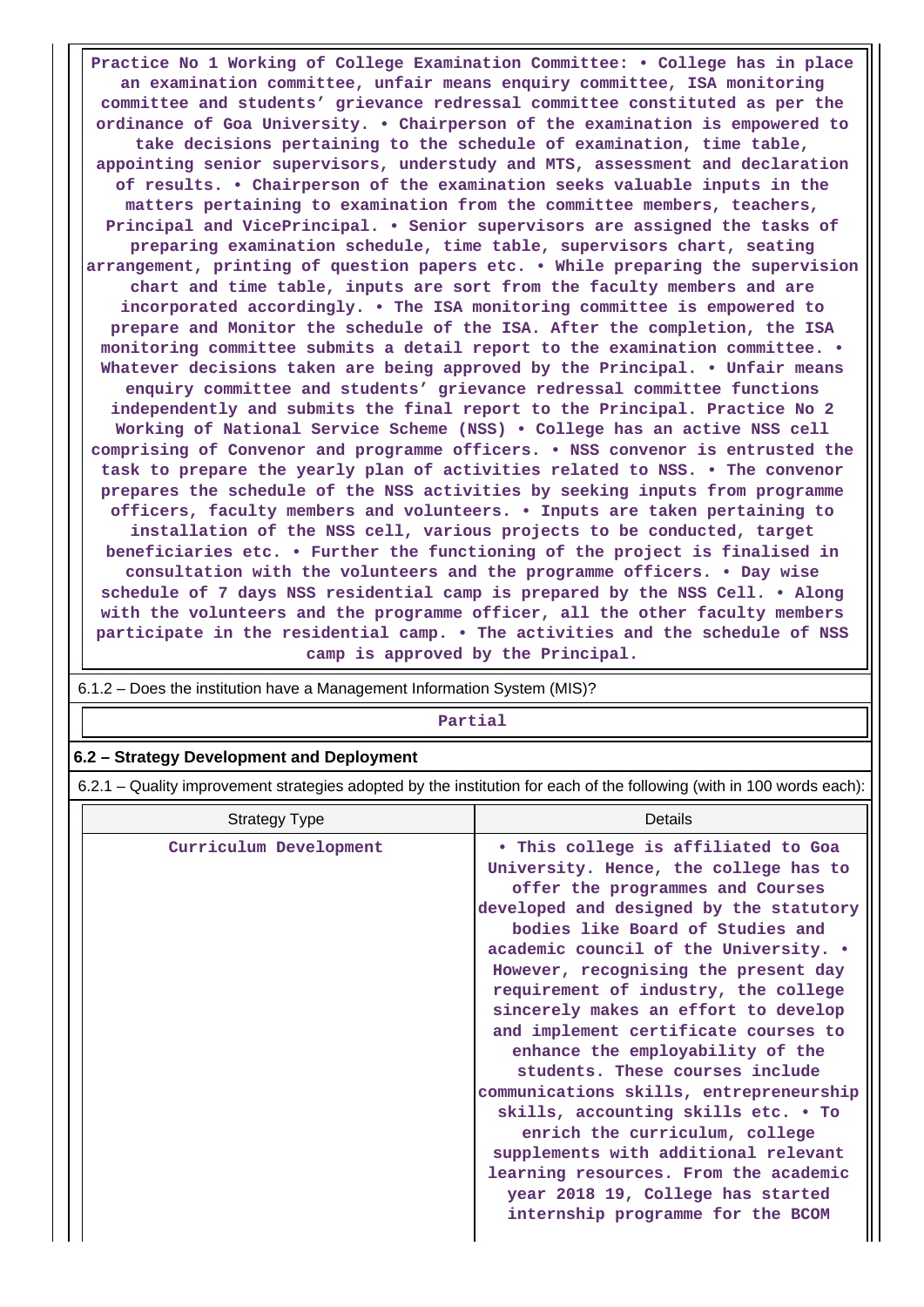|                            | students which is not prescribed in the<br>curriculum.                                                                                                                                                                                                                                                                                                                                                                                                                                                                                                                                                                                                                                                                                                                                                                                                                                                                                                                                                                                                                                                                        |
|----------------------------|-------------------------------------------------------------------------------------------------------------------------------------------------------------------------------------------------------------------------------------------------------------------------------------------------------------------------------------------------------------------------------------------------------------------------------------------------------------------------------------------------------------------------------------------------------------------------------------------------------------------------------------------------------------------------------------------------------------------------------------------------------------------------------------------------------------------------------------------------------------------------------------------------------------------------------------------------------------------------------------------------------------------------------------------------------------------------------------------------------------------------------|
| Teaching and Learning      | . The college has 100 classrooms with<br>ICT facilities and all the faculty<br>members make use of these facilities in<br>teaching learning process. . Students<br>are shown videos of professionals and<br>experts like, CA, CS, Managers etc.<br>relevant to different topics from the<br>curriculum. . Free video conferencing<br>mobile apps are used to give extra<br>coaching to the students. . Students<br>are encouraged to learn through<br>question answer, role play, seminar<br>presentation, Group discussion etc. and<br>also encouraged to learn from reference<br>books than text books to gain more<br>knowledge. . To gain practical<br>knowledge, methods like peer teaching,<br>micro teaching, practice teaching and<br>internships are used.                                                                                                                                                                                                                                                                                                                                                           |
| Examination and Evaluation | • Examination schedule and detail time<br>table are displayed and communicated<br>via different modes well in advance to<br>the students. . The college makes<br>efforts in orienting students, junior<br>supervisors, senior supervisors and MTS<br>about conduct of examination at every<br>examination. . Two sets of question<br>papers along with answer key are<br>obtained in advance and in order to<br>ensure accuracy, a zero defect form is<br>obtained from the paper setter. .<br>Different modes of evaluation like,<br>written test, seminar presentation,<br>surprise test, vivavoce, group<br>discussion etc are used. Examiners are<br>given sufficient time to evaluate the<br>answer books. . To ensure uniformity in<br>evaluation, answer key with marking<br>scheme is provided. . Results are<br>declared as per the given schedule and<br>performance of the students is<br>discussed with parents. • Examination<br>manual is prepared and made available.<br>• Open Book examination is conducted. •<br>Orientation is done for students to<br>build their confidence prior to the<br>examination. |
| Research and Development   | . The college makes continuous efforts<br>to create research culture and promote<br>research skills among the students and<br>the teachers. Out of 30 regular<br>teachers 8 are with PhD, 12 are reading<br>for PhD and 10 are preparing for<br>enrolment. . Teachers are encouraged to<br>publish in the UGC listed and Scopus                                                                                                                                                                                                                                                                                                                                                                                                                                                                                                                                                                                                                                                                                                                                                                                               |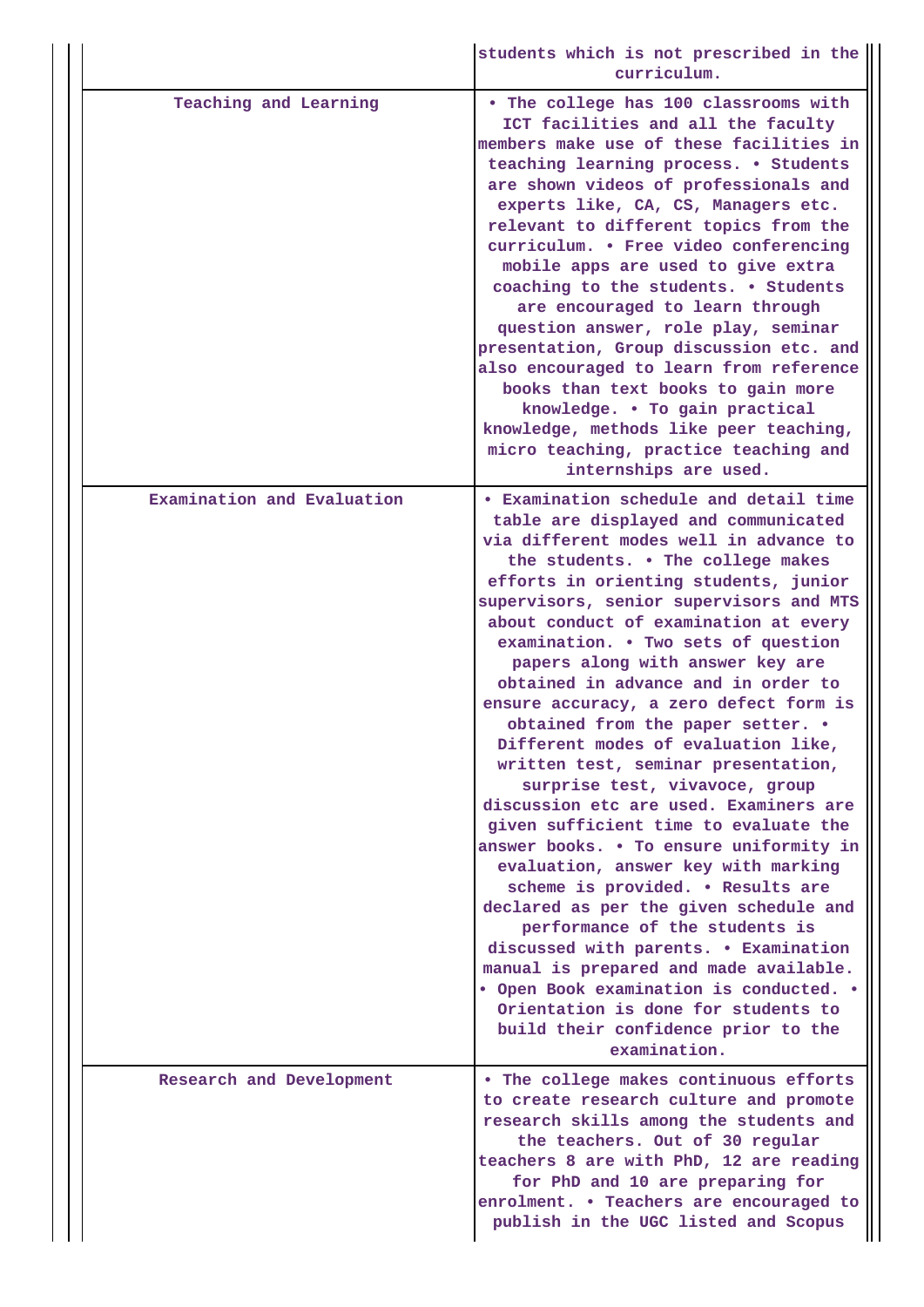|                                  | index journals and more than 15 papers<br>have been published in UGC listed<br>journals. All the publications undergo<br>plagiarism test. . Research and<br>consultancy cell and research committee<br>are working actively towards promotion<br>of research. . Students' project<br>titles, objectives and methodology are<br>closely monitored. Project guides and<br>students are given orientation for<br>quality enhancement of projects.                                                                                                                                                                                                                                                                                                                                                                                                                                                                                                                                                                   |
|----------------------------------|------------------------------------------------------------------------------------------------------------------------------------------------------------------------------------------------------------------------------------------------------------------------------------------------------------------------------------------------------------------------------------------------------------------------------------------------------------------------------------------------------------------------------------------------------------------------------------------------------------------------------------------------------------------------------------------------------------------------------------------------------------------------------------------------------------------------------------------------------------------------------------------------------------------------------------------------------------------------------------------------------------------|
| Library, ICT and Physical        | • Students are oriented towards library                                                                                                                                                                                                                                                                                                                                                                                                                                                                                                                                                                                                                                                                                                                                                                                                                                                                                                                                                                          |
| Infrastructure / Instrumentation | resources every year. . New arrivals<br>are displayed. . Attendance of students<br>and teachers is monitored through bio<br>metric machine. . The library is fully<br>automated and has internet facility. .<br>Library functions without a lunch break<br>from 8.30 am to 5.30 pm . Library has a<br>collection of rare books, book bank<br>facility, web site. readers club. . The<br>college awards every year the best<br>reader. . The college has 100 ICT<br>enabled classrooms with facilities like<br>interactive board, smart board, LED TV<br>and Speakers. . College has physical<br>facilities like, classrooms, IT lab,<br>Geography Lab, Commerce Lab, Boys and<br>girls common room, examination/NSS/Spor<br>ts/Counselling/Creative<br>art/IQAC/Research and consultancy room,                                                                                                                                                                                                                   |
|                                  | health centre, plant nursery etc.                                                                                                                                                                                                                                                                                                                                                                                                                                                                                                                                                                                                                                                                                                                                                                                                                                                                                                                                                                                |
| Human Resource Management        | • Every year the assessment of workload<br>is done and required posts are<br>advertised by obtaining NOC from Goa<br>University and Government of Goa. .<br>Posts are advertised in local<br>newspapers, university news and college<br>web site. College also informs other<br>university about the same through<br>emails. . The college appoints<br>screening committee to screen the<br>applications received. . The candidates<br>are informed about the interview though<br>call letters, emails and telephone. .<br>The selection of the candidates is done<br>as per the norms led down in the<br>statute of Goa University. . Selected<br>candidates are oriented toward mission,<br>vision and culture of the institution<br>and is provided with the job profile. .<br>The salary grants are received from the<br>Government of Goa and the same is<br>disbursed through electronic payment on<br>regular basis. . College has a<br>mechanism of selfappraisal and<br>employees are promoted based on |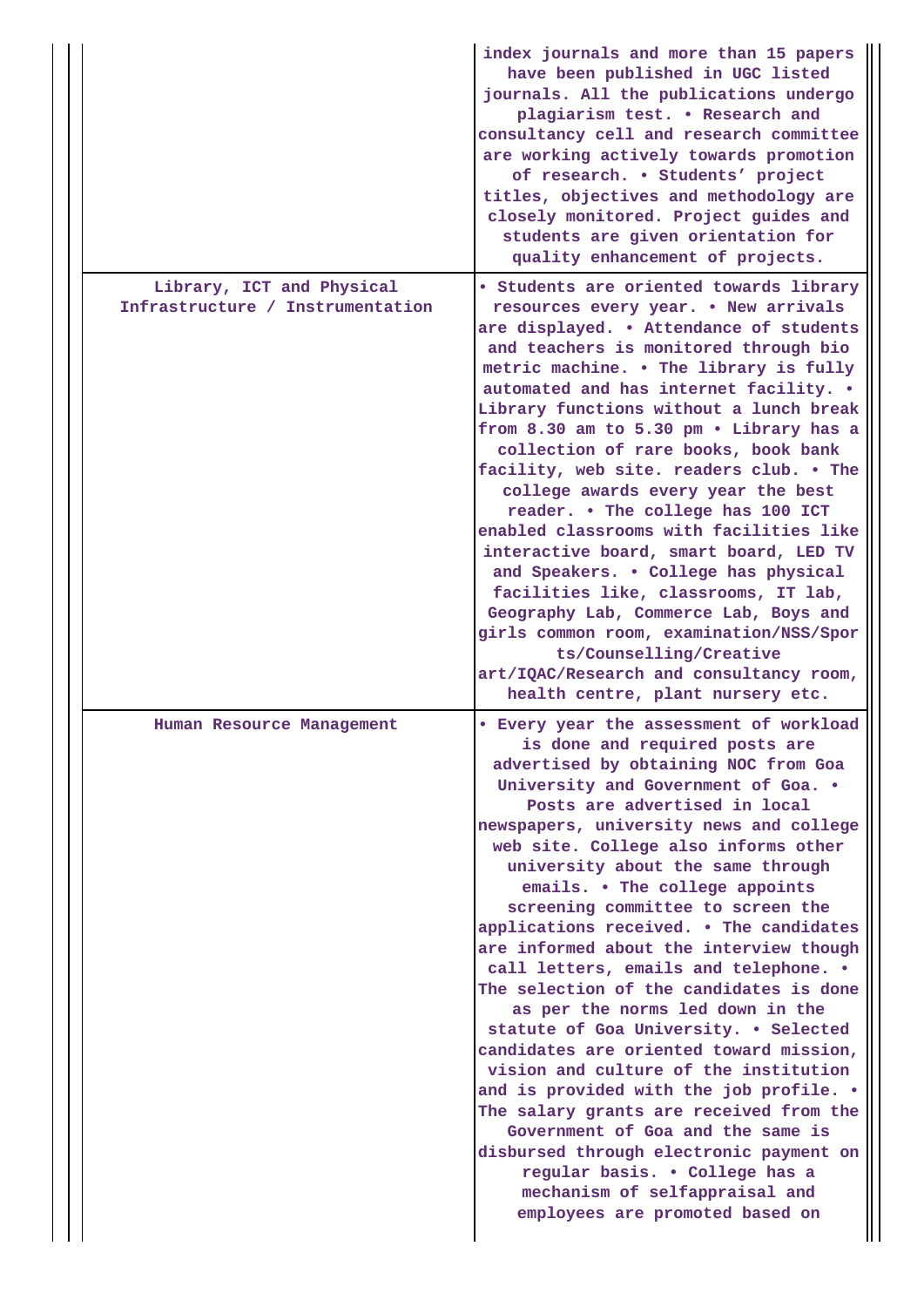|                                                                | performance appraisal and guidelines of<br>Goa University statute. . Adequate<br>welfare facilities covering first aid,<br>oven, refrigerator, restroom wash room<br>etc are provided. . College has in<br>place employees' grievance redressal<br>mechanism. . College functions on open<br>door policy. . The college conducts                                                                                                                                                                                                                                                                                                                                                                                                                                                                                                                                                                                                                                                                                                                                                    |
|----------------------------------------------------------------|-------------------------------------------------------------------------------------------------------------------------------------------------------------------------------------------------------------------------------------------------------------------------------------------------------------------------------------------------------------------------------------------------------------------------------------------------------------------------------------------------------------------------------------------------------------------------------------------------------------------------------------------------------------------------------------------------------------------------------------------------------------------------------------------------------------------------------------------------------------------------------------------------------------------------------------------------------------------------------------------------------------------------------------------------------------------------------------|
|                                                                | workshops, training programmes, lecture<br>series to enhance knowledgebase and<br>professional skills of the employees.                                                                                                                                                                                                                                                                                                                                                                                                                                                                                                                                                                                                                                                                                                                                                                                                                                                                                                                                                             |
| Industry Interaction / Collaboration                           | . IQAC has members from industry to<br>share and induce quality initiatives in<br>the College. . Through industry<br>linkage, B.Com students are provided<br>internship opportunity. . Industry<br>experts are invited to deliver lectures<br>on different relevant topics to<br>students and teachers. . linkage is<br>established with the schools in the<br>state of Goa, thereby student teachers<br>are sent for internship, Practice<br>teaching and placement.                                                                                                                                                                                                                                                                                                                                                                                                                                                                                                                                                                                                               |
| Admission of Students                                          | • The college has online admission<br>mechanism. . The details of admission<br>are advertised on the local newspaper<br>and also made available on college<br>website and college prospectus. .<br>Admissions to B.Com programme is done<br>purely on first come first serve basis<br>and that of BABED is done on merit<br>bases. . Reservation policy for<br>admission is strictly followed. .<br>Admission committee conducts one on one<br>counselling of candidates and parents<br>pertaining to vision, mission, culture<br>of the institution, rules and<br>regulations, courses offered,<br>discipline and other matters. • An<br>undertaking from the students and<br>parents pertaining to the code of<br>conduct is obtained. . In case<br>candidate desires to withdraw the<br>admission college has transparent and<br>robust admission withdrawal mechanism.<br>• The admission process remains open<br>for one month from the commencement of<br>the academic year. . Wait list of<br>candidates is maintained and in case of<br>withdrawal of admission next on the |
| 6.2.2 - Implementation of e-governance in areas of operations: | list is informed telephonically.                                                                                                                                                                                                                                                                                                                                                                                                                                                                                                                                                                                                                                                                                                                                                                                                                                                                                                                                                                                                                                                    |

| E-governace area | Details                                                             |
|------------------|---------------------------------------------------------------------|
| Administration   | .Online College Activity Report<br>generation Module: It is used to |
|                  | generate reports of various activities                              |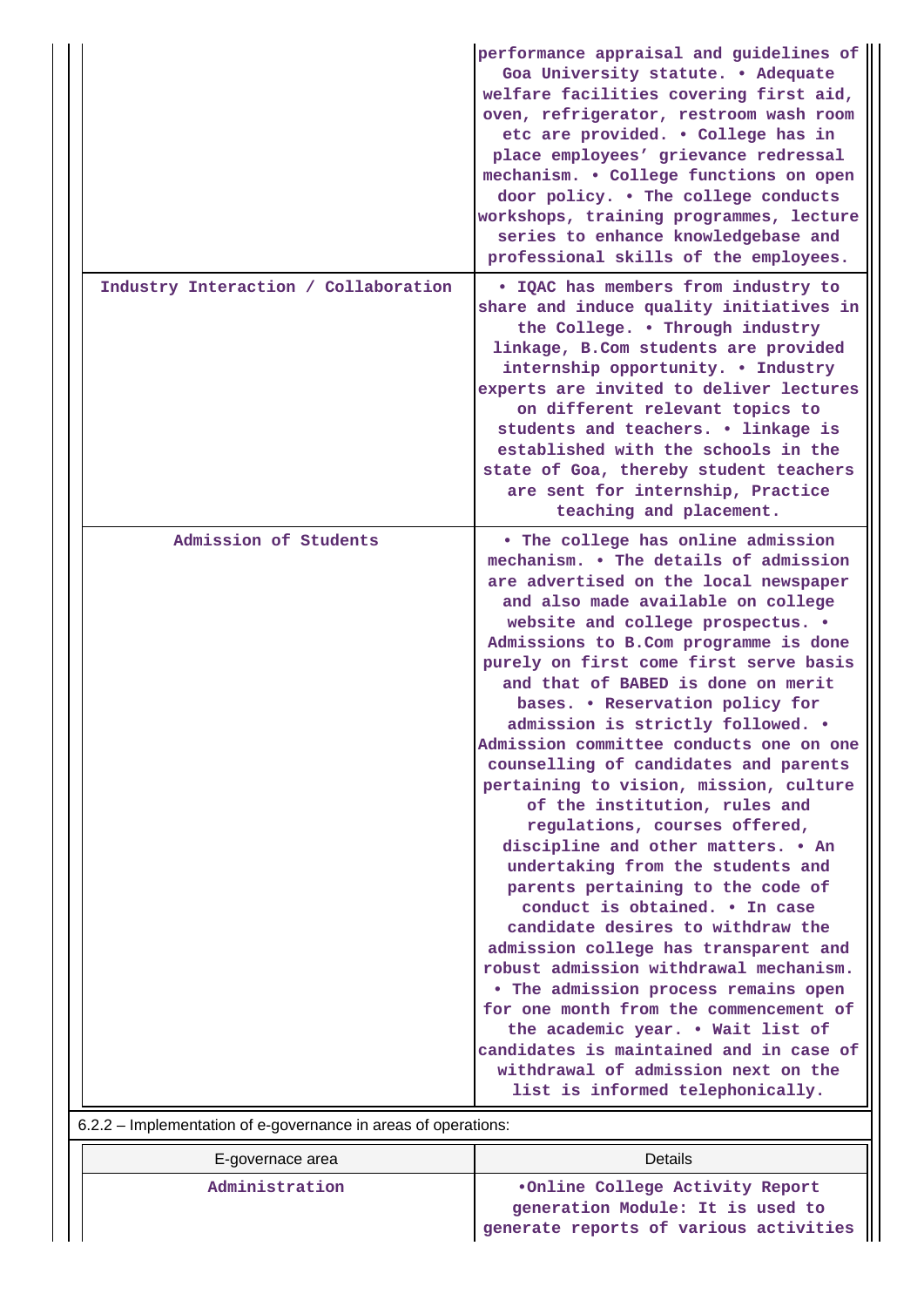|                                      | organised by the college. . Staff<br>Attendance System: College makes use of<br>biometric fingerprint time attendance<br>system for its teaching and non<br>teaching staff. . Academic Calendar is<br>uploaded on the college website for<br>reference. . Reports of activities held<br>and upcoming events are uploaded on the<br>website. . Updated copies of Curriculum<br>Vitae of the faculty and administrative<br>staff is uploaded of the college web<br>site. . Notices pertaining to various<br>staff meetings, events, circulars are<br>conveyed through emails. . Staff salary<br>is disbursed through electronic mode<br>and salary slips are sent through<br>emails.                                                 |
|--------------------------------------|------------------------------------------------------------------------------------------------------------------------------------------------------------------------------------------------------------------------------------------------------------------------------------------------------------------------------------------------------------------------------------------------------------------------------------------------------------------------------------------------------------------------------------------------------------------------------------------------------------------------------------------------------------------------------------------------------------------------------------|
| Finance and Accounts                 | .Tally.ERP 9 to handle accounting,<br>inventory management, tax management,<br>pay roll, etc.                                                                                                                                                                                                                                                                                                                                                                                                                                                                                                                                                                                                                                      |
| Student Admission and Support        | . All the library transactions like<br>issuing and receiving of books are done<br>using this software. .Online Teacher<br>Evaluation System: It is used to<br>collect and analyse student's feed back<br>pertaining to teachers' performance. .<br>Automation Module: It is a learning<br>platform designed to provide educators,<br>administrators and learners with a<br>system to create personalised learning<br>environment. . Online Admission System:<br>The system is an internet based<br>application which can be accessed at<br>any time, anywhere by the applicant. .<br>Biometric finger print time attendance<br>is made compulsory for students.<br>.Students' attendance is monitored<br>through web based system. |
| Examination                          | • College Administration version 1.0 is<br>used: To generate entry form, ISA<br>attendance and mark sheet, Generate<br>students hall ticket, To enter<br>Activity/Earned Grace Marks Generate<br>Consolidated Marks Statement Student<br>Marksheet. Compile various statistical<br>reports pertaining to students<br>performance in the exam.                                                                                                                                                                                                                                                                                                                                                                                      |
| Planning and Development             | . Planning for Students admissions to<br>different programs . Planning for<br>purchases of the college . Planning for<br>payment . Development of the College<br>and Library websites . Development of<br>software for Student admission, Student<br>attendance, Examination, updating of<br>faculty C.V.                                                                                                                                                                                                                                                                                                                                                                                                                          |
| 6.3 - Faculty Empowerment Strategies |                                                                                                                                                                                                                                                                                                                                                                                                                                                                                                                                                                                                                                                                                                                                    |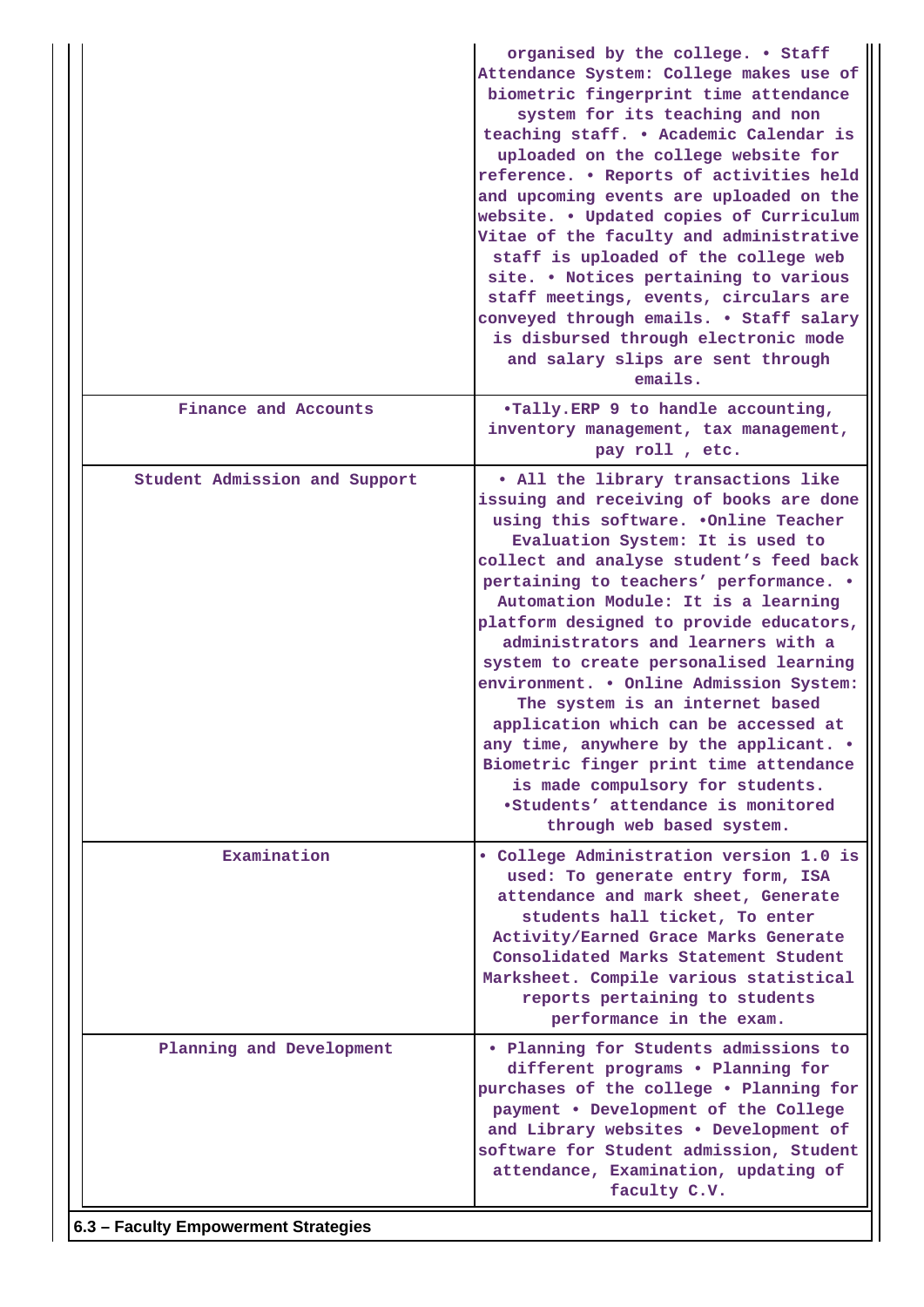| 6.3.1 – Teachers provided with financial support to attend conferences / workshops and towards membership fee<br>of professional bodies during the year |                                             |                                            |  |                                                                                                                                   |  |                                                                             |                                        |     |                                            |  |      |  |  |  |  |  |  |  |  |  |  |  |      |
|---------------------------------------------------------------------------------------------------------------------------------------------------------|---------------------------------------------|--------------------------------------------|--|-----------------------------------------------------------------------------------------------------------------------------------|--|-----------------------------------------------------------------------------|----------------------------------------|-----|--------------------------------------------|--|------|--|--|--|--|--|--|--|--|--|--|--|------|
| Year                                                                                                                                                    |                                             | Name of Teacher                            |  | Name of conference/<br>workshop attended<br>for which financial<br>support provided                                               |  | Name of the<br>professional body for<br>which membership<br>fee is provided |                                        |     | Amount of support                          |  |      |  |  |  |  |  |  |  |  |  |  |  |      |
| 2018                                                                                                                                                    |                                             | Mr. Pinkesh<br>Dabolkar                    |  | Workshop on<br>"Integrating<br>Analytics in<br>Management and<br>Commerce<br>Education "                                          |  | <b>NIL</b>                                                                  |                                        |     |                                            |  | 500  |  |  |  |  |  |  |  |  |  |  |  |      |
| 2019                                                                                                                                                    |                                             | Mr. Rahul Gawas                            |  | National<br>Conference on<br>"Wetland Conser<br>vation: Approach<br>es and threats"                                               |  | <b>NIL</b>                                                                  |                                        |     | 500                                        |  |      |  |  |  |  |  |  |  |  |  |  |  |      |
| 2019                                                                                                                                                    |                                             | Dr. Varsha<br>Ingalhalli                   |  | National Level<br>Workshop on<br><i>NECONOMetrics</i><br>for Research"                                                            |  | <b>NIL</b>                                                                  |                                        |     | 2000                                       |  |      |  |  |  |  |  |  |  |  |  |  |  |      |
| 2019                                                                                                                                                    |                                             | Ms.Shamal<br>Dessai                        |  | National Level<br>Workshop on<br><i>NECONOMETICS</i><br>for Research"                                                             |  | <b>NIL</b>                                                                  |                                        |     |                                            |  |      |  |  |  |  |  |  |  |  |  |  |  | 2000 |
| 2019                                                                                                                                                    |                                             | Dr.Sagar Mali                              |  | National<br>Seminar on<br>"Globalisation<br>and its<br>dynamics in<br>History,<br>Geography and<br>Polity"                        |  | <b>NIL</b>                                                                  |                                        |     |                                            |  | 2000 |  |  |  |  |  |  |  |  |  |  |  |      |
| 2019                                                                                                                                                    | Mr. Nitesh Naik                             |                                            |  | National<br>Conference on<br>"Re Inventing<br>the Academic<br>Libraries of<br>Higher<br>Education"                                |  | <b>NIL</b>                                                                  |                                        |     |                                            |  | 1000 |  |  |  |  |  |  |  |  |  |  |  |      |
| 2019                                                                                                                                                    |                                             | Mr.Rahul Gawas                             |  | <b>State Level</b><br>seminar on<br>"Plagarism and<br>its prevention<br>in higher<br>education<br>Institutions "                  |  | <b>NIL</b>                                                                  |                                        | 250 |                                            |  |      |  |  |  |  |  |  |  |  |  |  |  |      |
|                                                                                                                                                         |                                             |                                            |  | No file uploaded.<br>6.3.2 - Number of professional development / administrative training programmes organized by the College for |  |                                                                             |                                        |     |                                            |  |      |  |  |  |  |  |  |  |  |  |  |  |      |
| teaching and non teaching staff during the year                                                                                                         |                                             |                                            |  |                                                                                                                                   |  |                                                                             |                                        |     |                                            |  |      |  |  |  |  |  |  |  |  |  |  |  |      |
| Year                                                                                                                                                    | Title of the<br>professional<br>development | Title of the<br>administrative<br>training |  | From date                                                                                                                         |  | To Date                                                                     | Number of<br>participants<br>(Teaching |     | Number of<br>participants<br>(non-teaching |  |      |  |  |  |  |  |  |  |  |  |  |  |      |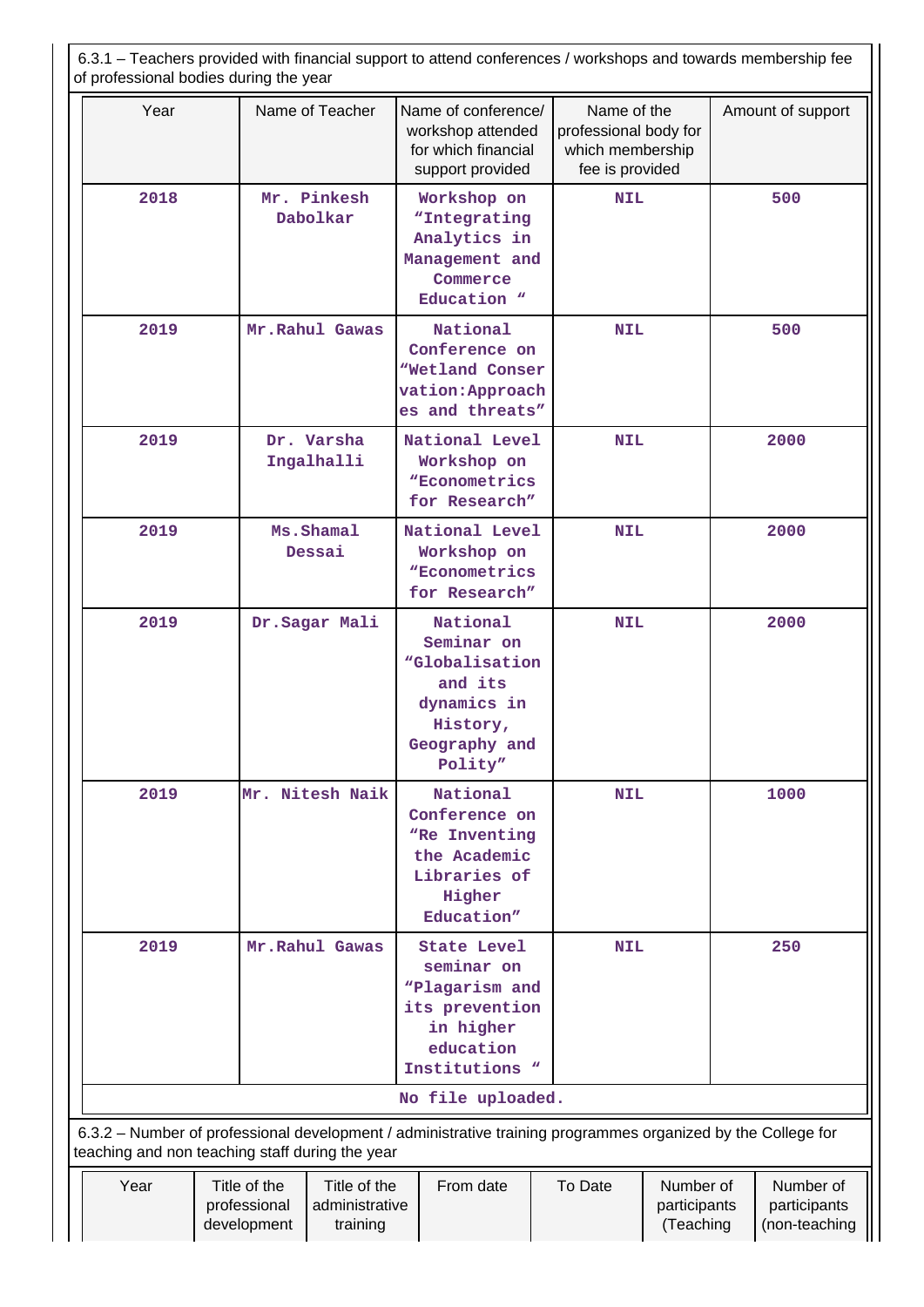|                                                                                                                                                                                                                                                                                                                                                         | programme<br>organised for<br>teaching staff                                   |                                    | programme<br>organised for<br>non-teaching<br>staff                                      |                   |  |                |         | staff)       |                 | staff)                |
|---------------------------------------------------------------------------------------------------------------------------------------------------------------------------------------------------------------------------------------------------------------------------------------------------------------------------------------------------------|--------------------------------------------------------------------------------|------------------------------------|------------------------------------------------------------------------------------------|-------------------|--|----------------|---------|--------------|-----------------|-----------------------|
| 2018                                                                                                                                                                                                                                                                                                                                                    | A one day<br>workshop<br>on<br>"Capacity<br>Building"                          |                                    | N.A.                                                                                     | 13/07/2018        |  | 13/07/2018     |         | 29           |                 | $\mathbf 0$           |
| 2018                                                                                                                                                                                                                                                                                                                                                    | A one day<br>demonstrat<br>ion drill<br>on fire ex<br>tinguishin<br>techniques |                                    | A one day<br>demonstrat<br>ion drill<br>on fire ex<br>tinguishin<br>techniques           | 31/08/2018        |  | 31/08/2018     |         | 17           |                 | 9                     |
| 2018                                                                                                                                                                                                                                                                                                                                                    | N.A.                                                                           |                                    | A One day<br>workshop<br>on appropr<br>iate use<br>and<br>handling<br>of sound<br>system | 19/10/2018        |  | 19/10/2018     |         | $\mathbf{O}$ |                 | 13                    |
|                                                                                                                                                                                                                                                                                                                                                         |                                                                                |                                    |                                                                                          | No file uploaded. |  |                |         |              |                 |                       |
| 6.3.3 - No. of teachers attending professional development programmes, viz., Orientation Programme, Refresher<br>Course, Short Term Course, Faculty Development Programmes during the year                                                                                                                                                              |                                                                                |                                    |                                                                                          |                   |  |                |         |              |                 |                       |
| Title of the<br>professional<br>development<br>programme                                                                                                                                                                                                                                                                                                |                                                                                | Number of teachers<br>who attended |                                                                                          | From Date         |  |                | To date |              |                 | Duration              |
| Orientation<br>Programme                                                                                                                                                                                                                                                                                                                                |                                                                                | 5                                  |                                                                                          | 12/11/2018        |  | 10/12/2018     |         |              |                 | 29                    |
| Refresher<br>Course                                                                                                                                                                                                                                                                                                                                     |                                                                                | $\mathbf{1}$                       |                                                                                          | 05/03/2019        |  |                |         | 26/03/2019   |                 | 21                    |
|                                                                                                                                                                                                                                                                                                                                                         |                                                                                |                                    |                                                                                          | No file uploaded. |  |                |         |              |                 |                       |
| 6.3.4 - Faculty and Staff recruitment (no. for permanent recruitment):                                                                                                                                                                                                                                                                                  |                                                                                |                                    |                                                                                          |                   |  |                |         |              |                 |                       |
|                                                                                                                                                                                                                                                                                                                                                         |                                                                                | Teaching                           |                                                                                          |                   |  |                |         | Non-teaching |                 |                       |
| Permanent<br>4                                                                                                                                                                                                                                                                                                                                          |                                                                                |                                    | <b>Full Time</b><br>4                                                                    |                   |  | Permanent<br>1 |         |              |                 | <b>Full Time</b><br>1 |
| 6.3.5 - Welfare schemes for                                                                                                                                                                                                                                                                                                                             |                                                                                |                                    |                                                                                          |                   |  |                |         |              |                 |                       |
|                                                                                                                                                                                                                                                                                                                                                         | Teaching                                                                       |                                    |                                                                                          | Non-teaching      |  |                |         |              | <b>Students</b> |                       |
|                                                                                                                                                                                                                                                                                                                                                         | $12 \overline{ }$                                                              |                                    |                                                                                          | 10                |  |                |         |              | 6               |                       |
| 6.4 - Financial Management and Resource Mobilization                                                                                                                                                                                                                                                                                                    |                                                                                |                                    |                                                                                          |                   |  |                |         |              |                 |                       |
|                                                                                                                                                                                                                                                                                                                                                         |                                                                                |                                    |                                                                                          |                   |  |                |         |              |                 |                       |
| 6.4.1 - Institution conducts internal and external financial audits regularly (with in 100 words each)<br>.College has in place, internal audit committee to guide, support and monitor<br>functioning of accounts. . Every year college gets the financial statements<br>audited from the Chartered Accountant. . Government of Goa conducts financial |                                                                                |                                    |                                                                                          |                   |  |                |         |              |                 |                       |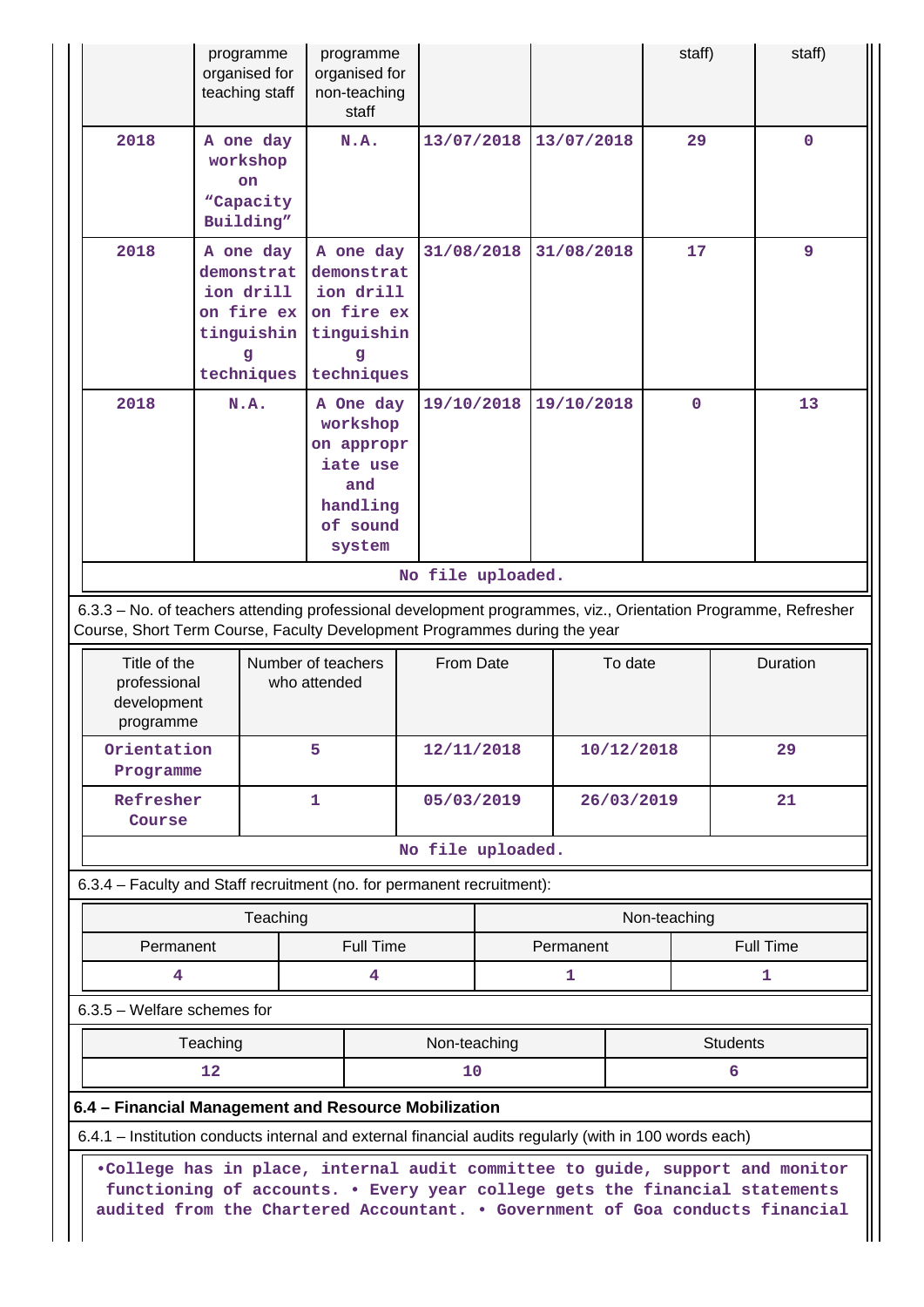| audits periodically.                                                                                                                                                                                                                                                                                                                                                                                                                                                                                                                                                                                                                                                                                                                                                                                                                                                                                                                                                       |                                  |          |                               |                   |         |           |                         |
|----------------------------------------------------------------------------------------------------------------------------------------------------------------------------------------------------------------------------------------------------------------------------------------------------------------------------------------------------------------------------------------------------------------------------------------------------------------------------------------------------------------------------------------------------------------------------------------------------------------------------------------------------------------------------------------------------------------------------------------------------------------------------------------------------------------------------------------------------------------------------------------------------------------------------------------------------------------------------|----------------------------------|----------|-------------------------------|-------------------|---------|-----------|-------------------------|
| 6.4.2 - Funds / Grants received from management, non-government bodies, individuals, philanthropies during the<br>year(not covered in Criterion III)                                                                                                                                                                                                                                                                                                                                                                                                                                                                                                                                                                                                                                                                                                                                                                                                                       |                                  |          |                               |                   |         |           |                         |
| Name of the non government<br>funding agencies /individuals                                                                                                                                                                                                                                                                                                                                                                                                                                                                                                                                                                                                                                                                                                                                                                                                                                                                                                                |                                  |          | Funds/ Grnats received in Rs. |                   | Purpose |           |                         |
| <b>STAFF MEMBERS</b>                                                                                                                                                                                                                                                                                                                                                                                                                                                                                                                                                                                                                                                                                                                                                                                                                                                                                                                                                       |                                  |          | 503650                        |                   |         |           | Towards Student Welfare |
|                                                                                                                                                                                                                                                                                                                                                                                                                                                                                                                                                                                                                                                                                                                                                                                                                                                                                                                                                                            |                                  |          |                               | No file uploaded. |         |           |                         |
| 6.4.3 - Total corpus fund generated                                                                                                                                                                                                                                                                                                                                                                                                                                                                                                                                                                                                                                                                                                                                                                                                                                                                                                                                        |                                  |          |                               |                   |         |           |                         |
|                                                                                                                                                                                                                                                                                                                                                                                                                                                                                                                                                                                                                                                                                                                                                                                                                                                                                                                                                                            |                                  |          | 658605                        |                   |         |           |                         |
| 6.5 - Internal Quality Assurance System                                                                                                                                                                                                                                                                                                                                                                                                                                                                                                                                                                                                                                                                                                                                                                                                                                                                                                                                    |                                  |          |                               |                   |         |           |                         |
| 6.5.1 - Whether Academic and Administrative Audit (AAA) has been done?                                                                                                                                                                                                                                                                                                                                                                                                                                                                                                                                                                                                                                                                                                                                                                                                                                                                                                     |                                  |          |                               |                   |         |           |                         |
| <b>Audit Type</b>                                                                                                                                                                                                                                                                                                                                                                                                                                                                                                                                                                                                                                                                                                                                                                                                                                                                                                                                                          |                                  | External |                               |                   |         | Internal  |                         |
|                                                                                                                                                                                                                                                                                                                                                                                                                                                                                                                                                                                                                                                                                                                                                                                                                                                                                                                                                                            | Yes/No                           |          | Agency                        |                   |         | Yes/No    | Authority               |
| Academic                                                                                                                                                                                                                                                                                                                                                                                                                                                                                                                                                                                                                                                                                                                                                                                                                                                                                                                                                                   | No                               |          |                               |                   |         | <b>No</b> |                         |
| Administrative                                                                                                                                                                                                                                                                                                                                                                                                                                                                                                                                                                                                                                                                                                                                                                                                                                                                                                                                                             | No                               |          |                               |                   |         | No        |                         |
| 6.5.2 - Activities and support from the Parent - Teacher Association (at least three)                                                                                                                                                                                                                                                                                                                                                                                                                                                                                                                                                                                                                                                                                                                                                                                                                                                                                      |                                  |          |                               |                   |         |           |                         |
| the college at its entrance. . Parents also contributed an amount of Rupees One<br>lakh eighty nine thousand only for the painting of the college building.<br>6.5.3 – Development programmes for support staff (at least three)<br>. A one day mock drill demonstration regarding the use of different types of<br>fire extinguishers was held on 31st August 2018, on the terrace of Vidya<br>Prabodhinin College, ParvariGoa, for the teaching and the non teaching staff.<br>Mr. Babu Aangade and his team from Agni Rakshak conducted the demonstration. A<br>total of 17 teaching and 09 non teaching staff members benefitted from the same<br>• A one day workshop on the appropriate use and handling of the sound system<br>was held for the non teaching staff on 19th October 2018, at the Vidya<br>Prabodhini College, ParvariGoa. Mr. Ashay Naik demonstrated the needful. A<br>total of 13 nonteaching staff members participated and gained knowledge from |                                  |          | the same.                     |                   |         |           |                         |
| 6.5.4 – Post Accreditation initiative(s) (mention at least three)                                                                                                                                                                                                                                                                                                                                                                                                                                                                                                                                                                                                                                                                                                                                                                                                                                                                                                          |                                  |          |                               |                   |         |           |                         |
| • Internship Program for B.Com students has been arranged. • Faculty<br>development Programs are held. . Database with regard to employment and higher<br>education of students of the first batch of the four year integrated B.A.B.Ed<br>course is created, updated and maintained by the college. . Faculty members<br>published research papers in UGC Listed Journals. . Final Year students<br>presented papers with faculty members of the college. . Certificate Courses<br>have been successfully held for the students of the college.                                                                                                                                                                                                                                                                                                                                                                                                                           |                                  |          |                               |                   |         |           |                         |
| 6.5.5 - Internal Quality Assurance System Details                                                                                                                                                                                                                                                                                                                                                                                                                                                                                                                                                                                                                                                                                                                                                                                                                                                                                                                          |                                  |          |                               |                   |         |           |                         |
| a) Submission of Data for AISHE portal                                                                                                                                                                                                                                                                                                                                                                                                                                                                                                                                                                                                                                                                                                                                                                                                                                                                                                                                     |                                  |          |                               |                   |         | Yes       |                         |
|                                                                                                                                                                                                                                                                                                                                                                                                                                                                                                                                                                                                                                                                                                                                                                                                                                                                                                                                                                            | b) Participation in NIRF         |          |                               |                   |         | Yes       |                         |
|                                                                                                                                                                                                                                                                                                                                                                                                                                                                                                                                                                                                                                                                                                                                                                                                                                                                                                                                                                            | c)ISO certification              |          |                               |                   |         | <b>No</b> |                         |
|                                                                                                                                                                                                                                                                                                                                                                                                                                                                                                                                                                                                                                                                                                                                                                                                                                                                                                                                                                            | d)NBA or any other quality audit |          |                               |                   |         | No        |                         |
|                                                                                                                                                                                                                                                                                                                                                                                                                                                                                                                                                                                                                                                                                                                                                                                                                                                                                                                                                                            |                                  |          |                               |                   |         |           |                         |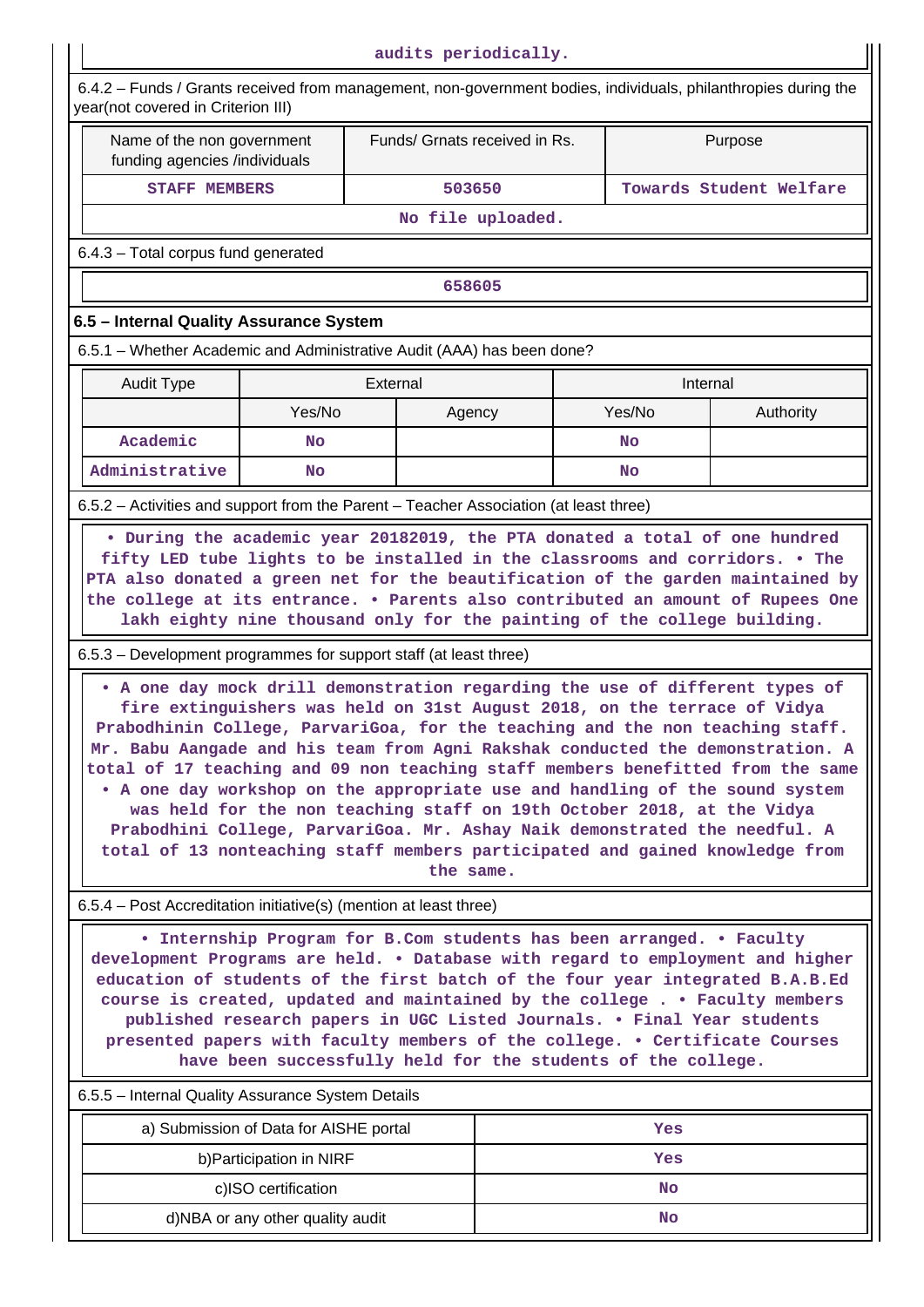| 6.5.6 - Number of Quality Initiatives undertaken during the year                                                                                                        |                                                                     |                            |            |                      |  |                               |                           |  |  |
|-------------------------------------------------------------------------------------------------------------------------------------------------------------------------|---------------------------------------------------------------------|----------------------------|------------|----------------------|--|-------------------------------|---------------------------|--|--|
| Year                                                                                                                                                                    | Name of quality<br>initiative by IQAC                               | Date of<br>conducting IQAC |            | <b>Duration From</b> |  | <b>Duration To</b>            | Number of<br>participants |  |  |
| 2018                                                                                                                                                                    | A one day<br>workshop on<br>"Capacity<br>Building "<br>for teachers |                            | 20/06/2018 | 13/07/2018           |  | 13/07/2018                    | 29                        |  |  |
|                                                                                                                                                                         |                                                                     |                            |            | No file uploaded.    |  |                               |                           |  |  |
| <b>CRITERION VII - INSTITUTIONAL VALUES AND BEST PRACTICES</b>                                                                                                          |                                                                     |                            |            |                      |  |                               |                           |  |  |
| 7.1 - Institutional Values and Social Responsibilities                                                                                                                  |                                                                     |                            |            |                      |  |                               |                           |  |  |
| 7.1.1 – Gender Equity (Number of gender equity promotion programmes organized by the institution during the<br>year)                                                    |                                                                     |                            |            |                      |  |                               |                           |  |  |
| Title of the<br>programme                                                                                                                                               | Period from                                                         |                            | Period To  |                      |  | <b>Number of Participants</b> |                           |  |  |
|                                                                                                                                                                         |                                                                     |                            |            |                      |  | Female                        | Male                      |  |  |
| Talk on Gender<br>Issues and<br>Challenges by<br>Dr. Bharati<br>Falari<br>(Teacher, Grade<br>1, DIET) at the<br>inaugural<br>function of the<br>Gender Champion<br>C1ub | 03/10/2018                                                          |                            | 03/10/2018 |                      |  | 90                            | 10                        |  |  |
| One day Gender<br>Sensitization<br>Workshop                                                                                                                             | 19/01/2019                                                          |                            | 19/01/2019 |                      |  | 39                            | 10                        |  |  |
| Inter Class<br>Poster Making<br>Competition                                                                                                                             | 28/01/2019                                                          |                            | 28/01/2019 |                      |  | 9                             | 1                         |  |  |
| Inter Class<br>Poster Making<br>Competition                                                                                                                             | 28/01/2019                                                          |                            | 28/01/2019 |                      |  | 5                             | $\mathbf{1}$              |  |  |
| Inter Class<br>Poster Making<br>Competition                                                                                                                             | 28/01/2019                                                          |                            | 28/01/2019 |                      |  | $\overline{\mathbf{2}}$       | $\mathbf{1}$              |  |  |
| Participated in<br>Inter College<br><b>MEAR "2019"</b><br>organized by<br>Department of<br>Women's Studies<br>at Goa<br>University                                      | 08/03/2019                                                          |                            | 08/03/2019 |                      |  | 19                            | 10                        |  |  |
| 7.1.2 - Environmental Consciousness and Sustainability/Alternate Energy initiatives such as:                                                                            |                                                                     |                            |            |                      |  |                               |                           |  |  |
| Percentage of power requirement of the University met by the renewable energy sources                                                                                   |                                                                     |                            |            |                      |  |                               |                           |  |  |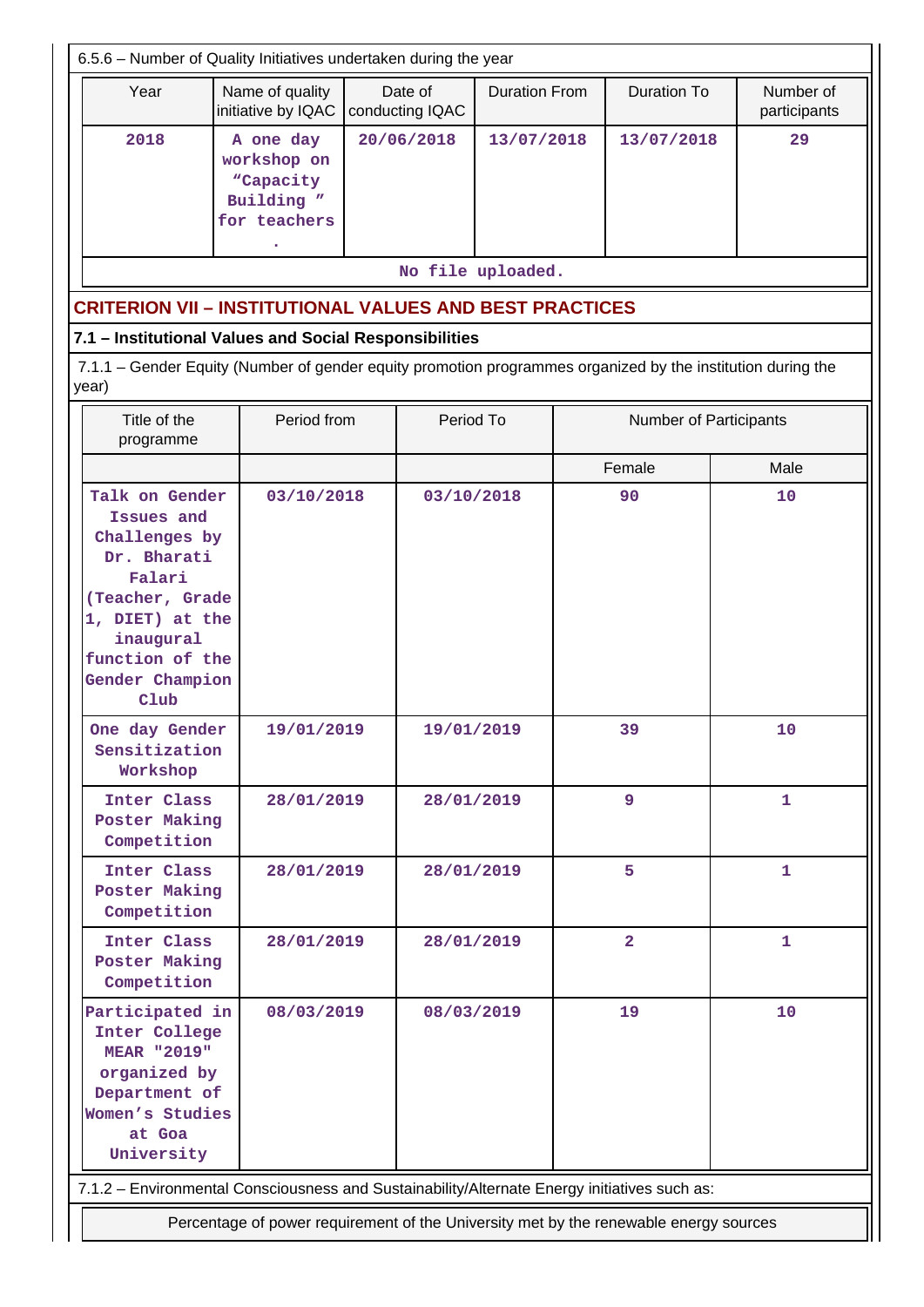**The institution has a Waste Management Policy, which governs the effective collection, segregation, recycling, management and disposal of all waste. Students are encouraged to inculcate ecofriendly habits such as switching off lights, fans etc. when not in use and using water sparingly. Signages are displayed across the campus to reinforce this thought in them The institution discourages the use of private vehicles among the students. Use of public transport and bicycles among the faculty and students is encouraged. Faculty members and students are also encouraged to carpool wherever possible. The Nisarg Club conducts and participates in activities like talks, street plays and rallies to encourage students to be environmentally conscious. Talks are focused on topics such as "Environmental Pollution: Issues and Concerns", 'Biodiversity in Goa", and "The importance of Nature and Environment". AntiPlastic Drives are conducted, wherein plastic waste is collected from the students' residences and neighborhoods and sent to for recycling through the local governmental bodies such as the panchayat of Penha de Franca. Rallies and competitions on environmentrelated themes are conducted to inculcate sensitivity towards nature. The college 'Nisarg Club' forms the vehicle through which the institution associates with various organizations such as Nisarg NGO and housing society associations such as "Satellite Township Residents AssociationColvale", to provide landscaping and shadegiving saplings for plantation under its Vanamahotsav programme. Students are encouraged to participate in cleanliness drives organised by governmental and nongovernmental organisations such as the Directorate of Youth Affairs, Mandre Panchayat and Tree of Hope Challenge – Mandre.**

|                                    | $5.1$ , $3.5.0$ , $3.5.0$ , $3.0$ , $3.0$ , $3.0$ , $3.0$ , $3.0$ , $3.0$ , $3.0$ , $3.0$ , $3.0$ , $3.0$ , $3.0$ , $3.0$ , $3.0$ , $3.0$ , $3.0$ , $3.0$ , $3.0$ , $3.0$ , $3.0$ , $3.0$ , $3.0$ , $3.0$ , $3.0$ , $3.0$ , $3.0$ , $3.0$ , $3.0$ , $3.0$ , |                                                                                                                                                                                                  |             |           |                |          |                         |                                               |                              |                                                     |
|------------------------------------|-------------------------------------------------------------------------------------------------------------------------------------------------------------------------------------------------------------------------------------------------------------|--------------------------------------------------------------------------------------------------------------------------------------------------------------------------------------------------|-------------|-----------|----------------|----------|-------------------------|-----------------------------------------------|------------------------------|-----------------------------------------------------|
| Item facilities                    |                                                                                                                                                                                                                                                             |                                                                                                                                                                                                  | Yes/No      |           |                |          | Number of beneficiaries |                                               |                              |                                                     |
|                                    | Physical facilities                                                                                                                                                                                                                                         |                                                                                                                                                                                                  |             | Yes       |                |          |                         | $\mathbf 0$                                   |                              |                                                     |
|                                    |                                                                                                                                                                                                                                                             | Provision for lift                                                                                                                                                                               |             | Yes       |                |          |                         | 0                                             |                              |                                                     |
|                                    |                                                                                                                                                                                                                                                             | Ramp/Rails                                                                                                                                                                                       |             |           | <b>No</b>      |          | $\mathbf{0}$            |                                               |                              |                                                     |
|                                    |                                                                                                                                                                                                                                                             | <b>Braille</b><br>Software/facilities                                                                                                                                                            |             | <b>No</b> |                |          |                         | $\mathbf 0$                                   |                              |                                                     |
|                                    |                                                                                                                                                                                                                                                             | <b>Rest Rooms</b>                                                                                                                                                                                |             | Yes       |                |          |                         | $\mathbf{1}$                                  |                              |                                                     |
|                                    |                                                                                                                                                                                                                                                             | Scribes for examination                                                                                                                                                                          |             | Yes       |                |          |                         | 1                                             |                              |                                                     |
|                                    | Special skill development<br>for differently abled<br>students                                                                                                                                                                                              |                                                                                                                                                                                                  |             | <b>No</b> |                |          |                         | $\mathbf{0}$                                  |                              |                                                     |
|                                    | Any other similar<br>facility                                                                                                                                                                                                                               |                                                                                                                                                                                                  |             | <b>No</b> |                |          | $\mathbf 0$             |                                               |                              |                                                     |
| 7.1.4 - Inclusion and Situatedness |                                                                                                                                                                                                                                                             |                                                                                                                                                                                                  |             |           |                |          |                         |                                               |                              |                                                     |
|                                    | Year                                                                                                                                                                                                                                                        | Number of<br>Number of<br>initiatives<br>initiatives to<br>address<br>taken to<br>locational<br>engage with<br>advantages<br>and<br>and disadva<br>contribute to<br>local<br>ntages<br>community |             |           | Date           | Duration |                         | Name of<br>initiative                         | <b>Issues</b><br>addressed   | Number of<br>participating<br>students<br>and staff |
|                                    | 2019                                                                                                                                                                                                                                                        | $\mathbf{1}$                                                                                                                                                                                     | $\mathbf 0$ |           | 01/06/201<br>9 | 10       |                         | Centre<br>for<br>Company<br>Secretary<br>Exam | Locationa<br>ı.<br>Advantage | 390                                                 |

7.1.3 – Differently abled (Divyangjan) friendliness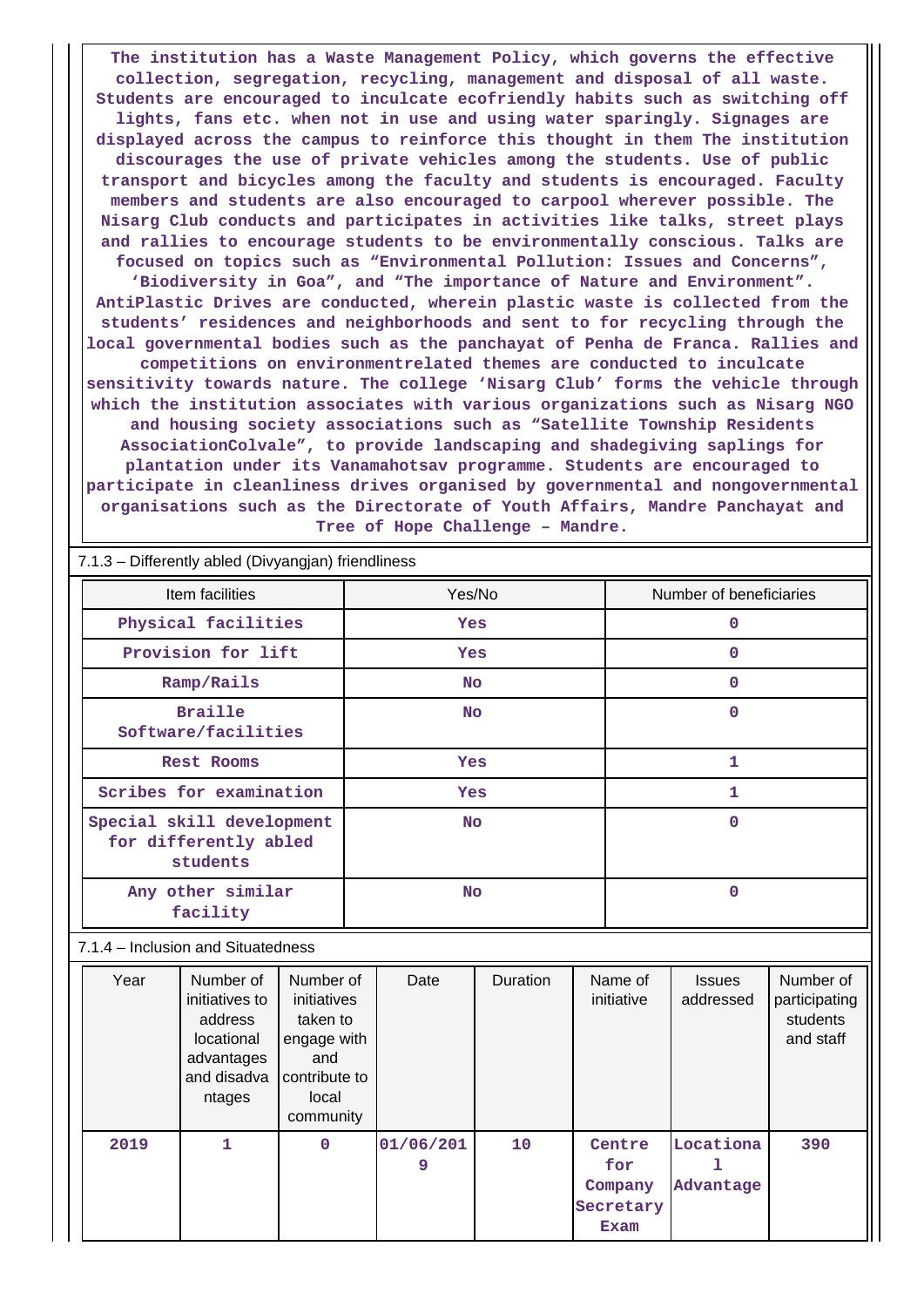| 2018                                                                                              | 1                                                                         | $\mathbf{O}$ |                                            | 20/12/201<br>8           | 1                 |                                                                 | Centre<br>for<br>Company<br>Secretary<br>Exam                                                                                                                                                          | Locationa<br>ı<br>Advantage | 474 |
|---------------------------------------------------------------------------------------------------|---------------------------------------------------------------------------|--------------|--------------------------------------------|--------------------------|-------------------|-----------------------------------------------------------------|--------------------------------------------------------------------------------------------------------------------------------------------------------------------------------------------------------|-----------------------------|-----|
| 2018                                                                                              | 1                                                                         | $\mathbf{O}$ |                                            | 16/12/201<br>8           | 1                 | <b>IGNOU</b><br>Exam Open<br>MAT44 B.<br>Ed<br>Entrance<br>Exam |                                                                                                                                                                                                        | Locationa<br>ı<br>Advantage | 123 |
|                                                                                                   |                                                                           |              |                                            |                          | No file uploaded. |                                                                 |                                                                                                                                                                                                        |                             |     |
| 7.1.5 - Human Values and Professional Ethics Code of conduct (handbooks) for various stakeholders |                                                                           |              |                                            |                          |                   |                                                                 |                                                                                                                                                                                                        |                             |     |
|                                                                                                   | <b>Title</b>                                                              |              |                                            | Date of publication      |                   | Follow up(max 100 words)                                        |                                                                                                                                                                                                        |                             |     |
|                                                                                                   | Student Code of Conduct                                                   |              | 18/06/2018                                 |                          |                   |                                                                 | A code of conduct for<br>students of the<br>institution for thoughts,<br>behaviour and action in<br>accordance with the<br>Vision, Mission,<br>Objectives and ethical<br>values of the<br>institution. |                             |     |
| Faculty Code of Conduct                                                                           |                                                                           |              |                                            | 18/06/2018               |                   |                                                                 | A code of conduct for<br>students of the<br>institution for thoughts,<br>behaviour and action in<br>accordance with the<br>Vision, Mission,<br>Objectives and ethical<br>values of the<br>institution. |                             |     |
|                                                                                                   | 7.1.6 - Activities conducted for promotion of universal Values and Ethics |              |                                            |                          |                   |                                                                 |                                                                                                                                                                                                        |                             |     |
| Activity                                                                                          |                                                                           |              | <b>Duration From</b><br><b>Duration To</b> |                          |                   |                                                                 |                                                                                                                                                                                                        | Number of participants      |     |
| World Environment<br>Day                                                                          |                                                                           |              | 05/06/2018<br>05/06/2018                   |                          |                   |                                                                 |                                                                                                                                                                                                        | 23                          |     |
| International Yoga<br>Day                                                                         |                                                                           |              | 21/06/2018                                 |                          |                   | 21/06/2018                                                      |                                                                                                                                                                                                        | 46                          |     |
|                                                                                                   | Yoga Week                                                                 |              |                                            | 21/06/2018<br>27/06/2018 |                   |                                                                 |                                                                                                                                                                                                        |                             | 509 |
|                                                                                                   | Guru Pournima                                                             |              |                                            | 27/07/2018<br>27/07/2018 |                   |                                                                 | 110                                                                                                                                                                                                    |                             |     |
| National Sports Day                                                                               |                                                                           |              | 29/08/2018<br>29/08/2018                   |                          |                   | 150                                                             |                                                                                                                                                                                                        |                             |     |
|                                                                                                   | Hindi Day<br>Celebration                                                  |              |                                            | 10/09/2018               | 10/09/2018        |                                                                 |                                                                                                                                                                                                        | 138                         |     |
| Gandhi Jayanti                                                                                    |                                                                           |              |                                            | 02/10/2018               | 02/10/2018        |                                                                 |                                                                                                                                                                                                        | 700                         |     |
| Vishwa Hindi Divas                                                                                |                                                                           |              |                                            | 10/01/2019               | 10/01/2019        |                                                                 |                                                                                                                                                                                                        | 55                          |     |
| National Blood<br>Donor's Month                                                                   |                                                                           |              | 01/01/2019<br>31/01/2019                   |                          |                   |                                                                 |                                                                                                                                                                                                        | 70                          |     |
|                                                                                                   | Geography Day                                                             |              |                                            | 14/01/2019               | 14/01/2019        |                                                                 | 71                                                                                                                                                                                                     |                             |     |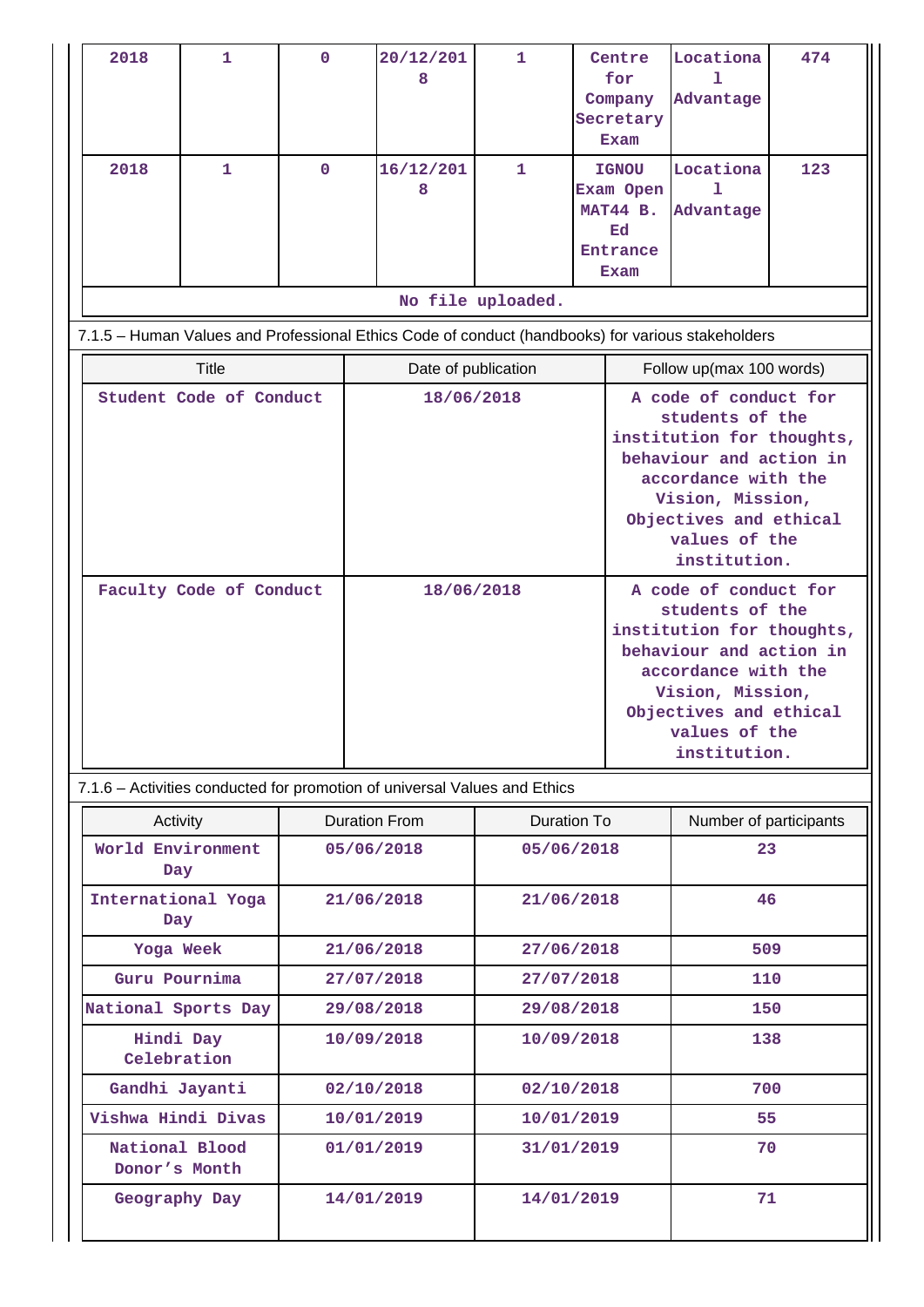| Women's Day                                                                                                                                                                                                                                                                                                                                                                                                                                                                                                                                                                                                                                                                                                 | 08/03/2019                                                                                                                            | 08/03/2019                                                                     | 15 |  |  |  |  |  |
|-------------------------------------------------------------------------------------------------------------------------------------------------------------------------------------------------------------------------------------------------------------------------------------------------------------------------------------------------------------------------------------------------------------------------------------------------------------------------------------------------------------------------------------------------------------------------------------------------------------------------------------------------------------------------------------------------------------|---------------------------------------------------------------------------------------------------------------------------------------|--------------------------------------------------------------------------------|----|--|--|--|--|--|
|                                                                                                                                                                                                                                                                                                                                                                                                                                                                                                                                                                                                                                                                                                             |                                                                                                                                       | No file uploaded.                                                              |    |  |  |  |  |  |
| 7.1.7 – Initiatives taken by the institution to make the campus eco-friendly (at least five)                                                                                                                                                                                                                                                                                                                                                                                                                                                                                                                                                                                                                |                                                                                                                                       |                                                                                |    |  |  |  |  |  |
| The college campus is moving towards being plasticfree and the usage of plastic<br>by staff and students is discouraged by the college. The institution endeavors<br>to achieve a plasticfree campus through measures such as discouraging the use<br>of plastic in academics related activities like assignment submission in<br>plastic folders, bouquets and gifts without cellophane wrapping, and preference<br>of reusable thermos bottles over packaged drinking water.                                                                                                                                                                                                                              |                                                                                                                                       |                                                                                |    |  |  |  |  |  |
|                                                                                                                                                                                                                                                                                                                                                                                                                                                                                                                                                                                                                                                                                                             |                                                                                                                                       | Installation of an incinerator to dispose of sanitary pads and other biowaste. |    |  |  |  |  |  |
| Segregation and disposal of municipal solid waste (MSW) such as food waste,<br>plastic, metal and glass, through color coded litter bins provided on campus.<br>Along with, bins to dispose wet and dry waste are placed on each floor. The<br>waste is later collected by the local panchayat officials. Newspapers and paper<br>waste is sold to scrapdealers for reuse or recycling. Disposal of ewaste<br>generated at the institution at the state government recycling plant through a<br>recycling agency, 'Group Ten Plus'.                                                                                                                                                                         |                                                                                                                                       |                                                                                |    |  |  |  |  |  |
| Provisions to channelize the rainwater collected on the rooftop to the ground<br>are in place. The water is collected in an underground reservoir, and is<br>utilized for gardening purpose.                                                                                                                                                                                                                                                                                                                                                                                                                                                                                                                |                                                                                                                                       |                                                                                |    |  |  |  |  |  |
| The Institution has associated with Rotary Club to install a Biogas Plant on an<br>experimental basis.                                                                                                                                                                                                                                                                                                                                                                                                                                                                                                                                                                                                      |                                                                                                                                       |                                                                                |    |  |  |  |  |  |
| The institution has initiated the process of shifting to LED lighting, and<br>energy efficient electronic and electric equipment.                                                                                                                                                                                                                                                                                                                                                                                                                                                                                                                                                                           |                                                                                                                                       |                                                                                |    |  |  |  |  |  |
|                                                                                                                                                                                                                                                                                                                                                                                                                                                                                                                                                                                                                                                                                                             | The college has initiated Green Campus project, wherein students are encouraged<br>donate one potted plant for campus beautification. |                                                                                |    |  |  |  |  |  |
|                                                                                                                                                                                                                                                                                                                                                                                                                                                                                                                                                                                                                                                                                                             | water by faculty and students.                                                                                                        | Water filters have been installed to minimize the purchase of bottled drinking |    |  |  |  |  |  |
| Use of paper is also discouraged at all levels by the Institution. Various<br>initiatives like using social media, giving enotes to the students and<br>receiving online feedback for Teacher Evaluation have been taken to create a<br>paperless environment. To implement the paperless office concept, notices,<br>minutes of meetings, salary slips and such documents are emailed to staff<br>members. Similarly, ephotocollages have replaced printouts of photographs of<br>College activities. Similarly, students are encouraged to submit their<br>assignments in a digital format using etools such as Google Sheets, Google<br>Docs, Google Drive, Blogspot, DST, and PowerPoint presentations. |                                                                                                                                       |                                                                                |    |  |  |  |  |  |
| For green landscaping, the college has set up a nursery of medicinal,<br>ornamental and floral plants donated by teachers and students, to nurture<br>saplings and keep a regular stock of plants in the college premises.                                                                                                                                                                                                                                                                                                                                                                                                                                                                                  |                                                                                                                                       |                                                                                |    |  |  |  |  |  |
| 7.2 - Best Practices                                                                                                                                                                                                                                                                                                                                                                                                                                                                                                                                                                                                                                                                                        |                                                                                                                                       |                                                                                |    |  |  |  |  |  |
| 7.2.1 – Describe at least two institutional best practices                                                                                                                                                                                                                                                                                                                                                                                                                                                                                                                                                                                                                                                  |                                                                                                                                       |                                                                                |    |  |  |  |  |  |
| CASE STUDY 1: TITLE: Nurture a Sapling initiative by Nisarg Club CONTEXT: The<br>college believes that the students are the agents of change in the society, and<br>that if a caring attitude for nature is developed in students today, it would<br>prove beneficial in the long run, since they would carry on such practices even<br>at their work place in years to come. With the College running and Education<br>program, the students who will take up teaching profession can take inspiration<br>from their college and set up nursery at other educational institutes. The idea                                                                                                                  |                                                                                                                                       |                                                                                |    |  |  |  |  |  |
| was thus intended as an activity to foster a responsibility in students towards                                                                                                                                                                                                                                                                                                                                                                                                                                                                                                                                                                                                                             |                                                                                                                                       |                                                                                |    |  |  |  |  |  |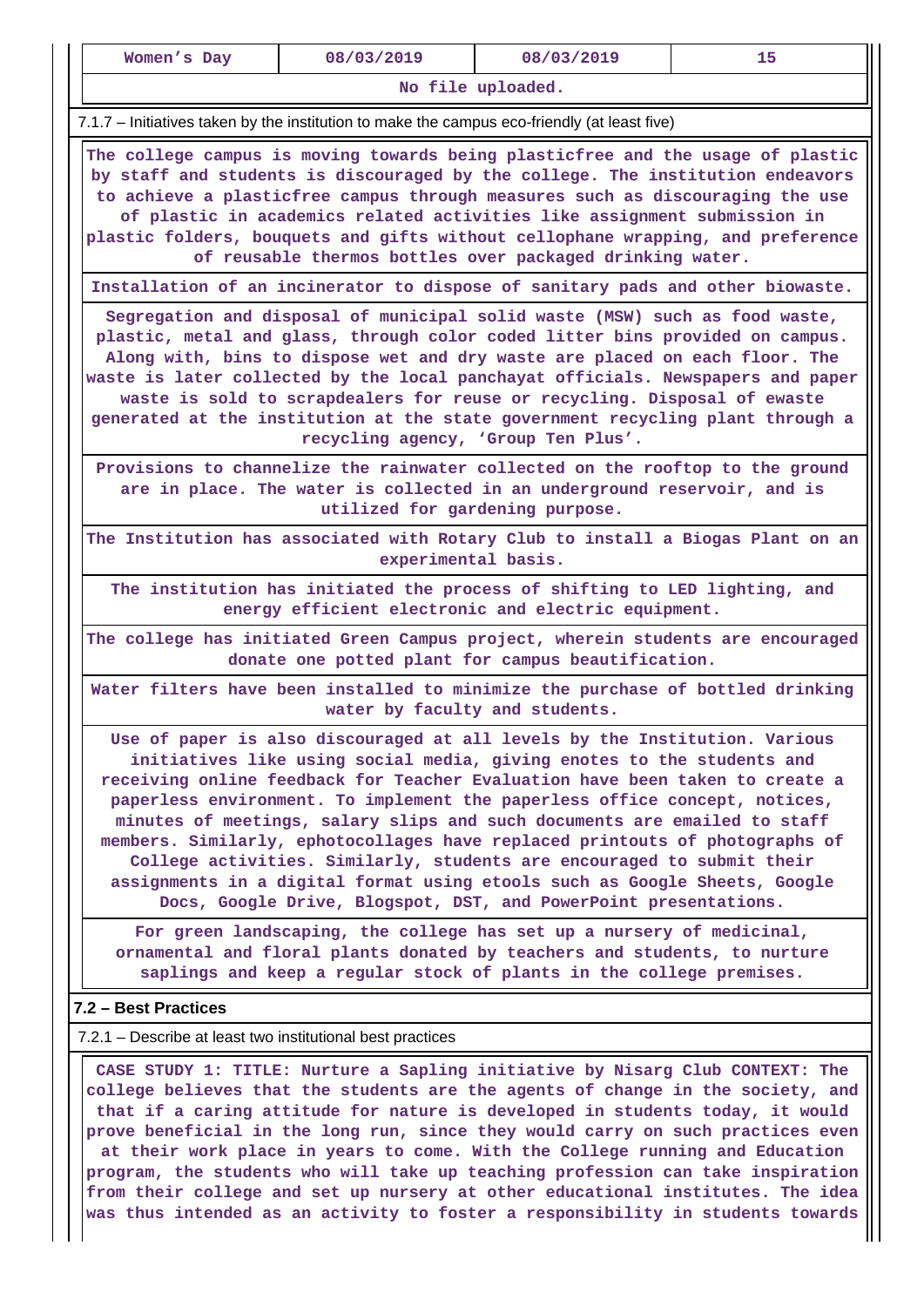**environmental protection. OBJECTIVES: The Nisarg Club set up a plant nursery in the year 2017. The main aim behind setting up this nursery was twofold: 1. Create an increased awareness, proactiveness and empathy for nature, and 2. Initiate tree plantation drive with the assistance of students and teachers of VPCCECM so as to increase the local green cover. THE PRACTICE: Nisarg Club members were provided with a sapling, which they have to plant, nurture anddocument. The record of plants being nurtured is maintained in form of photos on the Nisarg Club Whatsapp group. In addition to this saplings were provided to teachers of this institute, who wish to organise Vanmahotsav in varied localities. PROBLEMS ENCOUNTERED AND RESOURCES REQUIRED: 1. Setting up of Nursery required financial backup. 2. Maintaining the nursery especially watering the saplings regularly. 3. Replenishing the stock of saplings HOW THE ISSUES WERE RESOLVED: 1. One key requirement towards setting up the nursery was the green shed. Scraps of metal rods and pipes left over from previous construction of the College building were gathered and shaped into the shed. The agro shade net was donated to the college by Vice Principal Dr. Sukhaji G. Naik. 2. Maintaining the nursery and watering of the saplings regularly was taken care of by hiring the services of a gardener on contract basis. In addition, NSS and Nisarg Club volunteers, and the MultiTasking Staff (MTS) members would regularly help maintain the nursery. 3. The stock of saplings was regularly replenished by the Department of Forest. EVIDENCE OF SUCCESS: From 2017 till date around 167 individuals have planted more than 500 saplings and nurtured them. At present the Nursery has around 1500 saplings of coconut, mango, chikoo and guava. UNIQUENESS: This practice of nurturing a plant by each member of Nisarg Club not only makes these students more caring towards nature but they also encourage other students of the college to nurture plants. Looking at this practice followed by college staff and students, the teachers of other sections of this institute got motivated to take up tree plantation. CASE STUDY 2: Name of the Practice: Blood Donors' Directory Objectives of the Practice • To assist needy patients in contacting voluntary Donors in emergency • To encourage people to donate blood voluntary • To create and update a directory of volunteers so that the required blood is available on request • To save lives by making the timely availability of the required group of blood Context A blood emergency can come up at any moment. Many of the blood seekers suffer because the demand for blood is much more than the number of blood donors. Moreover, at the time of emergency, people have no clue about whom to approach and how to arrange the blood. The college has attempted to build a group of self motivated individuals who realize their responsibility towards humanity and are available as blood donors as and when required. Practice Student and Faculty blood donors register their details with the Red Ribbon Club. The College maintains an uptodate record/database of the volunteers such as blood group, their contact number, and address, and is available with the Principal and the members of the Red Ribbon Club. The College presently has a total 68 volunteers who have registered themselves as a blood donors. People from all over Goa have access to this facility on demand and can contact the College whenever the need arises. The College then contacts the blood donors, who then visit the blood bank or hospital for donating blood. This initiative is in addition to the blood donation camps organised once a year. Evidence of Success The college, till date, has helped more than 240 patients all over Goa. A few cases: Three volunteers Mr Nishant Shukla, Mr Akhil Bhat and Mr. Kisan Patil donated blood at Goa Medical College on 20th August 2018 during a medical emergency. On 26th September 2018 five volunteers Mr. Dayanand Rane, Mr. Rohan Rolt, Mr. Rahul Khadpe, Mr. Sameer Shet, Mr. Omkar Gaonkar and two faculty members Asst. Prof. Kedarnath Tadkod. and Asst Prof. Rudresh Mhamal donated blood for heart bypass surgery of Mr. Gajanan Mandrekar, resident of Mandrem Goa. Mr. Vasant Narulkar donated blood at Goa Medical College on 28th September 2018. Uniqueness Blood banks and hospitals may or may not have a list of blood donors. The College blood donor's directory not only helps save time during**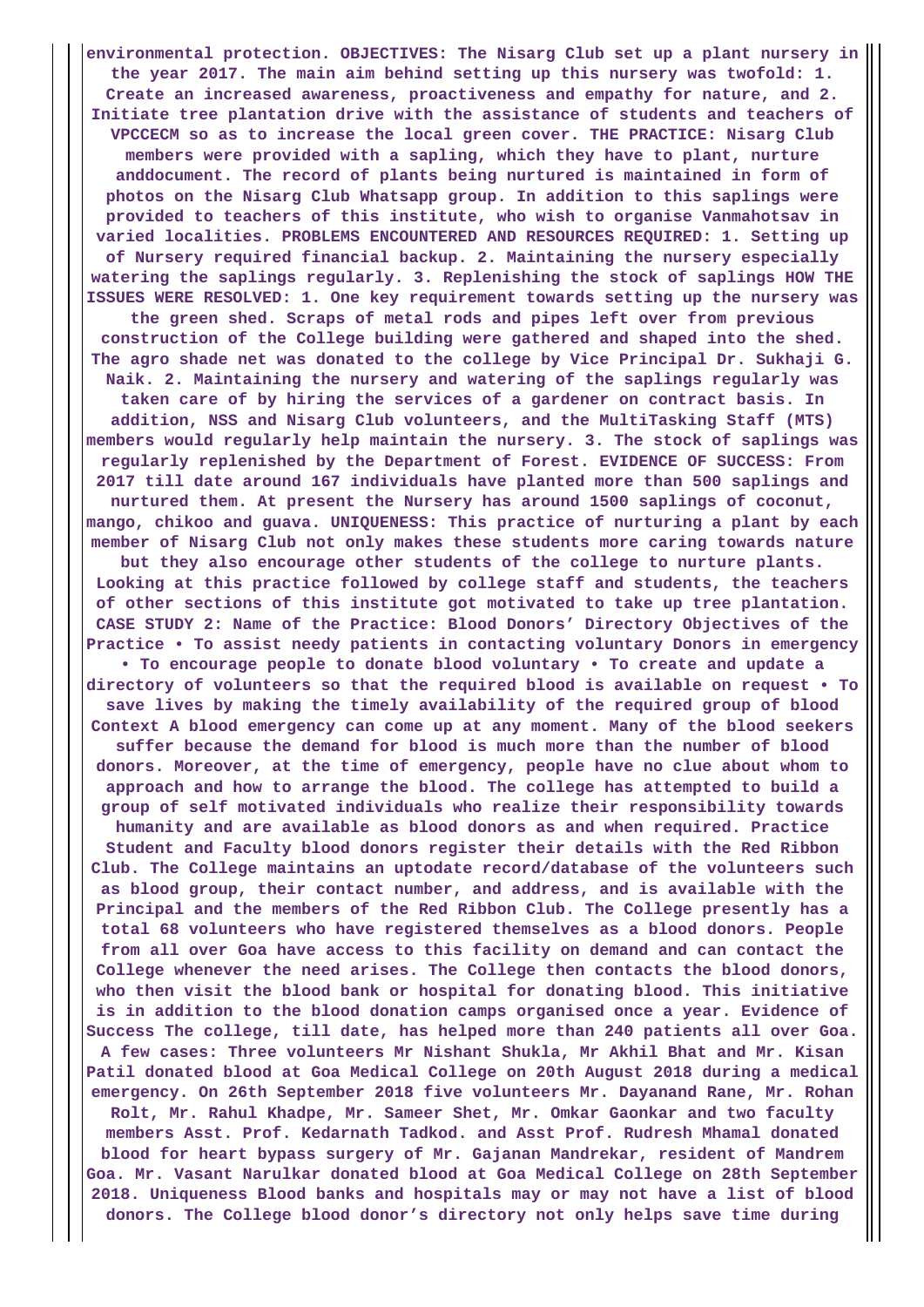**critical moments, but also prevents panicked running from pillar to post for the relatives of the patient. The easy availability of voluntary donors also prevents the unhealthy and illegal practice of selling blood by unscrupulous individuals, and acts as a step towards building a responsible citizenry in the students.**

 Upload details of two best practices successfully implemented by the institution as per NAAC format in your institution website, provide the link

<http://vidyaprabodhinicollege.edu.in/VPCCECM/IQAC.php#Criterion7-2018-19>

#### **7.3 – Institutional Distinctiveness**

 7.3.1 – Provide the details of the performance of the institution in one area distinctive to its vision, priority and thrust in not more than 500 words

 **The College, as part of the Prabodhan Education Society, endeavours to live up to the noble legacy of the parent organisation. The College therefore encourages active participation of students and teachers in outreach and community development activities. One such activity has been the Swachch Bharat Abhiyaan. Keeping in mind the core objective of the SBM, the College staff and students reach out to various corners of Goa with the message of Swachh Bharat Nital Goem (Clean India, Clean Goa). The College organised cleanliness drives in five talukas of North Goa viz. Pedne, Sattari, Bardez, Ponda and Tiswadi on 2nd October, 2018 as a part of Swachh Bharat Abhiyan. 600 students of B.Com. and B.A.B.Ed. and all the staff members of the College took part in Swachh Bharat Abhiyan. The places that were included are Vidya Probodhini Educational Complex, ParvariGoa, areas around Directorate of Higher Education, ParvariGoa, Swami Vivekanand Hall, ParvariGoa, area near Dhargal Village Panchayat, Socorro Junction and around Holy Family School, Socorro, Parvari, Goa, area near Panaji Forest garden Panaji Goa, Bodgeshwar Temple, Mapusa, Goa, areas near Village Panchayat, Mandre, and Forest Garden Junaswada Mandre, Goa, public places at Valpoi in Sattari Taluka, Goa and Area around Mangesh Temple, Mangeshi, Ponda, Goa. Apart from this NSS volunteers also cleaned the surrounding area of Vidya Prabodhini Educational ComplexParvari, Goa. The NSS volunteers also cleaned all the class rooms and the terrace of the College.**

Provide the weblink of the institution

<http://vidyaprabodhinicollege.edu.in/VPCCECM/>

#### **8.Future Plans of Actions for Next Academic Year**

 **• Keeping the academic needs of the students and the professional requirements of the industry, the College proposes to start joboriented short term certificate and diploma courses that will make the students more employable in the job market such as: o Certificate course on Open Source GIS software o Tally ERP9 with GST o English Communication Skills o Workshop on administering First Aid • The College is also working towards being ISO certified with the ISO 21001:2018 certification by the next academic year. • With a focus on Environment, the College proposes to continue with its work of developing an environment consciousness in students and other stakeholders. Consequently, a number of activities for students have been chalked up such as: o Workshops on Environment for teachers and students o Workshops on making natural Holi colors, and on waste segregation, composting and recycling o Talks on various topics such as harmful effects of fireworks, especially on humans and animals, conservation of energy and water o Poster making competitions on environment related topics o Field trips to ecosensitive sites such as, Mhadei River Basin and Salim Ali Bird Sanctuary. The College is also aiming to expand the plant nursery with the addition of medicinal plants along with educating students and locals on their uses. The plants will then be distributed among students and the local community members. • The College aims to continue with its Lecture and Video Series on various topics such as o Social**